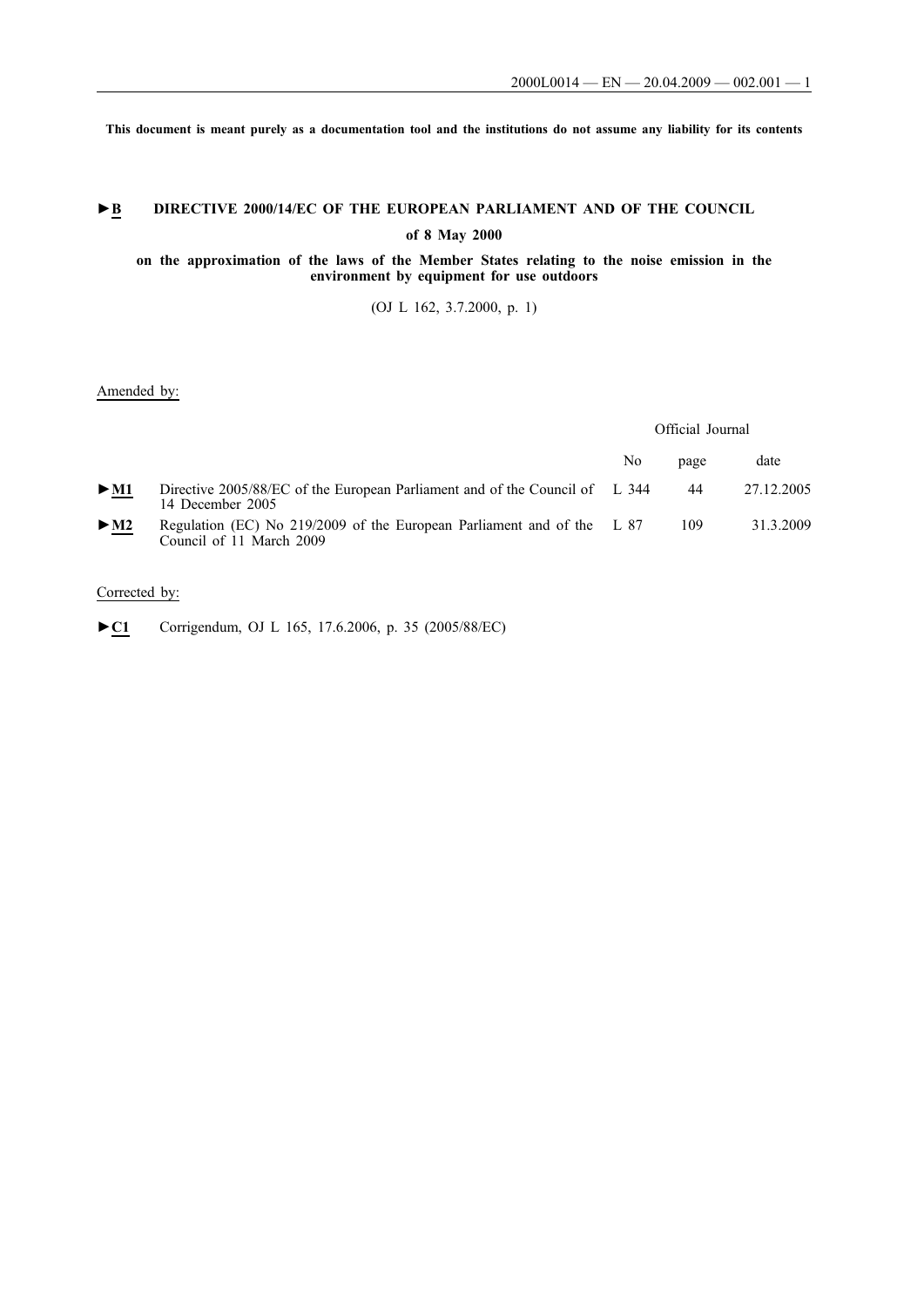## **DIRECTIVE 2000/14/EC OF THE EUROPEAN PARLIAMENT AND OF THE COUNCIL**

#### **of 8 May 2000**

## **on the approximation of the laws of the Member States relating to the noise emission in the environment by equipment for use outdoors**

THE EUROPEAN PARLIAMENT AND THE COUNCIL OF THE EUROPEAN UNION,

Having regard to the Treaty establishing the European Community, and in particular Article 95 thereof,

Having regard to the proposal from the Commission  $(1)$ ,

Having regard to the opinion of the Economic and Social Committee  $(2)$ ,

Acting in accordance with the procedure laid down in Article 251 of the Treaty  $(3)$ ,

Whereas:

- (1) Within the framework of the internal market, requirements for the noise emission by equipment for use outdoors have to be harmonised in order to prevent obstacles to the free movement of such equipment. Reducing permissible noise levels for such equipment will protect the health and well-being of citizens as well as protect the environment. The public should also be provided with information on the noise emitted by such equipment.
- (2) Community legislation concerning noise emission by equipment for use outdoors has consisted to date of the following nine directives covering some types of construction machinery and lawnmowers: Council Directive 79/113/EEC of 19 December 1978 on the approximation of the laws of the Members States relating to the determination of the noise emission of construction plant and equipment (4), Council Directive 84/532/EEC of 17 September 1984 on the approximation of the laws of the Member States relating to common provisions for construction plant and equipment (5), Council Directive 84/533/EEC of 17 September 1984 on the approximation of the laws of the Member States relating to the permissible sound power lever of compressors (6), Council Directive 84/534/EEC of 17 September 1984 on the approximation of the laws of the Member States relating to the permissible sound power level of tower cranes (7), Council Directive 84/535/EEC of 17 September 1984 on the approximation of the laws of the Member States relating to the permissible sound power level of welding generators (8), Council Directive 84/536/EEC of 17 September 1984 on the approximation of the laws of the Member States relating to the

<sup>(1)</sup> OJ C 124, 22.4.1998, p. 1.

<sup>(2)</sup> OJ C 407, 28.12.1998, p. 18.

 $(3)$  Opinion of the European Parliament of 1 April 1998 (OJ C 138, 4.5.1998, p. 84), Council common position of 24 January 2000 (OJ C 83, 22.3.2000, p. 1) and Decision of the European Parliament of 15 March 2000.

<sup>(4)</sup> OJ L 33, 8.2.1979, p. 15. Directive as last amended by Commission Directive 85/405/EEC (OJ L 233, 30.8.1985, p. 9).

 $(5)$  OJ L 300, 19.11.1984, p. 111. Directive as amended by Directive 88/665/EEC (OJ L 382, 31.12.1988, p. 42).

<sup>(6)</sup> OJ L 300, 19.11.1984, p. 123. Directive as amended by Commission Directive 85/406/EEC (OJ L 233, 30.8.1985, p. 11).

<sup>(7)</sup> OJ L 300, 19.11.1984, p. 130. Directive as amended by Directive 87/405/EEC (OJ L 220, 8.8.1987, p. 60).

 $(8)$  OJ L 300, 19.11.1984, p. 142. Directive as amended by Commission Directive 85/407/EEC (OJ L 233, 30.8.1985, p. 16).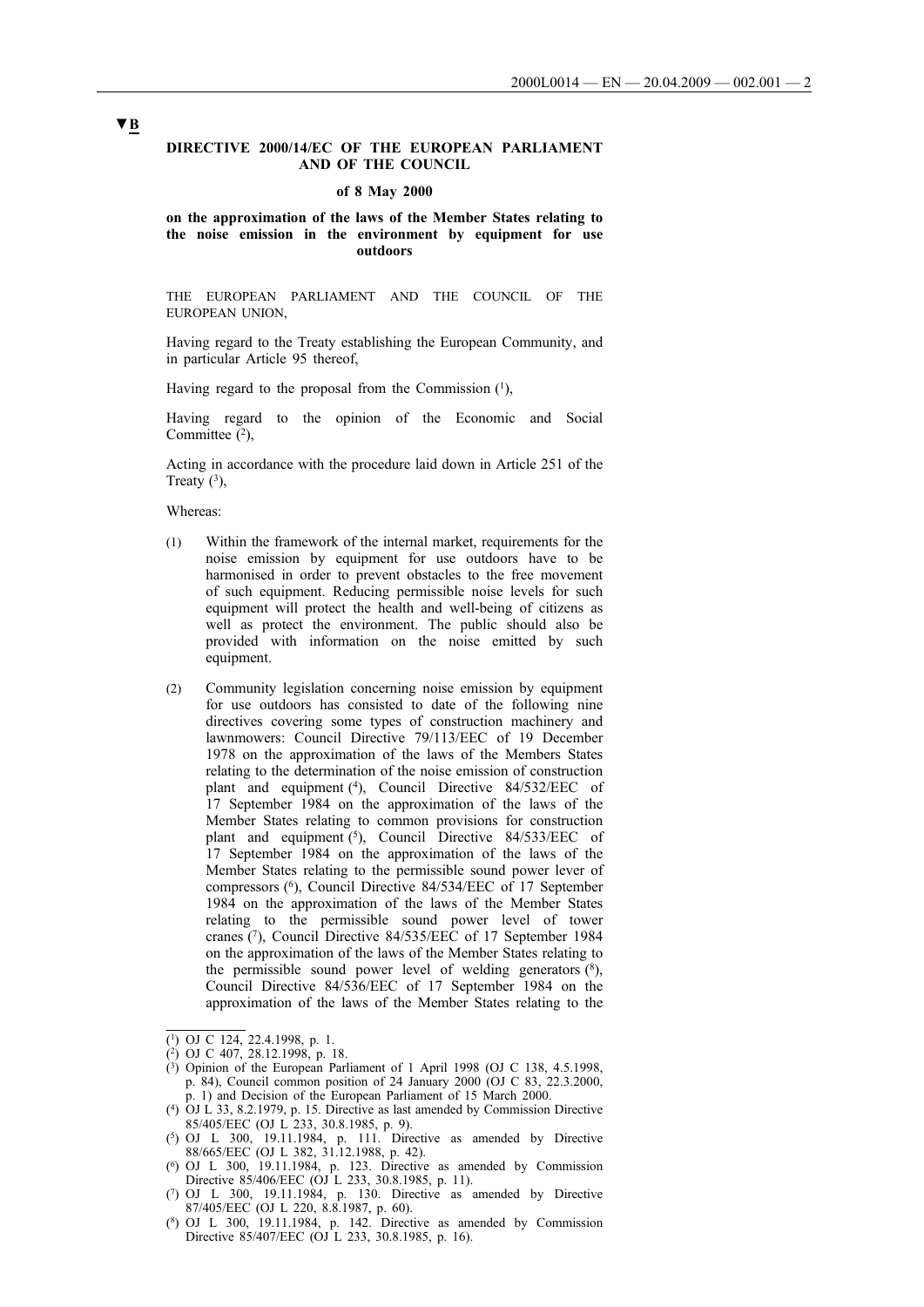permissible sound power level of power generators (1), Council Directive 84/537/EEC of 17 September 1984 on the approximation of the laws of the Member States relating to the permissible sound power level of powered hand-held concretebreakers and picks (2), Council Directive 84/538/EEC of 17 September 1984 on the approximation of the laws of the Member States relating to the permissible sound power level of lawnmowers (3) and Council Directive 86/662/EEC of 22 December 1986 on the limitation of noise emitted by hydraulic excavators, rope-operated excavators, dozers, loaders and excavator-loaders  $(4)$ , hereinafter referred to as 'existing Directives'; these Directives lay down the requirements with regard to permissible noise levels, noise test codes, marking and conformity assessment procedures for each type of equipment separately. A simplification of this legislation and the creation of a framework for the reduction of noise emission by equipment for use outdoors is appropriate.

- (3) This Directive is based on the principles and concepts set out in the Council Resolution of 7 May 1985 on a new approach to technical harmonisation and standards  $(5)$ . The aforementioned principles have been further developed in the Council Decision 93/465/EEC of 22 July 1993 concerning the modules for the various phases of the conformity assessment procedure and the rules for the affixing and use of the CE conformity marking, which are intended to be used in the technical harmonisation directives  $(6)$ .
- (4) The Fifth Environmental Action Programme attached to the resolution of 1 February 1993 (7) identifies noise as one of the most pressing environmental problems in urban areas and the need to take action with regard to various noise sources.
- (5) In its Green Paper 'Future Noise Policy', the Commission addressed noise in the environment as one of the main local environmental problems in Europe, and announced its intention to propose a framework directive to control noise emission by equipment for use outdoors.
- (6) Member States should ensure that equipment covered by this Directive complies with the requirements thereof when placed on the market or put into service in the Member States. Requirements protecting workers by regulating the use of outdoor equipment are not affected by this Directive.
- (7) Member States should not prohibit, restrict or impede the placing on the market or putting into service in their territory of equipment which complies with the requirements of this Directive, bears the CE marking and the indication of the guaranteed sound power level and is accompanied by an EC declaration of conformity.
- (8) The manufacturer or his authorised representative established in the Community should be responsible for ensuring that the equipment is in conformity with the provisions of this Directive and of any other directives that apply to it. The manufacturer or his authorised representative established in the Community

<sup>(1)</sup> OJ L 300, 19.11.1984, p. 149. Directive as amended by Commission Directive 85/408/EEC (OJ L 233, 30.8.1985, p. 18).

<sup>(2)</sup> OJ L 300, 19.11.1984, p. 156. Directive as amended by Commission Directive 85/409/EEC (OJ L 233, 30.8.1985, p. 20).

 $(3)$  OJ L 300, 19.11.1984, p. 171. Directive as last amended by Directive 88/181/EEC (OJ L 81, 26.3.1988, p. 71).

<sup>(4)</sup> OJ L 384, 31.12.1986, p. 1. Directive as last amended by Directive of the European Parliament and of the Council 95/27/EC (OJ L 168, 18.7.1995, p. 14).

<sup>(5)</sup> OJ C 136, 4.6.1985, p. 1.

<sup>(6)</sup> OJ L 220, 30.8.1993, p. 23.

<sup>(7)</sup> OJ C 138, 17.5.1993, p. 1.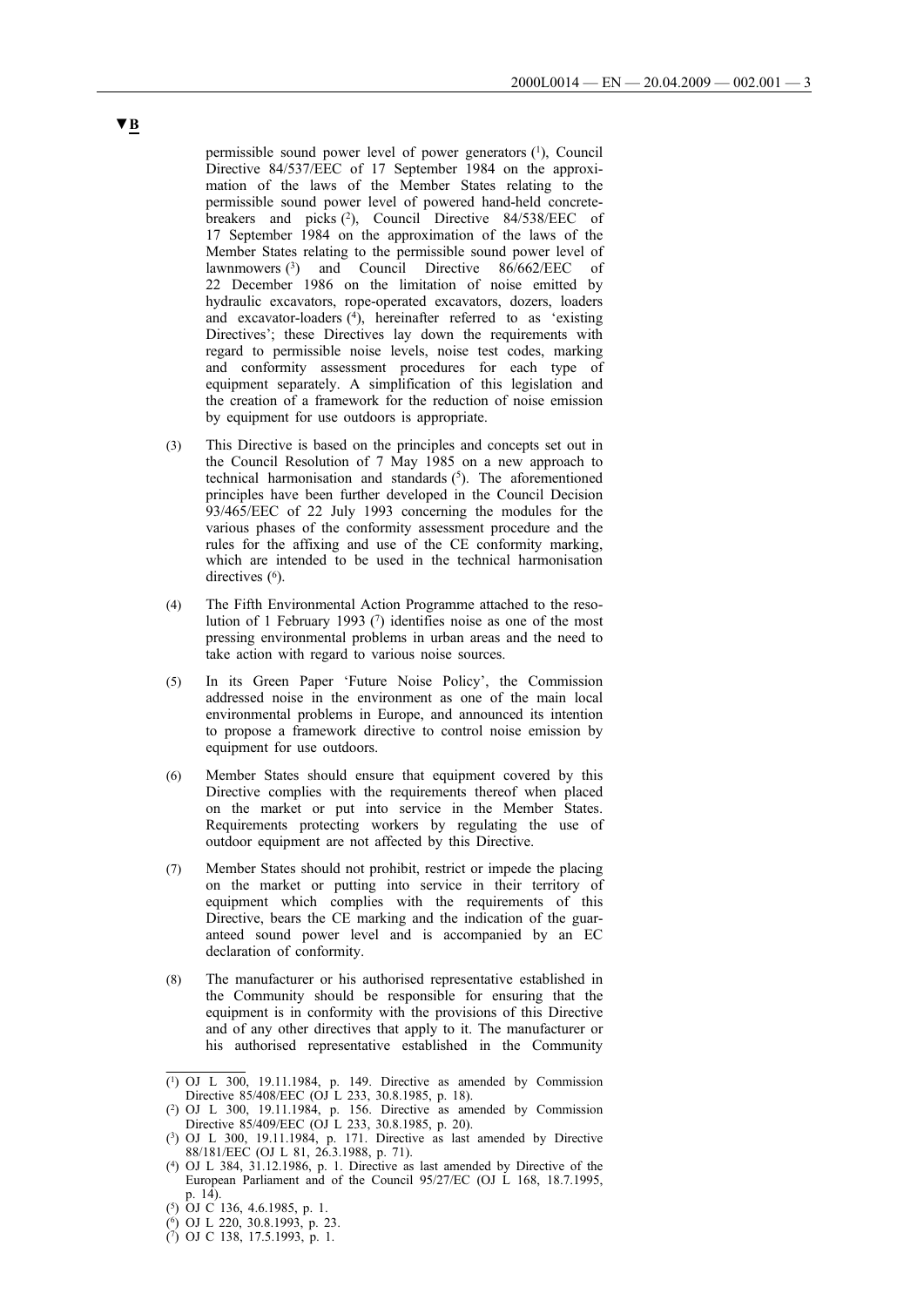should affix the CE marking and the indication of the guaranteed sound power level to the equipment and ensure that the equipment is accompanied by an EC declaration of conformity in order to certify thereby that the equipment is in conformity with the provisions of this Directive and any other pertinent directives.

- (9) Member States, if necessary in cooperation with other Member States, should take all appropriate measures to ensure that noncomplying equipment will comply in future or is withdrawn from the market. A sound implementation and application of this Directive is indispensable to meet the objectives of this Directive. A closer cooperation in the market surveillance by means of a continuous exchange of information is necessary. Therefore a Committee should be established.
- (10) Marking of equipment for use outdoors with its guaranteed sound power level is essential in order to enable consumers and users to make an informed choice of equipment and as a basis for regulation on use or economic instruments to be adopted at the local or national level. This marking must be clear and unambiguous. The indicated values should be guaranteed by the manufacturer. It is appropriate that the indication of the noise emission in the form of the guaranteed sound power level should accompany the CE marking. A unified, fixed procedure to assess noise emission values is an indispensable condition for reliable marking.
- (11) Existing directives concerning compressors, tower cranes, welding and power generators, and concrete-breakers and picks require the Commission to submit proposals to reduce the permissible noise levels. Noise reduction technology for some other equipment for use outdoors (e.g. graders, loader-type landfill compactors, dumpers, combustion-engine driven counterbalanced lift trucks, mobile cranes, builders' hoists, construction winches, compaction machines, paver-finishers and hydraulic power packs) is available but not generally used. Surveys show that the noise emission values of equipment for use outdoors of the same power currently on the market can differ by more than 10 dB. It is appropriate to reduce noise emissions by equipment subject to noise limits down to the level of the better performers on the market today in two stages, in order to allow manufacturers who do not already comply with the requirements sufficient time to adapt their equipment to the more demanding limit values.
- (12) Different conformity assessment procedures may be considered appropriate for different categories of equipment. Decision 93/465/EEC offers different modules for use in conformity assessment procedures. For equipment subject to permissible sound power levels, a procedure consisting of an involvement of a notified body for checking the conformity with the provisions of this Directive in the design and the production phase is considered to be appropriate. Self certification is considered appropriate for equipment subject to noise marking only. Monitoring is indispensable.
- (13) The technical and administrative standards of notified bodies throughout the Community should be the same. This can only be achieved by setting minimum criteria they have to meet.
- (14) The collection of noise data is considered to be indispensable as a basis for informed consumer choice and for the Member States' and the Commission's further assessment of new technological development and the need for further legislative action. These noise data can be collected by simply sending a copy of the EC declaration of conformity to the Member State and the Commission.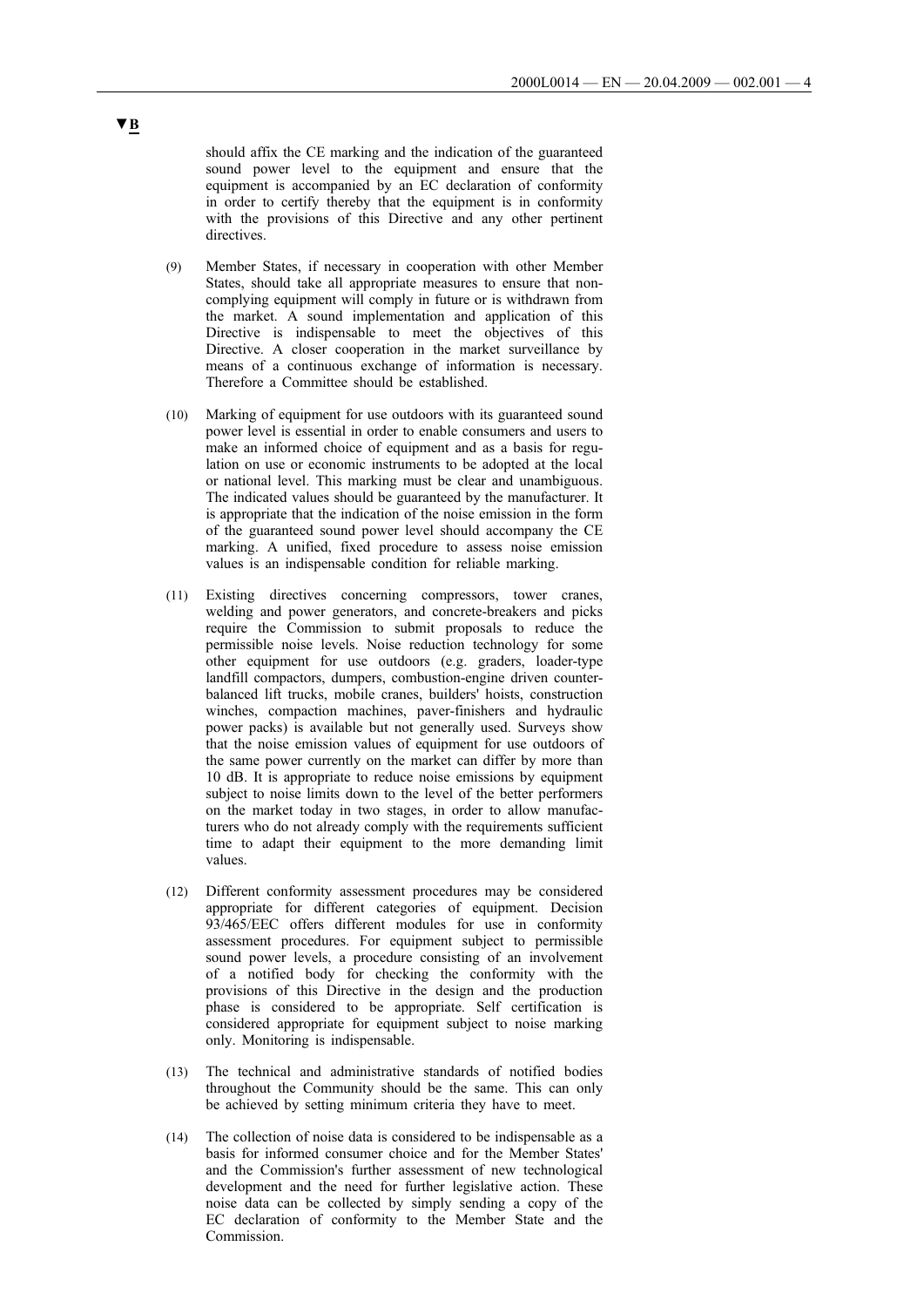- (15) In order to protect citizens against unreasonably high noise exposure, Member States should be able to restrict, in accordance with the provisions of the Treaty, the use of equipment in the environment.
- (16) The technical provisions concerning the measurement methods must be supplemented and adapted as necessary to technical progress and the progress in European standardisation. The measures necessary for the implementation of this Directive should be adopted in accordance with Council Decision 1999/468/EC of 28 June 1999 laying down the procedures for the exercise of implementing powers conferred on the Commission  $(1)$ .
- (17) It is important to have lower noise emission limits for lawnmowers and lawn trimmers/lawn edge trimmers which have remained unchanged since the adoption of Directive 84/538/EEC. To give guidance to industry, indicative figures for lower limits should be introduced for stage II. The Commission should submit a report to the European Parliament and the Council on whether and to what extent technical progress allows a reduction of limit values for lawnmowers and lawn trimmers/lawn edge trimmers, and, if appropriate, submit a proposal to amend this Directive.
- (18) This Directive replaces the existing directives; the existing directives must be repealed when the requirements of this Directive come into force. Transitional periods are necessary to allow a smooth transition from the existing directives to this Directive,

HAS ADOPTED THIS DIRECTIVE:

## *Article 1*

# **Objectives**

The aim of this Directive is to harmonise the laws of the Member States relating to noise emission standards, conformity assessment procedures, marking, technical documentation and collection of data concerning the noise emission in the environment of equipment for use outdoors. It will contribute to the smooth functioning of the internal market, while protecting human health and well-being.

## *Article 2*

#### **Scope**

1. This Directive applies to equipment for use outdoors listed in Articles 12 and 13 and defined in Annex I. This Directive only covers equipment that is placed on the market or put into service as an entire unit suitable for the intended use. Non-powered attachments that are separately placed on the market or put into service shall be excluded, except for hand-held concrete-breakers and picks and for hydraulic hammers.

- 2. The following shall be excluded from the scope of this Directive:
- all equipment primarily intended for the transport of goods or persons by road or rail or by air or on waterways,
- equipment specially designed and constructed for military and police purposes and for emergency services.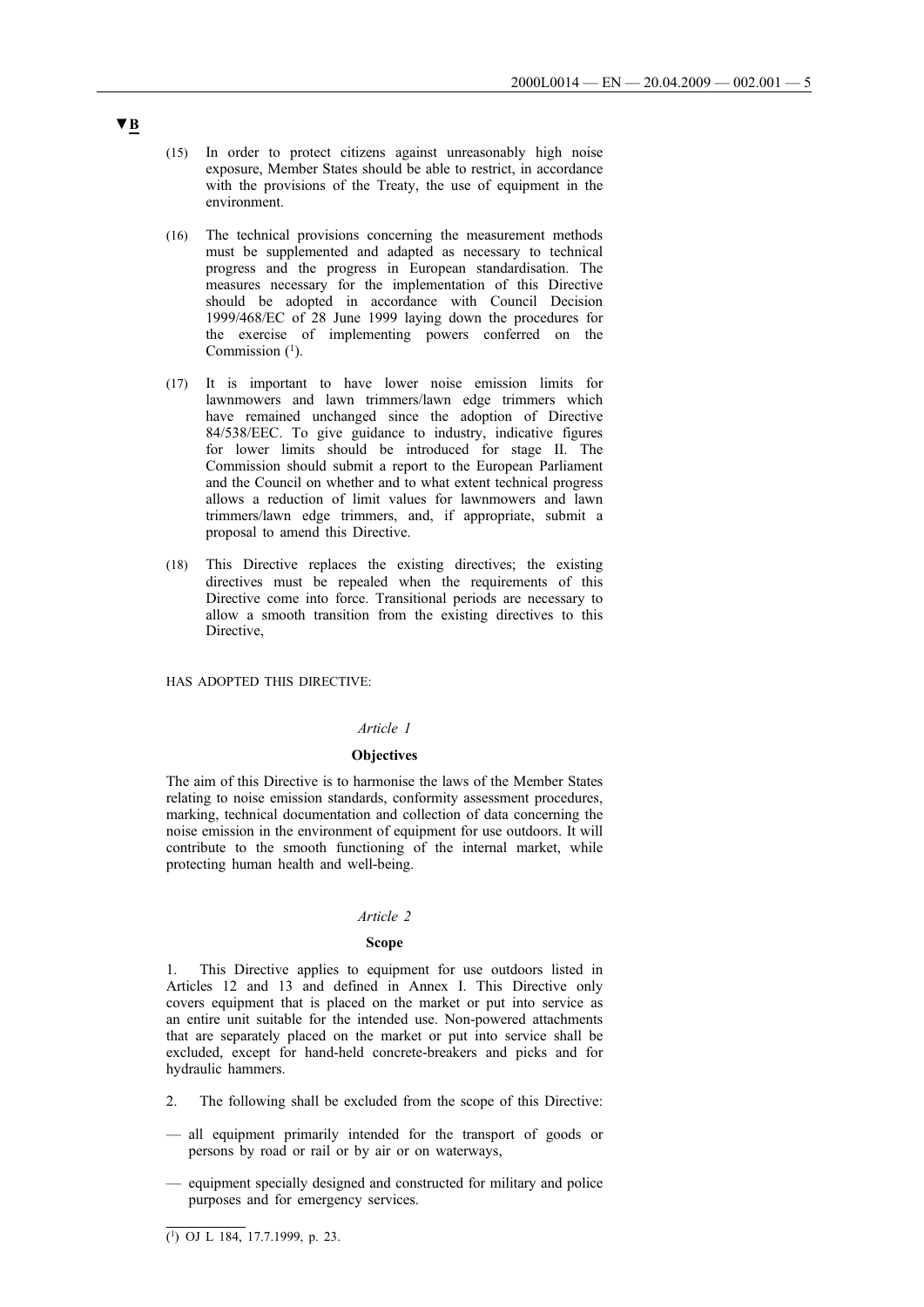# *Article 3*

# **Definitions**

For the purpose of this Directive the following definitions shall apply:

- (a) 'equipment for use outdoors' means all machinery defined in Article 1(2) of Directive 98/37/EC of the European Parliament and of the Council of 22 June 1998 on the approximation of the laws of the Member States relating to machinery (1) which is either self-propelled or can be moved and which, irrespective of the driving element(s), is intended to be used, according to its type, in the open air and which contributes to environmental noise exposure. The use of equipment in an ambience where the transmission of sound is not or not significantly affected (for instance under tents, under roofs for protection against rain or in the shell of houses) is regarded as use in the open air. It also means nonpowered equipment for industrial or environmental applications which is intended, according to its type, to be used outdoors and which contributes to environmental noise exposure. All these types of equipment are hereinafter referred to as 'equipment';
- (b) 'conformity assessment procedures' means the procedures laid down in Annexes V to VIII, based on Decision 93/465/EEC;
- (c) 'marking' means the visibly, legibly and indelibly affixing on the equipment of the CE marking defined in Decision 93/465/EEC accompanied by the indication of the guaranteed sound power level;
- (d) 'sound power level *L*WA' means the A-weighted sound power in dB in relation to 1 pW as defined in EN ISO 3744:1995 and EN ISO 3746:1995;
- (e) 'measured sound power level' means a sound power level as determined from measurements as laid down in Annex III; measured values may be determined either from a single machine representative for the type of equipment or from the average of a number of machines;
- (f) 'guaranteed sound power level' means a sound power level determined in accordance with the requirements laid down in Annex III which includes the uncertainties due to production variation and measurement procedures and where the manufacturer, or his authorised representative established in the Community, confirms that according to the technical instruments applied and referred to in the technical documentation it is not exceeded.

## *Article 4*

## **Placing on the market**

1. Equipment referred to in Article 2(1) shall not be placed on the market or put into service until the manufacturer, or his authorised representative established in the Community, ensures that:

- the equipment satisfies the requirements concerning the noise emission in the environment of this Directive,
- the conformity assessment procedures referred to in Article 14 have been completed,
- the equipment bears CE marking and the indication of the guaranteed sound power level and is accompanied by an EC declaration of conformity.

2. Where neither the manufacturer nor his authorised representative is established in the Community, the obligations of this Directive shall

<sup>(1)</sup> OJ L 207, 23.7.1998, p. 1. Directive as amended by Directive 98/79/EC (OJ L 331, 7.12.1998, p. 1).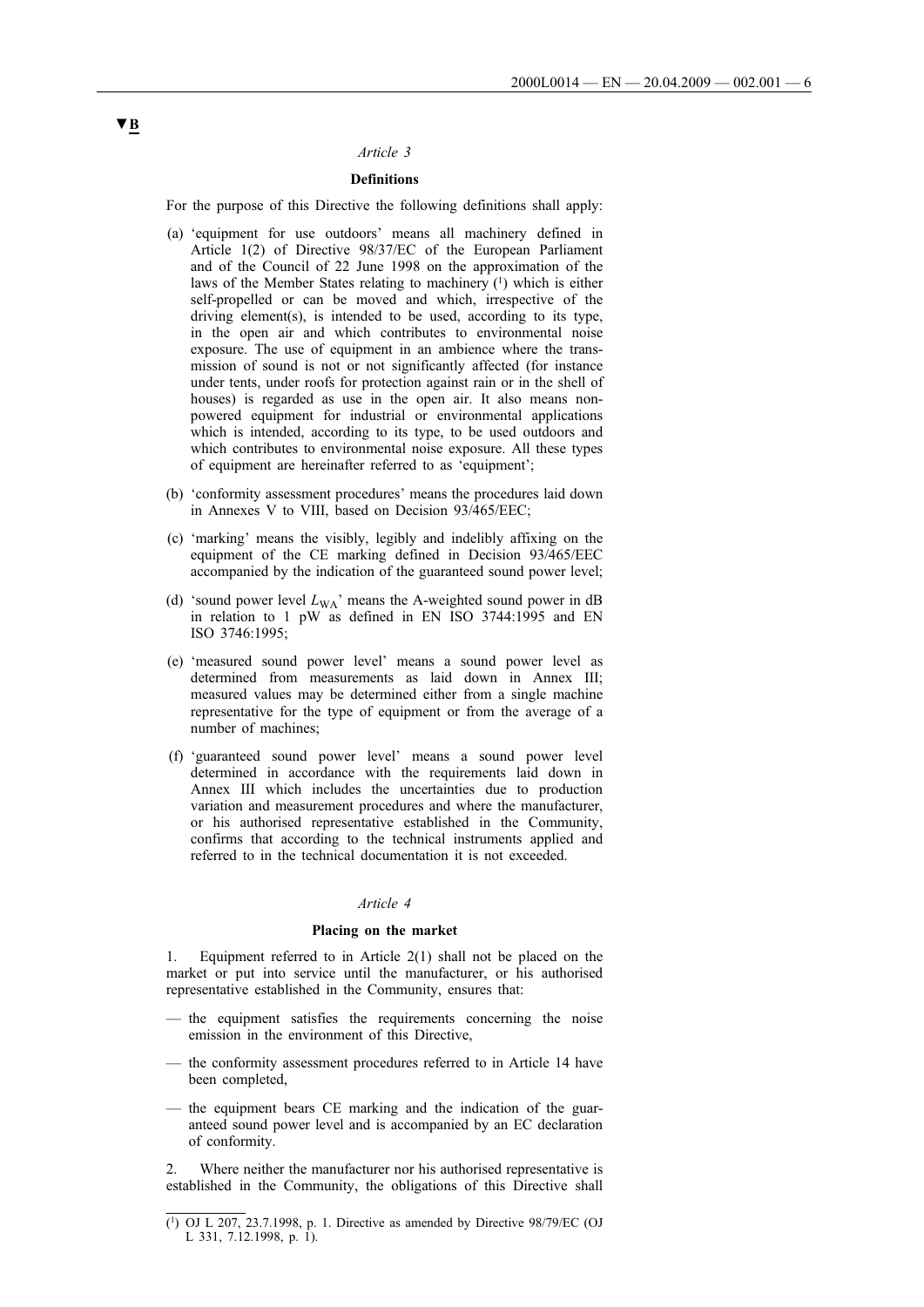apply to any person placing the equipment on the market or putting it into service in the Community.

## *Article 5*

## **Market surveillance**

1. Member States shall take appropriate measures to ensure that equipment referred to in Article 2(1) may be placed on the market or put into service only if it conforms to the provisions of this Directive, bears the CE marking and the indication of the guaranteed sound power level and is accompanied by an EC declaration of conformity.

The competent authorities of the Member States shall assist each other in fulfilment of their obligations to carry out market surveillance.

## *Article 6*

## **Free movement**

1. Member States shall not prohibit, restrict or impede the placing on the market or putting into service in their territory of equipment referred to in Article  $2(1)$  which complies with the provisions of this Directive, bears the CE marking and the indication of the guaranteed sound power level and is accompanied by an EC declaration of conformity.

2. At trade fairs, exhibitions, demonstrations, and similar events, Member States shall not prevent the showing of equipment referred to in Article 2(1) which does not conform to the provisions of this Directive, provided that a visible sign clearly indicates that such equipment does not conform and that it is not placed on the market or put into service until it has been brought into conformity by the manufacturer or his authorised representative established in the Community. During demonstrations adequate safety measures shall be taken to ensure the protection of persons.

## *Article 7*

## **Presumption of conformity**

Member States shall presume that equipment referred to in Article 2(1) bearing the CE marking and the indication of the guaranteed sound power level and which is accompanied by the EC declaration of conformity conforms to all the provisions of this Directive.

# *Article 8*

## **EC Declaration of conformity**

The manufacturer, or his authorised representative established in the Community, of equipment referred to in Article 2(1) shall, in order to certify that an item of equipment is in conformity with the provisions of this Directive, draw up an EC declaration of conformity for each type of equipment manufactured; the minimum content of this declaration of conformity is laid down in Annex II.

2. A Member State may require that the declaration of conformity be drawn up in or translated into the official Community language or languages determined by the Member State when equipment is placed on the market or put into service in its territory.

3. The manufacturer, or his authorised representative established in the Community, of equipment referred to in Article 2(1) shall keep a specimen of the EC declaration of conformity for 10 years from the date on which the equipment was last manufactured, together with the technical documentation as provided for in Annex V point 3, Annex VI point 3, Annex VII point 2, Annex VIII points 3.1 and 3.3.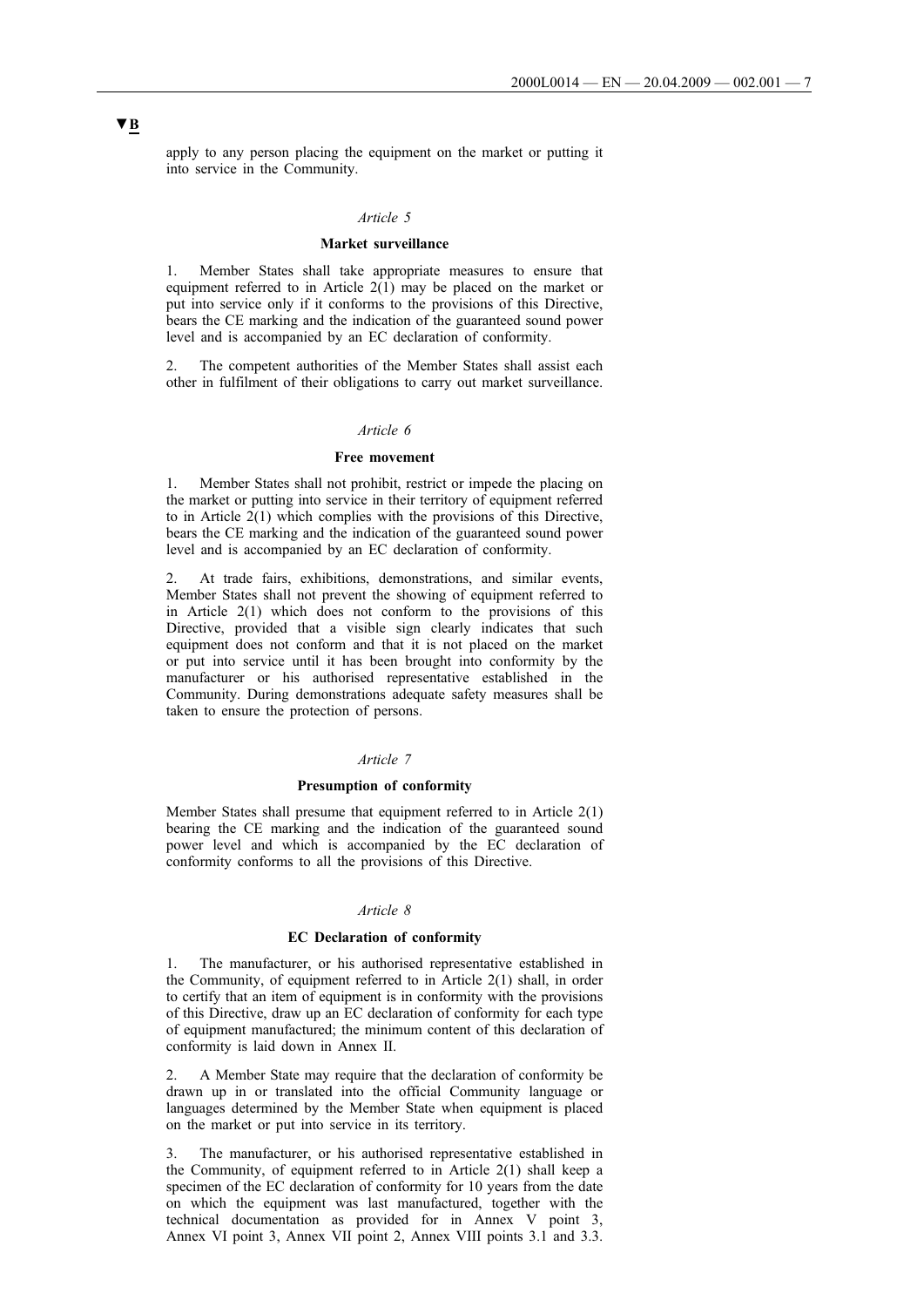## *Article 9*

# **Non-compliance of equipment**

1. Where a Member State ascertains that equipment referred to in Article 2(1) which is placed on the market or put into service does not comply with the requirements of this Directive, it shall take all appropriate measures so that the manufacturer or his authorised representative established in the Community shall bring the equipment into conformity with the provisions of this Directive.

- 2. Where
- (a) the limit values referred to in Article 12 are exceeded; or
- (b) non-compliance with other provisions of this Directive continues despite measures taken under paragraph 1;

the Member State concerned shall take all appropriate measures to restrict or prohibit the placing on the market or putting into service of the equipment in question or to ensure that it is withdrawn from the market. The Member State shall immediately inform the Commission and the other Member States of such measures.

3. The Commission shall enter into consultations with the parties concerned as soon as possible. Where, after such consultation, the Commission finds that:

- the measures are justified, it shall immediately so inform the Member State which took the initiative and the other Member States,
- the measures are unjustified, it shall immediately so inform the Member State which took the initiative, the other Member States and the manufacturer or his authorised representative established in the Community.

4. The Commission shall ensure that the Member States are kept informed of the progress and outcome of this procedure.

## *Article 10*

#### **Legal remedies**

Any measure taken by a Member State pursuant to this Directive which restricts the placing on the market or putting into service of equipment covered by this Directive shall state the exact reasons on which it is based. Such a measure taken shall be notified as soon as possible to the party concerned, who shall at the same time be informed of the legal remedies available to him under the laws in force in the Member State concerned and of the time limits to which such remedies are subject.

## *Article 11*

#### **Marking**

1. Equipment referred to in Article 2(1) placed on the market or put into service which complies with the provisions of this Directive shall bear the CE marking of conformity. The marking shall consist of the initials 'CE'. The form of the marking to be used is shown in Annex IV.

The CE marking shall be accompanied by the indication of the guaranteed sound power level. A model of this indication is given in Annex IV.

3. The CE marking of conformity and the indication of the guaranteed sound power level shall be affixed in a visible, legible and indelible form to each item of equipment.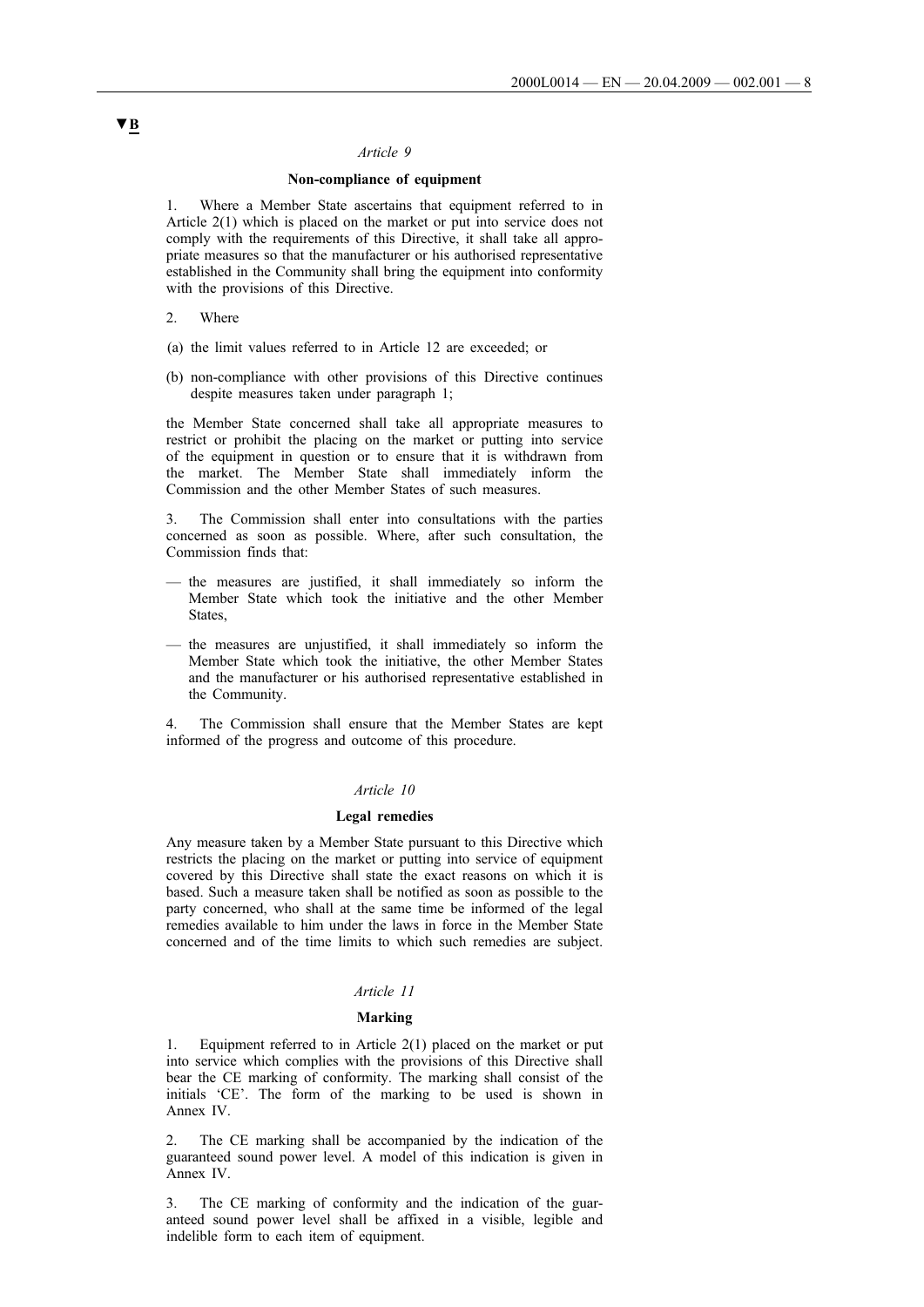4. The affixing of markings or inscriptions on the equipment which are likely to be misleading with regard to the meaning or the CE marking or to the indication of the guaranteed sound power level shall be prohibited. Any other marking may be affixed to the equipment, provided that the visibility and legibility of the CE marking and the indication of the guaranteed sound power level is not thereby reduced.

5. Where the equipment referred to in Article 2(1) is subject to other directives concerning other aspects and which also provide for the affixing of the CE marking, the marking shall indicate that such equipment also fulfils the provisions of those directives. However, should one or more of these directives allow the manufacturer, during a transitional period, to choose which arrangements to apply, the CE marking shall indicate that the equipment only fulfils the provisions of the directives applied by the manufacturer. In this case the particulars of those directives, as published in the *Official Journal of the European Communities*, must be given in the documents, notices or instructions required by those directives and accompanying such equipment.

### *Article 12*

# **Equipment subject to noise limits**

The guaranteed sound power level of equipment listed below shall not exceed the permissible sound power level as laid down in the following tables of limit values:

- builders' hoists for the transport of goods (combustion-engine driven)
	- *Definition:* Annex I, item 3. Measurement: Annex III, Part B, item 3
- compaction machines (only vibrating and non-vibrating rollers, vibratory plates and vibratory rammers)

*Definition:* Annex I, item 8. Measurement: Annex III, Part B, item 8

 $-$  compressors  $(< 350$  kW)

*Definition:* Annex I, item 9. Measurement: Annex III, Part B, item 9

— concrete-breakers and picks, hand-held

*Definition:* Annex I, item 10. Measurement: Annex III, Part B, item 10

— construction winches (combustion-engine driven)

*Definition:* Annex I, item 12. Measurement: Annex III, Part B, item 12

— dozers  $(< 500$  kW)

*Definition:* Annex I, item 16. Measurement: Annex III, Part B, item 16

— dumpers  $(< 500$  kW)

*Definition:* Annex I, item 18. Measurement: Annex III, Part B, item 18

— excavators, hydraulic or rope-operated (< 500 kW)

*Definition:* Annex I, item 20. Measurement: Annex III, Part B, item 20

- excavator-loaders (< 500 kW) *Definition:* Annex I, item 21. Measurement: Annex III, Part B, item 21
- graders (< 500 kW)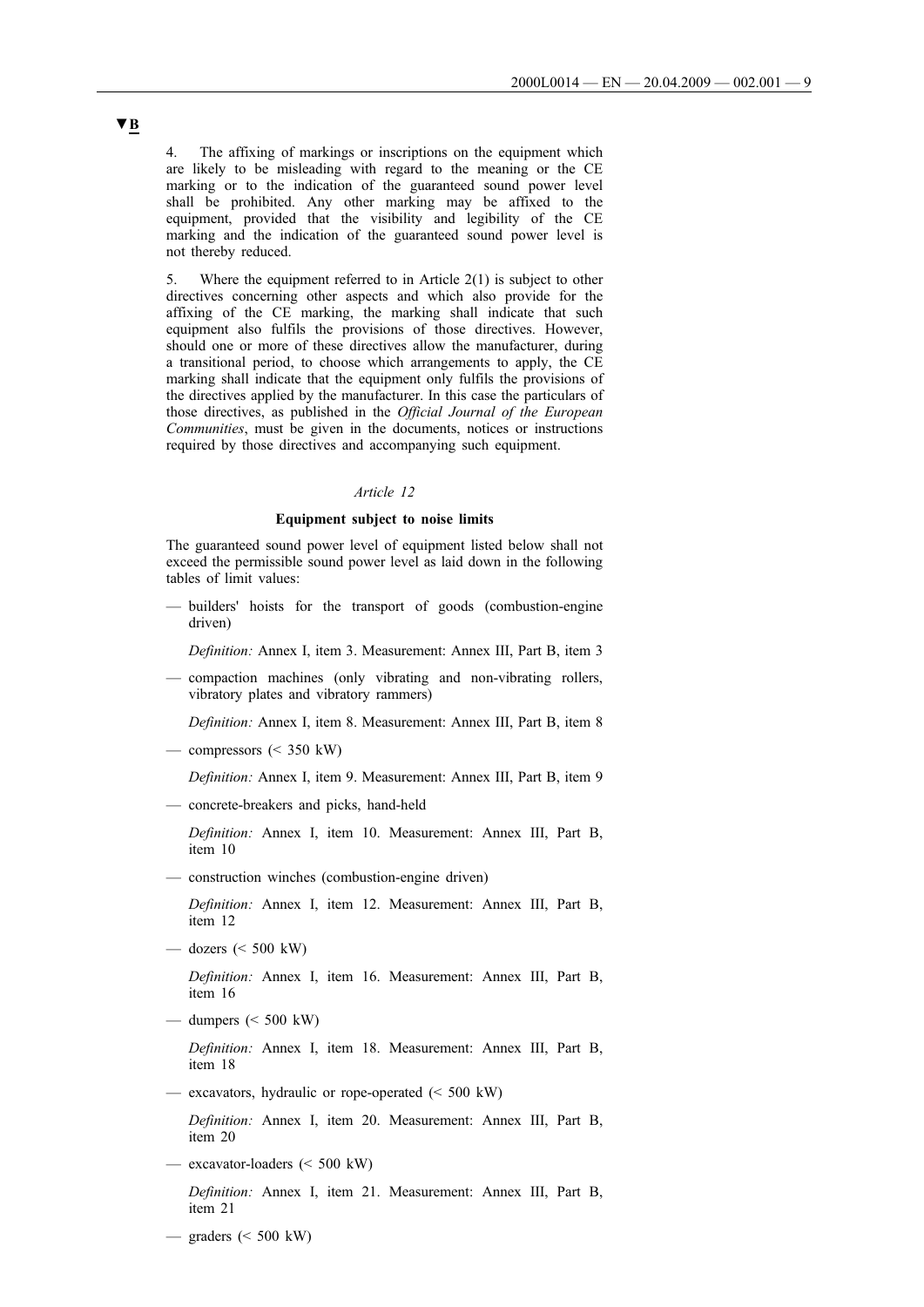*Definitie* Annex I, item 23. Measurement: Annex III, Part B, item 23

— hydraulic power packs

*Definition:* Annex I, item 29. Measurement: Annex III, Part B, item 29

— landfill compactors, loader-type with bucket (< 500 kW)

*Definition:* Annex I, item 31. Measurement: Annex III, Part B, item 31

— lawnmowers (excluding agricultural and forestry equipment, and multi-purpose devices, the main motorised component of which has an installed power of more than 20 kW))

*Definition:* Annex I, item 32. Measurement: Annex III, Part B, item 32

— lawn trimmers/lawn edge trimmers

*Definition:* Annex I, item 33; Measurement: Annex III, Part B, item 33

— lift trucks, combustion-engine driven, counterbalanced (excluding 'other counterbalanced lift trucks' as defined in Annex I, item 36, second indent with a rated capacity of not more than 10 tonnes)

*Definition:* Annex I, item 36. Measurement: Annex III, Part B, item 36

— loaders (< 500 kW)

*Definition:* Annex I, item 37. Measurement: Annex III, Part B, item 37

— mobile cranes

*Definition:* Annex I, item 38. Measurement: Annex III, Part B, item 38

— motor hoes  $(< 3$  kW)

*Definition:* Annex I, item 40. Measurement: Annex III, Part B, item 40

— paver-finishers (excluding paver-finishers equipped with a highcompaction screed)

*Definition:* Annex I, item 41. Measurement: Annex III, Part B, item 41

— power generators  $(< 400 \text{ kW})$ 

*Definition* Annex I, item 45. Measurement: Annex III, Part B, item 45

— tower cranes

*Definition:* Annex I, item 53. Measurement: Annex III, Part B, item 53

— welding generators

*Definition:* Annex I, item 57. Measurement: Annex III, Part B, item 57.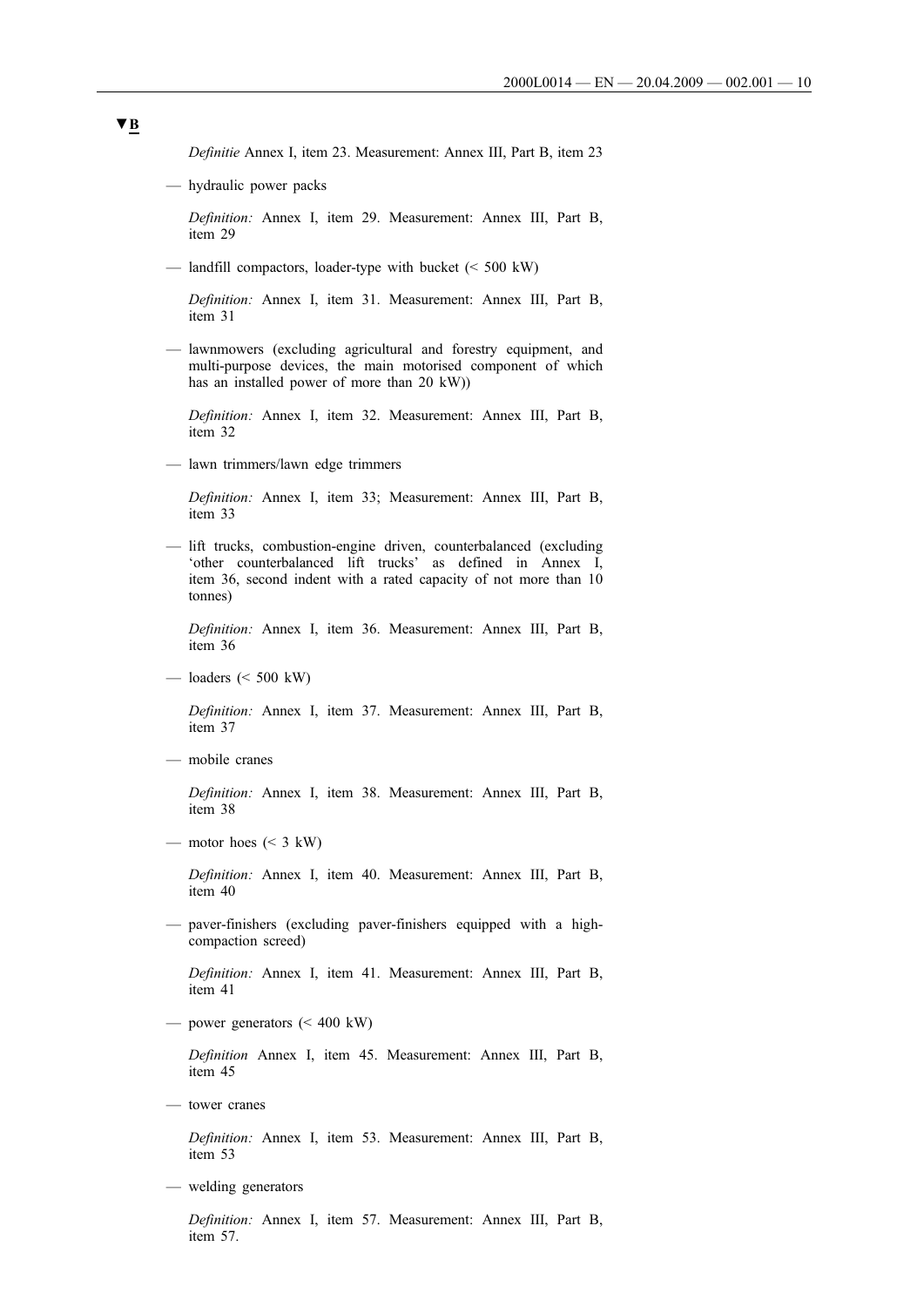| Type of equipment                                                                                                                                                                                                                                                                                       | Net installed power $P$<br>$(in \t kW)$<br>Electric power $P_{el}$ ( <sup>1</sup> ) in kW<br>Mass of appliance $m$ in kg<br>Cutting width $L$ in cm | Permissible sound power level in dB/1 pW |                                    |  |
|---------------------------------------------------------------------------------------------------------------------------------------------------------------------------------------------------------------------------------------------------------------------------------------------------------|-----------------------------------------------------------------------------------------------------------------------------------------------------|------------------------------------------|------------------------------------|--|
|                                                                                                                                                                                                                                                                                                         |                                                                                                                                                     | Stage I as from 3 January<br>2002        | Stage II as from 3 January<br>2006 |  |
| machines<br>Compaction<br>(vibrating)<br>rollers,                                                                                                                                                                                                                                                       | $P \leq 8$                                                                                                                                          | 108                                      | 105(2)                             |  |
| vibratory<br>plates, vibratory rammers)                                                                                                                                                                                                                                                                 | $8 < P \le 70$                                                                                                                                      | 109                                      | 106(2)                             |  |
|                                                                                                                                                                                                                                                                                                         | P > 70                                                                                                                                              | $89 + 11$ lg P                           | $86 + 11$ lg $P(2)$                |  |
| Tracked<br>dozers,<br>tracked<br>loaders,<br>tracked<br>excavator-                                                                                                                                                                                                                                      | $P \leq 55$                                                                                                                                         | 106                                      | 103 $(2)$                          |  |
| loaders                                                                                                                                                                                                                                                                                                 | P > 55                                                                                                                                              | $87 + 11$ lg P                           | $84 + 11$ lg $P(2)$                |  |
| Wheeled<br>dozers,<br>wheeled                                                                                                                                                                                                                                                                           | $P \leq 55$                                                                                                                                         | 104                                      | 101 $(2)$ $(3)$                    |  |
| wheeled excavator-<br>loaders,<br>loaders,<br>dumpers,<br>graders,<br>loader-type landfill compactors,<br>combustion-engine<br>driven<br>counterbalanced<br>lift<br>trucks,<br>mobile<br>compaction<br>cranes,<br>machines<br>(non-vibrating)<br>paver-finishers,<br>rollers),<br>hydraulic power packs | P > 55                                                                                                                                              | $85 + 11$ lg P                           | $82 + 11$ lg $P(2)(3)$             |  |
| Excavators, builders' hoists for                                                                                                                                                                                                                                                                        | $P \leq 15$                                                                                                                                         | 96                                       | 93                                 |  |
| transport<br>of<br>goods,<br>the<br>construction winches,<br>motor<br>hoes                                                                                                                                                                                                                              | P > 15                                                                                                                                              | $83 + 11$ lg P                           | $80 + 11$ lg P                     |  |
| Hand-held<br>concrete-breakers<br>and picks                                                                                                                                                                                                                                                             | $m \leq 15$                                                                                                                                         | 107                                      | 105                                |  |
|                                                                                                                                                                                                                                                                                                         | 15 < m < 30                                                                                                                                         | $94 + 11$ lg m                           | $92 + 11$ lg m (2)                 |  |
|                                                                                                                                                                                                                                                                                                         | $m\geq 30$                                                                                                                                          | $96 + 11 \lg m$                          | $94 + 11$ lg m                     |  |
| Tower cranes                                                                                                                                                                                                                                                                                            |                                                                                                                                                     | $98 + \lg P$                             | $96 + \lg P$                       |  |
| Welding and power generators                                                                                                                                                                                                                                                                            | $P_{\rm el} \leq 2$                                                                                                                                 | 97 + $\lg P_{\text{el}}$                 | 95 + $\lg P_{\text{el}}$           |  |
|                                                                                                                                                                                                                                                                                                         | $2 < P_{el} \leq 10$                                                                                                                                | $98 + \lg P_{\text{el}}$                 | 96 + 1g $P_{el}$                   |  |
|                                                                                                                                                                                                                                                                                                         | $\blacktriangleright$ <u>C1</u> P <sub>el</sub> > 10 <                                                                                              | 97 + 1g $P_{el}$                         | 95 + $lg P_{el}$                   |  |
| Compressors                                                                                                                                                                                                                                                                                             | $P \leq 15$                                                                                                                                         | 99                                       | 97                                 |  |
|                                                                                                                                                                                                                                                                                                         | P > 15                                                                                                                                              | $97 + 2$ lg P                            | $95 + 2$ lg P                      |  |
| Lawnmowers,<br>lawn<br>trim-                                                                                                                                                                                                                                                                            | $L \leq 50$                                                                                                                                         | 96                                       | 94(2)                              |  |
| mers/lawn-edge trimmers                                                                                                                                                                                                                                                                                 | $50 \le L \le 70$                                                                                                                                   | 100                                      | 98                                 |  |
|                                                                                                                                                                                                                                                                                                         | $70 \le L \le 120$                                                                                                                                  | 100                                      | 98 $(2)$                           |  |
|                                                                                                                                                                                                                                                                                                         | L > 120                                                                                                                                             | 105                                      | 103 $(2)$                          |  |
|                                                                                                                                                                                                                                                                                                         |                                                                                                                                                     |                                          |                                    |  |

 $(1)$  *P*<sub>el</sub> for welding generators: conventional welding current multiplied by the conventional load voltage for the lowest value of the duty factor given by the manufacturer.

*P*<sub>el</sub> for power generators: prime power according to ISO 8528-1:1993, clause 13.3.2

(2) The figures for stage II are merely indicative for the following types of equipment:

— walk-behind vibrating rollers;

— vibratory plates (> 3kW);

— vibratory rammers;

— dozers (steel tracked);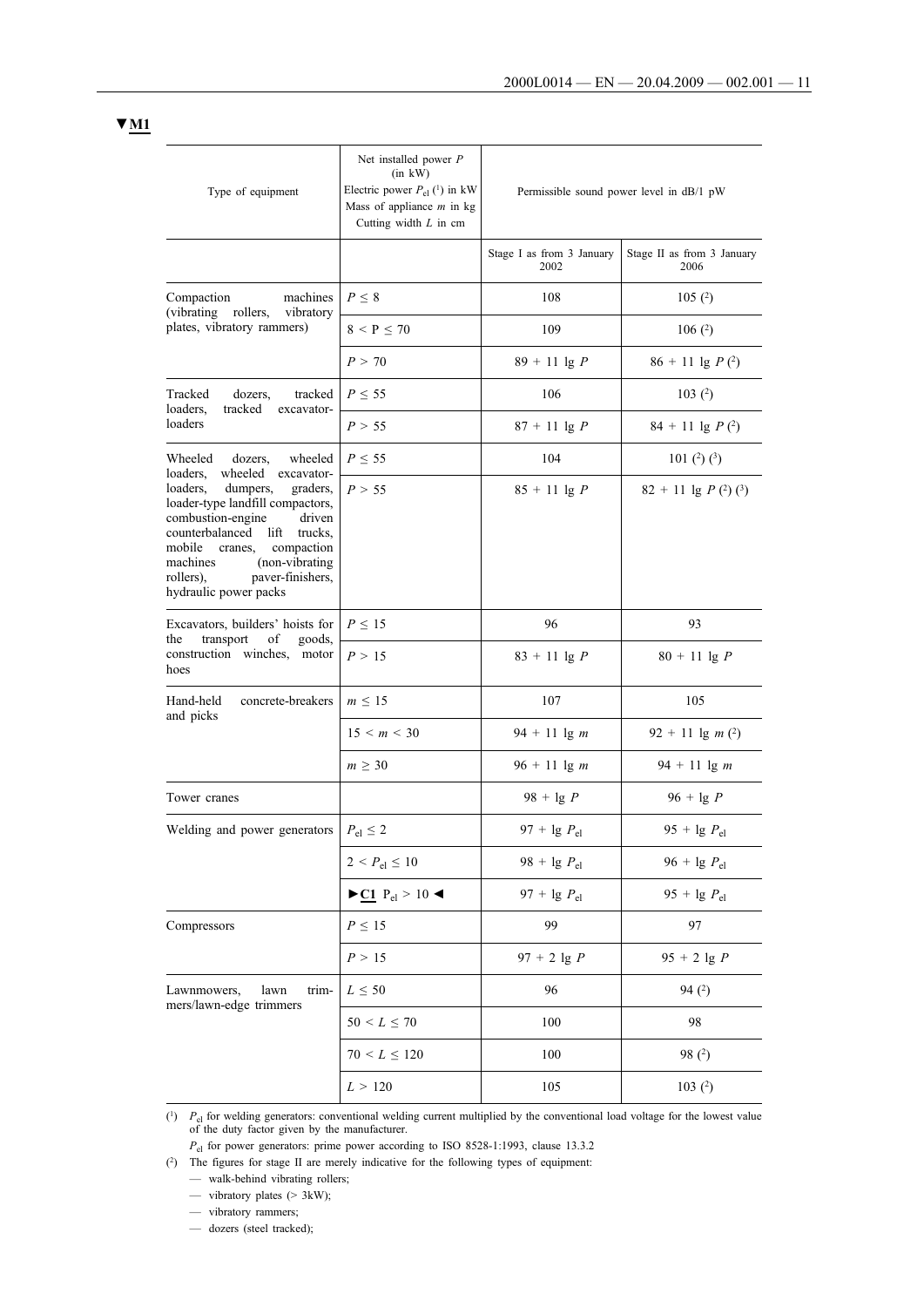- loaders (steel tracked  $> 55$  kW):
- combustion-engine driven counterbalanced lift trucks;
- compacting screed paver-finishers;
- hand-held internal combustion-engine concrete-breakers and picks ( $15 \le m \le 30$ )
- lawnmowers, lawn trimmers/lawn-edge trimmers.
- Definitive figures will depend on amendment of the Directive following the report required in Article 20(1). In the absence of any such amendment, the figures for stage I will continue to apply for stage II.
- (3) For single-engine mobile cranes, the figures for stage I shall continue to apply until 3 January 2008. After that date, stage II figures shall apply.

The permissible sound power level shall be rounded up or down to the nearest integer number (less than 0,5, use lower number; greater than or equal to 0,5, use higher number)

# **▼B**

# *Article 13*

# **Equipment subject to noise marking only**

The guaranteed sound power level of equipment listed below shall be subject to noise marking only:

— aerial access platforms with combustion engine

*Definition:* Annex I, item 1. Measurement: Annex III, Part B, item 1

— brush cutters

*Definition:* Annex I, item 2; Measurement: Annex III, Part B, item 2

- builders' hoists for the transport of goods (with electric motor)
- *Definition:* Annex I, item 3. Measurement: Annex III, Part B, item 3
- building site band saw machines
	- *Definition:* Annex I, item 4. Measurement: Annex III, Part B, item 4
- building site circular saw benches

*Definition:* Annex I, item 5. Measurement: Annex III, Part B, item 5

- chain saws, portable
	- *Definition:* Annex I, item 6. Measurement: Annex III, Part B, item 6
- combined high pressure flushers and suction vehicles
	- *Definition:* Annex I, item 7. Measurement: Annex III, Part B, item 7
- compaction machines (explosion rammers only)
	- *Definition:* Annex I, item 8. Measurement: Annex III, Part B, item 8
- concrete or mortar mixers

*Definition:* Annex I, item 11. Measurement: Annex III, Part B, item 11

— construction winches (with electric motor)

*Definition:* Annex I, item 12. Measurement: Annex III, Part B, item 12

— conveying and spraying machines for concrete and mortar

*Definition:* Annex I, item 13. Measurement: Annex III, Part B, item 13

— conveyor belts

*Definition:* Annex I, item 14. Measurement: Annex III, Part B, item 14

— cooling equipment on vehicles

*Definition:* Annex I, item 15. Measurement: Annex III, Part B, item 15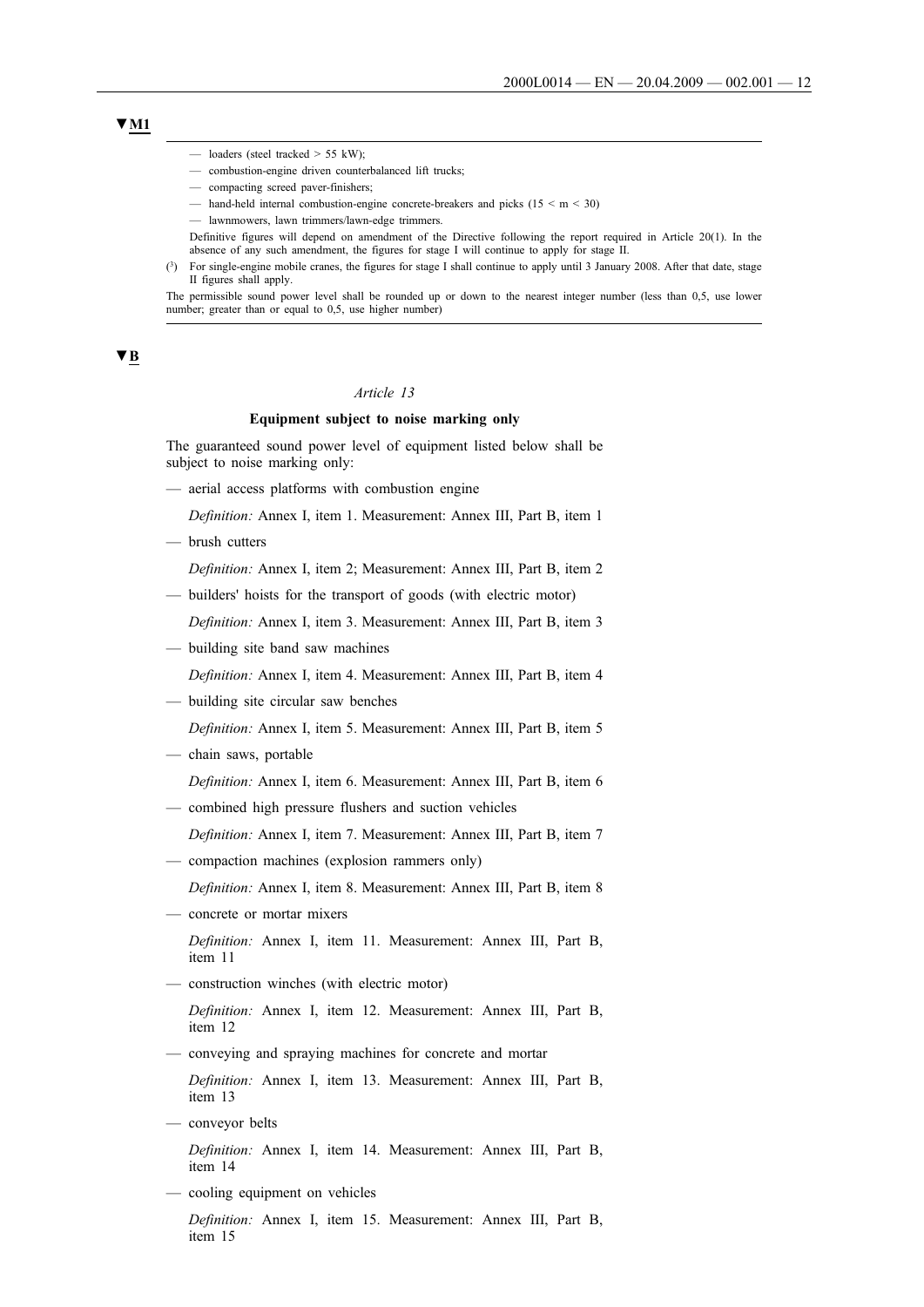— drill rigs *Definition:* Annex I, item 17. Measurement: Annex III, Part B, item 17 — equipment for loading and unloading silos or tanks on trucks *Definition:* Annex I, item 19. Measurement: Annex III, Part B, item 19 — glass recycling containers *Definition:* Annex I, item 22. Measurement: Annex III, Part B, item 22 — grass trimmers/grass edge trimmers *Definition:* Annex I, item 24. Measurement: Annex III, Part B, item 24 — hedge trimmers *Definition:* Annex I, item 25. Measurement: Annex III, Part B, item 25 — high pressure flushers *Definition:* Annex I, item 26. Measurement: Annex III, Part B, item 26 — high pressure water jet machines *Definition:* Annex I, item 27. Measurement: Annex III, Part B, item 27 — hydraulic hammers *Definition:* Annex I, item 28. Measurement: Annex III, Part B, item 28 — joint cutters *Definition:* Annex I, item 30. Measurement: Annex III, Part B, item 30 — leaf blowers *Definition:* Annex I, item 34. Measurement: Annex III, Part B, item 34 — leaf collectors *Definition:* Annex I, item 35. Measurement: Annex III, Part B, item 35 — lift trucks, combustion-engine driven, couterbalanced (only 'other counterbalanced lift trucks' as defined in Annex I, item 36, second indent, with a rated capacity of not more than 10 tonnes) *Definition:* Annex I, item 36. Measurement: Annex III, Part B, item 36 — mobile waste containers *Definition:* Annex I, item 39. Measurement: Annex III, Part B, item 39 — paver-finishers (equipped with a high-compaction screed) *Definition:* Annex I, item 41. Measurement: Annex III, Part B, item 41 — piling equipment *Definition:* Annex I, item 42. Measurement: Annex III, Part B,

item 42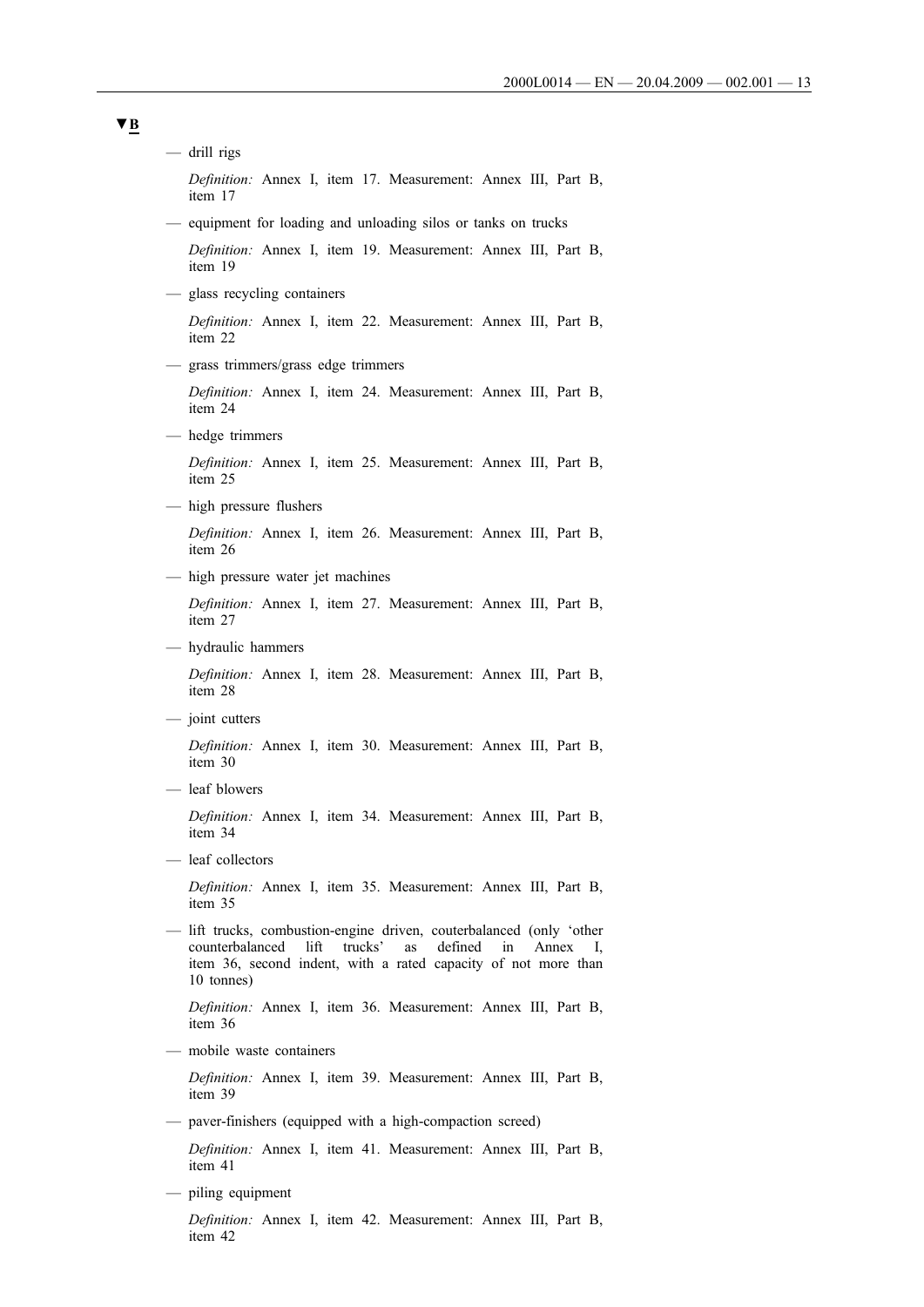— pipelayers *Definition:* Annex I, item 43. Measurement: Annex III, Part B, item 43 — piste caterpillars *Definition:* Annex I, item 44. Measurement: Annex III, Part B, item 44 — power generators  $(≥ 400$  kW) *Definition:* Annex I, item 45. Measurement: Annex III, Part B, item 45 — power sweepers *Definition:* Annex I, item 46. Measurement: Annex III, Part B, item 46 — refuse collection vehicles *Definition:* Annex I, item 47. Measurement: Annex III, Part B, item 47 — road milling machines *Definition:* Annex I, item 48. Measurement: Annex III, Part B, item 48 — scarifiers *Definition:* Annex I, item 49. Measurement: Annex III, Part B, item 49 — shredders/chippers *Definition:* Annex I, item 50. Measurement: Annex III, Part B, item 50 — snow-removing machines with rotating tools (self-propelled, excluding attachments) *Definition:* Annex I, item 51. Measurement: Annex III, Part B, item 51 — suction vehicles *Definition:* Annex I, item 52. Measurement: Annex III, Part B, item 52 — trenchers *Definition:* Annex I, item 54. Measurement: Annex III, Part B, item 54 — truck mixers *Definition:* Annex I, item 55. Measurement: Annex III, Part B, item 55 — water pump units (not for use under water) *Definition:* Annex I, item 56. Measurement: Annex III, Part B, item 56. *Article 14*

# **Conformity assessment**

1. Before placing on the market or putting into service any equipment referred to in Article 12 the manufacturer, or his authorised representative established in the Community, shall subject each type of equipment to one of the following conformity assessment procedures:

— the internal control of production with assessment of technical documentation and periodical checking procedure referred to in Annex VI, or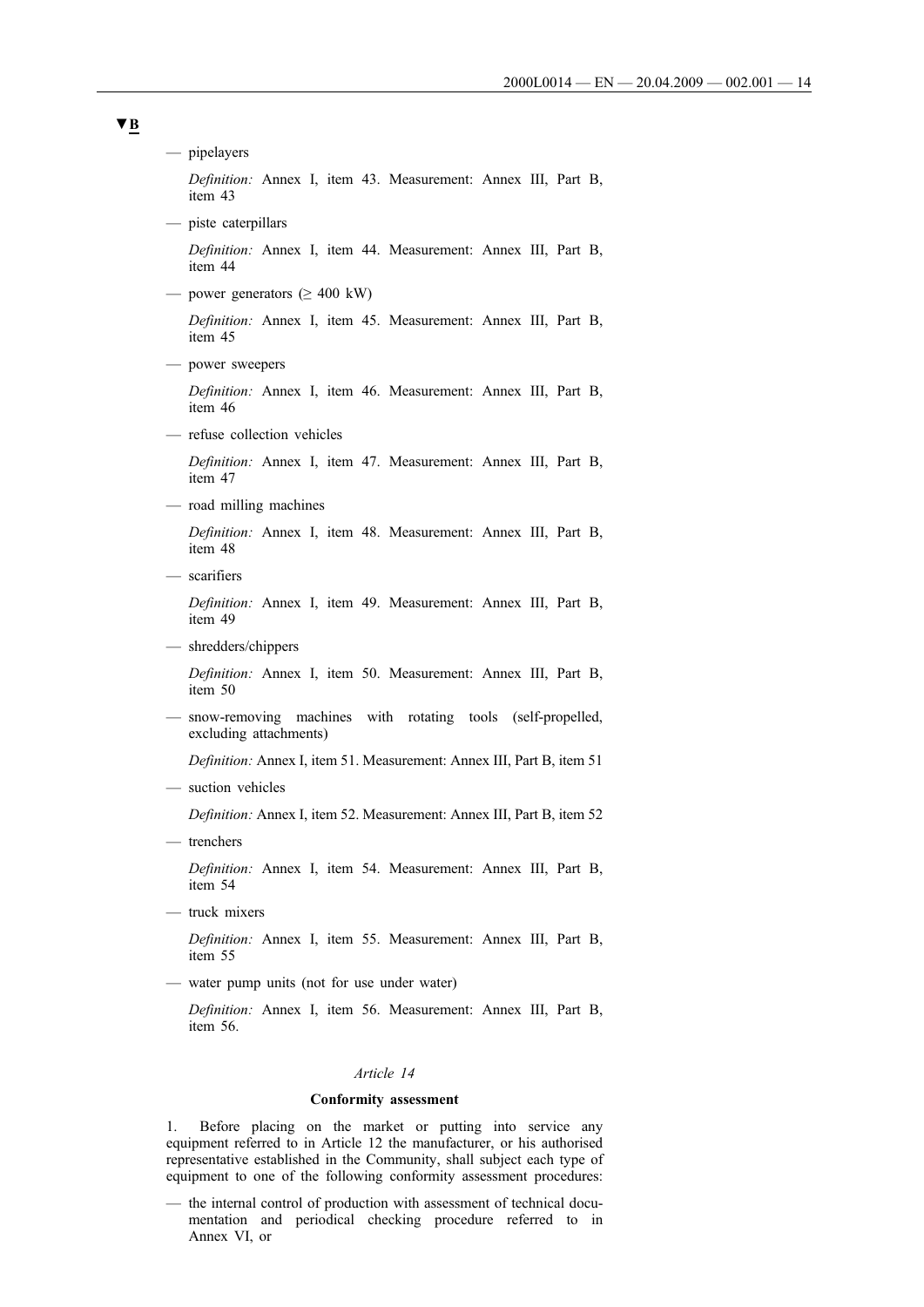— the unit verification procedure referred to in Annex VII, or

— the full quality assurance procedure referred to in Annex VIII.

2. Before placing on the market or putting into service any equipment referred to in Article 13 the manufacturer, or his authorised representative established in the Community, shall subject each type of equipment to the internal control of production procedure referred to in Annex V.

3. Member States shall ensure that the Commission and any other Member State may, on a reasoned request, obtain all information used during the conformity assessment procedure concerning a type of equipment and in particular the technical documentation provided for in Annex V item 3, Annex VI item 3, Annex VII item 2, Annex VIII items 3.1 an 3.3.

# *Article 15*

# **Notified bodies**

1. Member States shall appoint bodies under their jurisdiction to carry out or supervise the conformity assessment procedures referred to in Article 14(1).

2. Member States shall appoint only such bodies which comply with the criteria set out in Annex IX. The fact that a body complies with the criteria of Annex IX to this Directive does not mean that a Member State is obliged to appoint that body.

Each Member State shall notify the Commission and the other Member States of the bodies which they have appointed, together with the specific tasks and examination procedures which these bodies have been appointed to carry out and the identification numbers assigned to them beforehand by the Commission.

The Commission shall publish a list of the notified bodies in the *Official Journal of the European Communities* along with their identification numbers and the tasks for which they have been appointed. The Commission shall ensure that the list is kept up to date.

5. A Member State must withdraw its notification if it finds that the body no longer meets the criteria referred to in Annex IX. It shall forthwith inform the Commission and the other Member States accordingly.

# *Article 16*

## **Collection of noise data**

1. Member States shall take the measures necessary to ensure that the manufacturer, or his authorised representative established in the Community, shall send to the responsible authority of the Member State where he resides or where he places on the market or puts into service the equipment referred to in Article 2(1) and to the Commission a copy of the EC declaration of conformity for each type of equipment referred to in Article 2(1).

The Commission shall collect the data made available in accordance with paragraph 1 for all equipment.

3. Member States may, on request, obtain the collected data from the Commission.

The Commission shall publish the relevant information periodically, preferably annually. These publications shall at least contain the following data for each type or model of equipment:

— the net installed power or any other noise related value

— the measured sound power level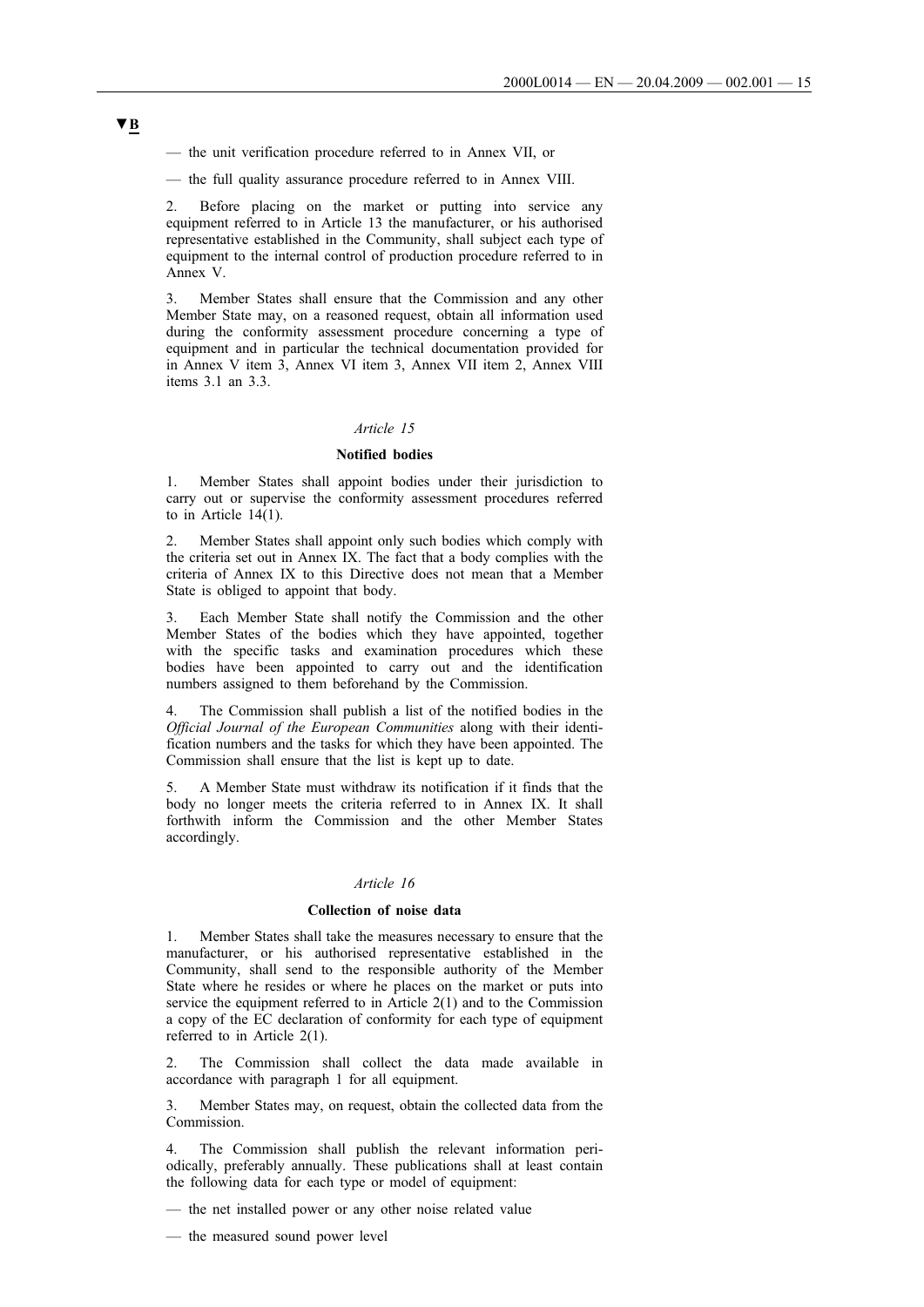- the guaranteed sound power level
- equipment description
- manufacturer and/or brand name
- model number/name

## *Article 17*

## **Regulation of use**

The provisions of this Directive shall not prevent Member States' entitlement to lay down, in due observance of the Treaty:

- measures to regulate the use of equipment referred to in Article 2(1) in areas which they consider sensitive, including the possibility of restricting the working hours of the equipment,
- such requirements as they may deem necessary to ensure that persons are protected when using the equipment in question, provided that this does not mean that the equipment is modified in a way not specified in this Directive.

## *Article 18*

## **Committee**

1. The Commission shall be assisted by a Committee.

## **▼M2**

2. Where reference is made to this paragraph, Article  $5a(1)$  to (4) and Article 7 of Decision 1999/468/EC shall apply, having regard to the provisions of Article 8 thereof.

 $\overline{\phantom{a}}$ 

# *Article 18a*

The Commission shall adopt implementing measures for the adaptation to technical progress of Annex III, provided they do not have any direct impact on the measured sound power level of equipment listed in Article 12, in particular through the inclusion of references to relevant European standards.

Those measures, designed to amend non-essential elements of this Directive, shall be adopted in accordance with the regulatory procedure with scrutiny referred to in Article 18(2).

# **▼B**

# *Article 19*

#### **Committee powers**

The Committee shall:

(a) exchange information and experiences concerning the implementation and practical application of this Directive and discuss matters of common interest in those fields;

# **▼M2**

(b) assist the Commission in the adaptation to technical progress of Annex III;

# **▼B**

(c) provide advice to the Commission with respect to the conclusions and amendments referred to in Article 20(2).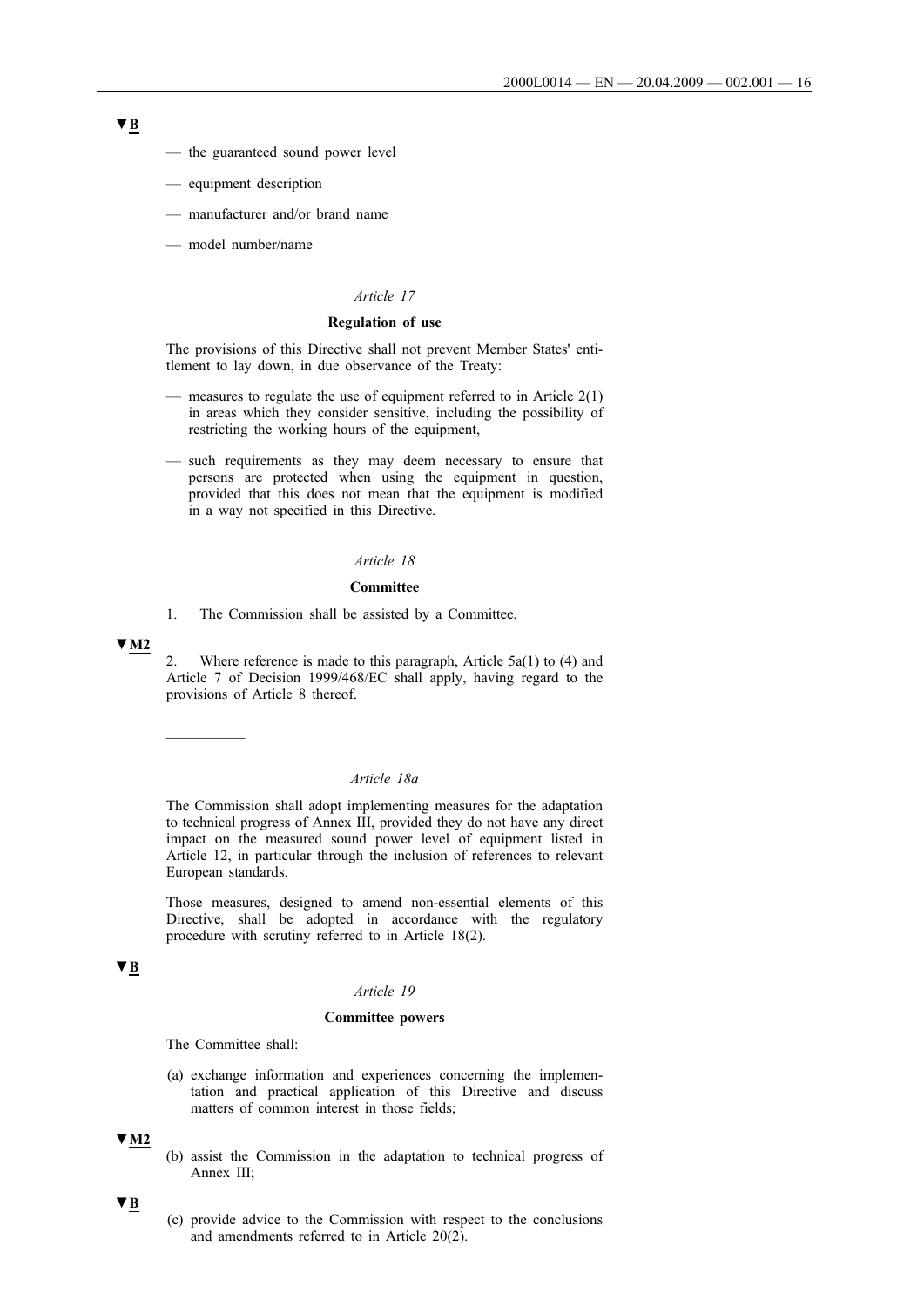## *Article 20*

# **Reports**

1. **►M1** Not later than 3 January 2007 ◄ and every four years thereafter, the Commission shall submit to the European Parliament and to the Council a report concerning the Commission's experience in the implementation and administration of this Directive. The report shall in particular contain:

- (a) a review of the noise data collected in accordance with Article 16 and other appropriate information;
- (b) a statement of the need for revision of the lists in Articles 12 and 13, especially whether new equipment should be added in either Article 12 or Article 13 or equipment should be transferred from Article 13 to Article 12;
- (c) a statement of the need and the possibilities for revision of the limit values laid down in Article 12 taking into account technological development;
- (d) a statement setting out an integrated range of instruments to be used in continuing the reduction of noise by equipment.

2. After having held all the necessary consultations, in particular with the Committee, the Commission shall on that occasion present its conclusions and where appropriate any amendment to this Directive.

# **▼M1** \_\_\_\_\_\_\_\_\_\_

# **▼B**

# *Article 21*

## **Repeal**

1. Directives 79/113/EEC, 84/532/EEC, 84/533/EEC, 84/534/EEC, 84/535/EEC, 84/536/EEC, 84/537/EEC, 84/538/EEC and 86/662/EEC shall be repealed on 3 January 2002.

2. Type-examination certificates issued and measurements of equipment carried out under the Directives mentioned in paragraph 1 may be used in drawing up the technical documentation provided for in Annex V point 3, Annex VI point 3, Annex VII point 2, Annex VIII points 3.1 and 3.3 of this Directive.

## *Article 22*

#### **Transposition and date of application**

1. Member States shall adopt and publish the laws, regulations and administrative provisions necessary to comply with this Directive no later than 3 July 2001. They shall forthwith inform the Commission thereof.

2. Member States shall apply these measures with effect from 3 January 2002. However, Member States shall allow the manufacturer, or his authorised representative established in the Community, to avail himself of the provisions of this Directive as from 3 July 2001.

3. With regard to the reduced permissible sound power levels of stage II referred to in Article 12, these provisions shall apply with effect from 3 January 2006.

4. When Member States adopt these measures, they shall contain a reference to this Directive or shall be accompanied by such reference on the occasion of their official publication. The methods of making such reference shall be laid down by Member States.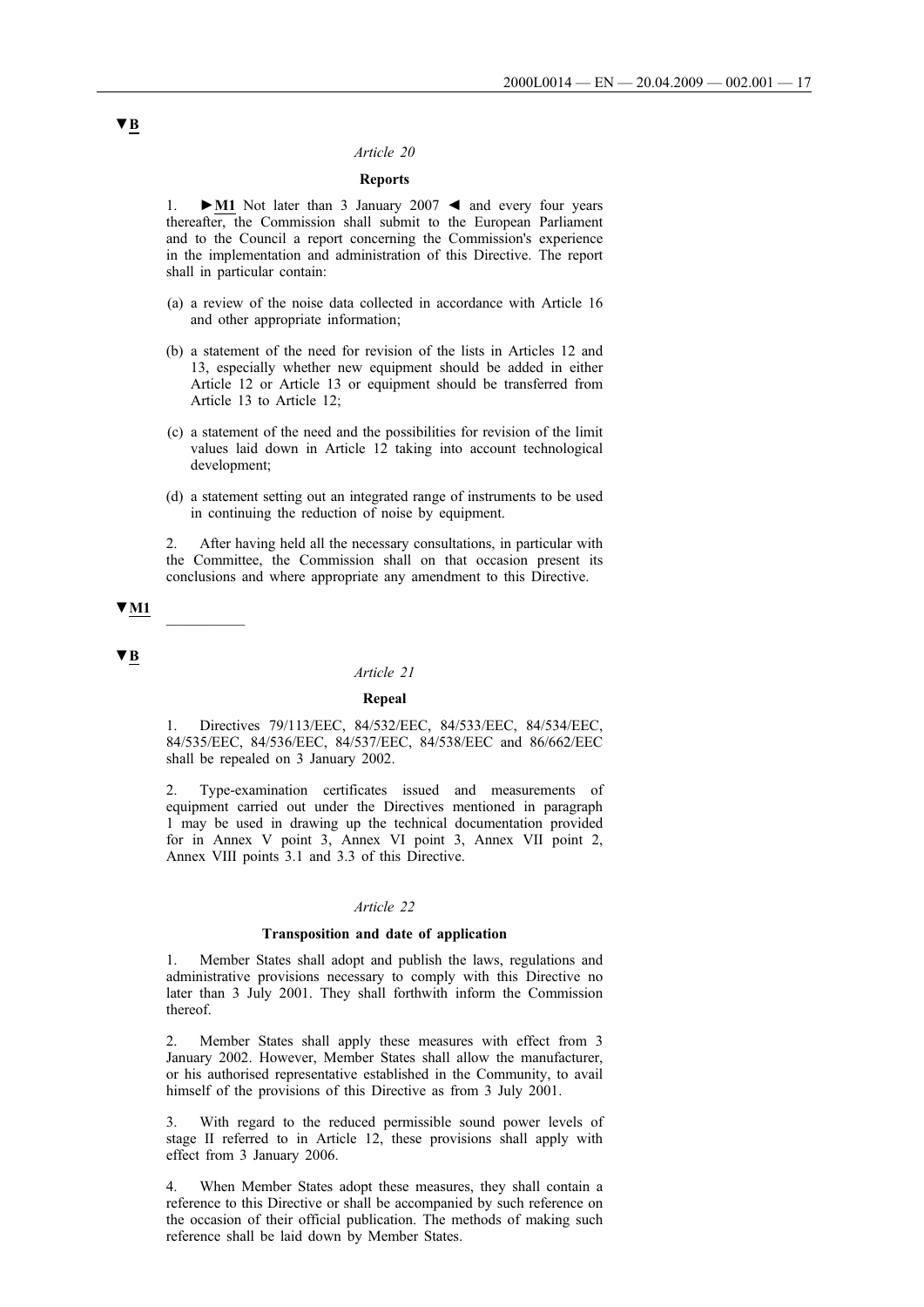5. Member States shall communicate to the Commission the texts of the provisions of national law which they adopt in the field governed by this Directive.

# *Article 23*

# **Entry into force**

This Directive shall enter into force on the day of its publication in the *Official Journal of the European Communities*.

# *Article 24*

# **Addressees of the Directive**

This Directive is addressed to the Member States.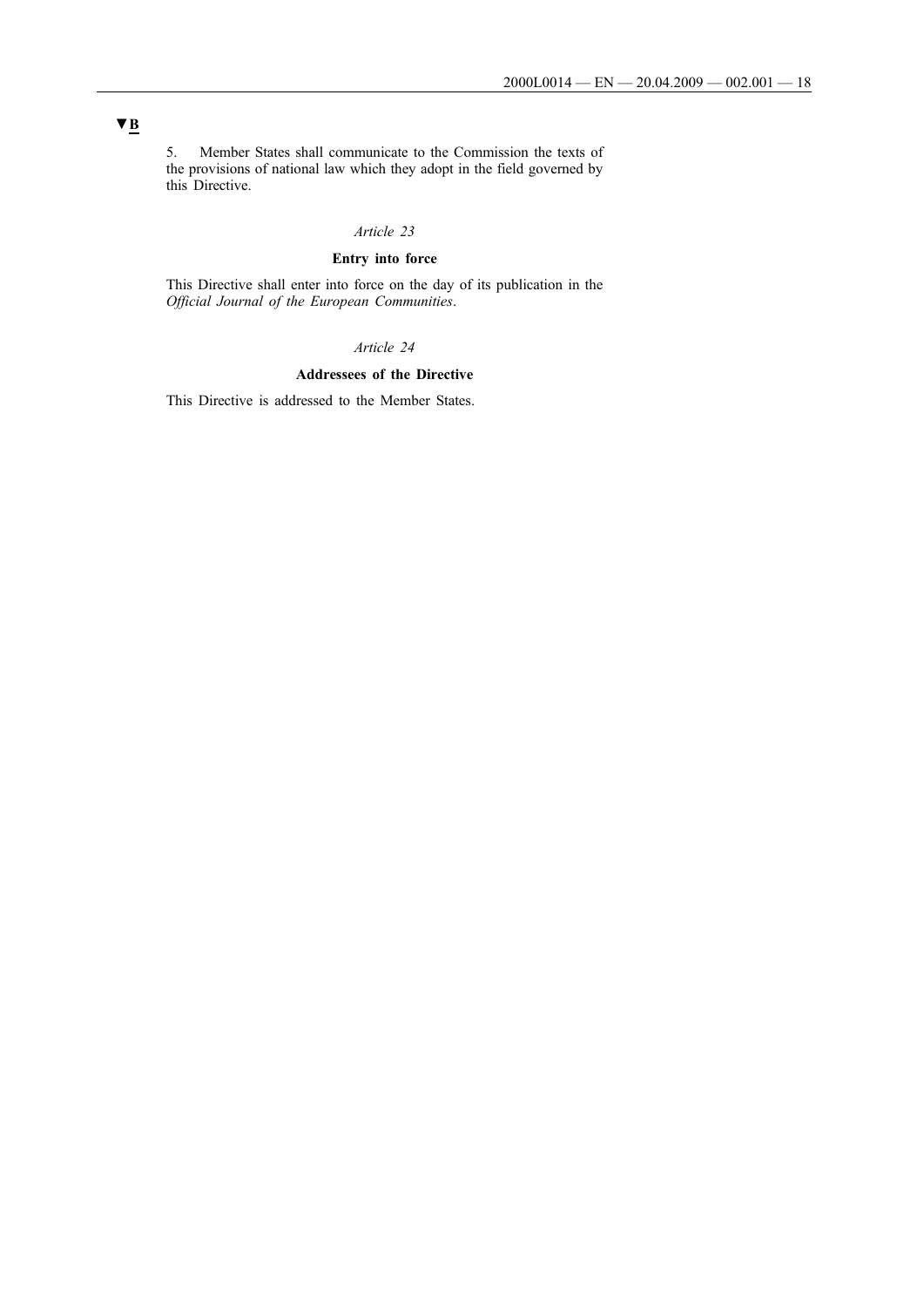# *ANNEX I*

# **DEFINITIONS OF EQUIPMENT**

# 1. **Aerial access platforms with combustion engines**

Equipment consisting of a minimum of a work platform, an extending structure and a chassis. The work platform is a fenced platform or a cage which can be moved under load to the required working position. The extending structure is connected to the chassis and supports the work platform; it allows movement of the work platform to its required position.

#### 2. **Brush cutter**

A combustion-engine driven portable hand-held unit fitted with a rotating blade made of metal or plastic intended to cut weeds, brush, small trees and similar vegetation. The cutting device operates in a plane approximately parallel to the ground.

#### 3. **Builders' hoist for the transport of goods**

A power-operated, temporarily installed builders' hoist intended for use by persons who are permitted to enter engineering and construction sites, serving

- i(i) defined landing levels, having a platform
	- designed for the transportation of goods only
	- which permits the access of persons during loading and unloading
	- which permits the access and travel by authorised persons during erection, dismantling and maintenance
	- guided
	- travelling vertical or along a path within  $15^{\circ}$  max. of the vertical
	- supported or sustained by: wire, rope, chain, screwed spindle and nut, rack and pinion, hydraulic jack (direct or indirect), or an expanding linkage mechanism
	- where masts may or may not require support from separate structures, or
- (ii) either one upper landing or a work area extending to the end of the guide (e.g. a roof), having a load-carrying device:
	- designed for the transportation of goods only
	- designed that there is no need to step on it for loading or unloading purposes or for maintenance, erection and dismantling
	- from which persons are prohibited at any time
	- guided
	- which is designed to travel at an angle of at least  $30^{\circ}$  to the vertical but may be used at any angle
	- sustained by steel wire rope and a positive drive system
	- controlled by constant pressure type controls
	- which does not benefit from the use of any counterweight
	- having a maximum rated load of 300 kg
	- having a maximum speed of 1m/s
	- and where the guides require support from separate structures.

# 4. **Building site band saw machine**

A hand-fed powered machine weighing less than 200 kg fitted with a single saw blade in the form of a continuous band mounted on and running between two or more pulleys.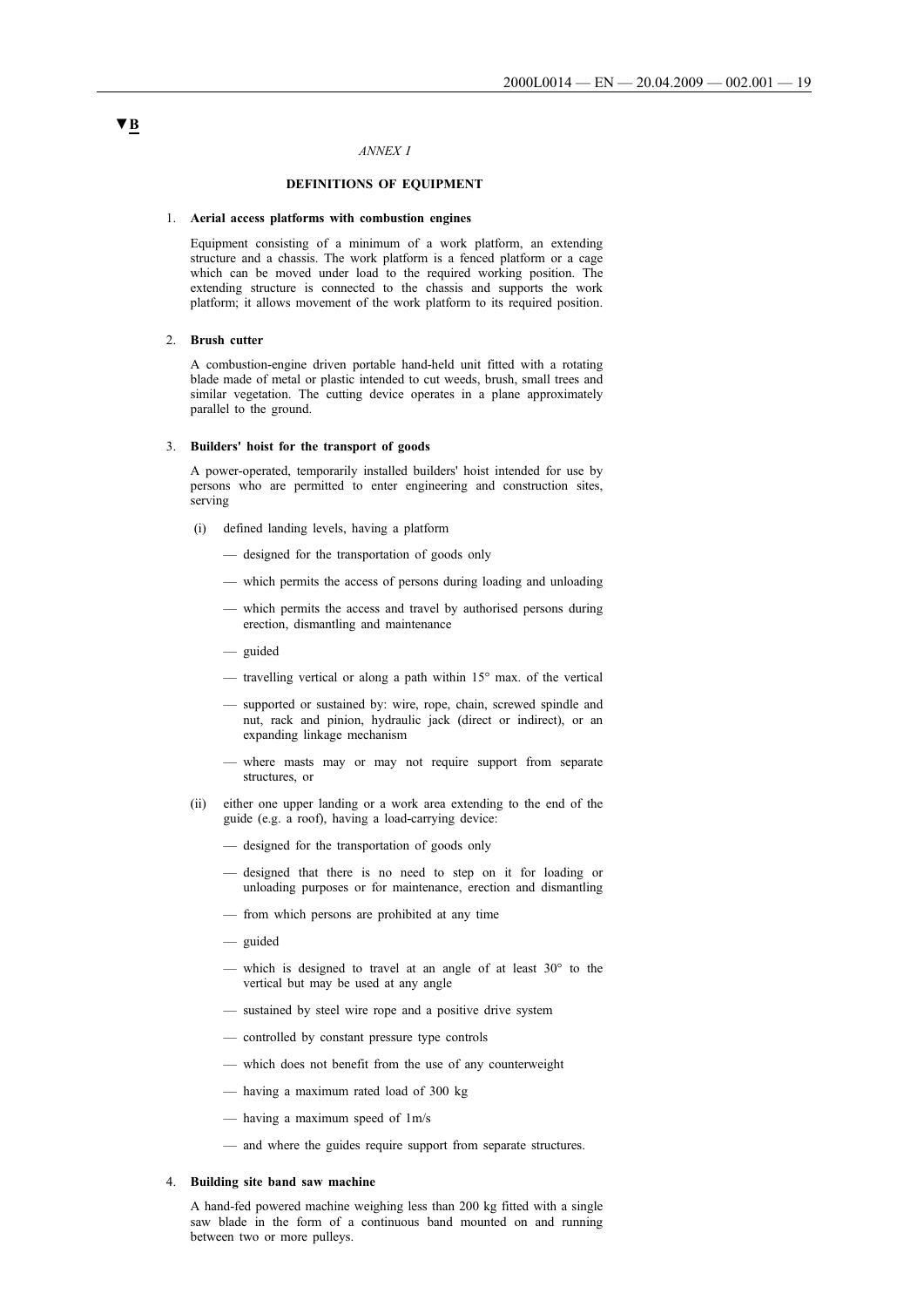#### 5. **Building site circular saw bench**

A hand-fed machine weighing less than 200 kg fitted with a single circular sawblade (other than a scoring saw) with a diameter of 350 mm or more, up to a maximum diameter of 500 mm, which is fixed during the normal cutting operation, and a horizontal table, all or part of which is fixed during operation. The sawblade is mounted on a horizontal non-tilting spindle, the position of which remains stationary during machining. The machine may have any of the following features:

- the facility for the sawblade to be raised and lowered through the table
- machine frame below the table may be open or enclosed
- the saw may be fitted with an additional, manually operated travelling table (not adjacent to the sawblade).

## 6. **Chain saw, portable**

A power-driven tool designed to cut wood with a saw chain and consisting of an integrated compact unit of handles, power source and cutting attachment, designed to be supported with two hands.

#### 7. **Combined high pressure flusher and suction vehicle**

A vehicle which may work either as a high pressure flusher or as a suction vehicle. See high pressure flusher and suction vehicle.

# 8. **Compaction machine**

A machine which compacts materials, e.g. rock fills, soil or asphalt surfacing, through a rolling, tamping or vibrating action of the working tool. It may be self-propelled, towed, walk-behind or an attachment to a carrying machine. Compaction machines are subdivided as follows:

- rollers for ride-on operators: self-propelled compaction machines with one or more metallic cylindrical bodies (drums) or rubber tyres; the operator's station is an integral part of the machine
- walk-behind rollers: self-propelled compaction machines with one or more metallic cylindrical bodies (drums) or rubber tyres in which the operation facilities for travelling, steering, braking and vibrating are disposed in such a way that the machines have to be operated by an attending operator or by remote control
- towed roller: compaction machines with one or more metallic cylindrical bodies (drums) or rubber tyres which do not possess an independent drive system and where the operator's station is to be found on a tractor unit
- vibratory plates and vibratory rammers: compactions machines with mainly flat base plates which are made to vibrate. They are operated by an attending operator or as an attachment to a carrier machine
- explosion rammers: compaction machines with mainly a flat pad as the compacting tool which is made to move in a predominantly vertical direction by explosion pressure. The machine is operated by an attending operator.

# 9. **Compressor**

Any machine for use with interchangeable equipment which compresses air, gases or vapours to a pressure higher than the inlet pressure. A compressor comprises the bare compressor itself, the prime mover and any component or device supplied, which is necessary for safe operation of the compressor.

Excluded are the following categories of device:

- fans, i.e. devices producing air circulation at a positive pressure of not more than 110 000 pascals
- vacuum pumps, i.e. devices or appliances for extracting air from an enclosed space at a pressure not exceeding atmospheric pressure
- gas turbine engines.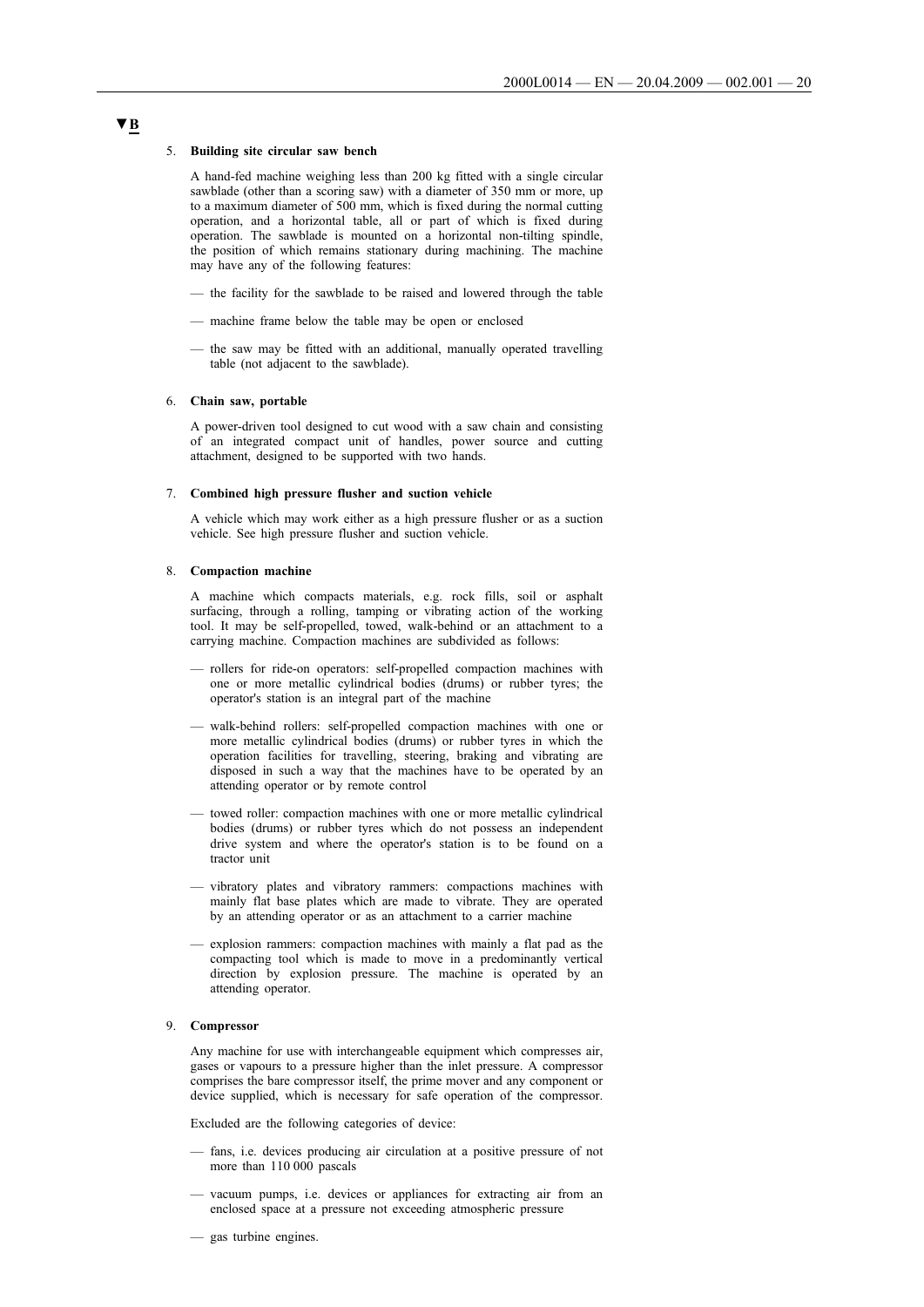#### 10. **Concrete-breakers and picks, hand held**

Powered (by any method) concrete-breakers and picks used to perform work on civil engineering and building sites.

#### 11. **Concrete or mortar mixer**

A machine to prepare concrete or mortar, irrespective of the loading, mixing and emptying process. It may be operated intermittently or constantly. Concrete mixers on trucks are called truck mixers (see definition 55).

#### 12. **Construction winch**

A power-operated, temporarily installed lifting appliance which is equipped with means for raising and lowering a suspended load.

#### 13. **Conveying and spraying machine for concrete and mortar**

Items of plant pumping and spraying concrete or mortar, with or without agitator, whereby the material to be transported is conveyed to the placing position through pipelines, distribution devices or distribution booms. Conveyance is carried out:

- for concrete mechanically, by piston or rotor pumps
- for mortar mechanically by piston, worm, hose and rotor pumps or pneumatically by compressors with or without air chamber.

These machines may be mounted on trucks, trailers or special vehicles.

## 14. **Conveyor belt**

A temporarily installed machine suitable for transporting material by means of a power-driven belt.

#### 15. **Cooling equipment on vehicles**

A cargo space refrigeration unit on vehicle categories N2, N3, O3 and O4 as defined by Directive 70/156/EEC.

The refrigeration unit may be powered by means of an integral part of the refrigeration unit, a separate part attached to the vehicle body, a driving engine of the vehicle, or by an independent or standby power source.

#### 16. **Dozer**

A self-propelled wheeled or crawler machine used to exert a push or pull force through mounted equipment.

#### 17. **Drill rig**

A machine which is used for drilling holes on construction sites by

- percussive drilling
- rotary drilling
- rotary percussive drilling.

Drill rigs are stationary during drilling. They may move from one place of work to another, under their own power. Self-propelled drill rigs include those mounted on lorries, wheeled chassis, tractors, crawlers, skid bases (pulled by winch). When drill rigs are mounted on lorries, tractors and trailers, or a wheel-based, transportation may be carried out at higher speeds and on public roads.

#### 18. **Dumper**

A self-propelled machine wheeled or crawler machine having an open body, which either transports and dumps or spreads material. Dumpers may be equipped with integral self-loading equipment.

#### 19. **Equipment for loading and unloading of silos or tanks on trucks**

Powered devices attached to silo or tanker trucks for loading or unloading of liquids or bulk material by means of pumps or similar equipment.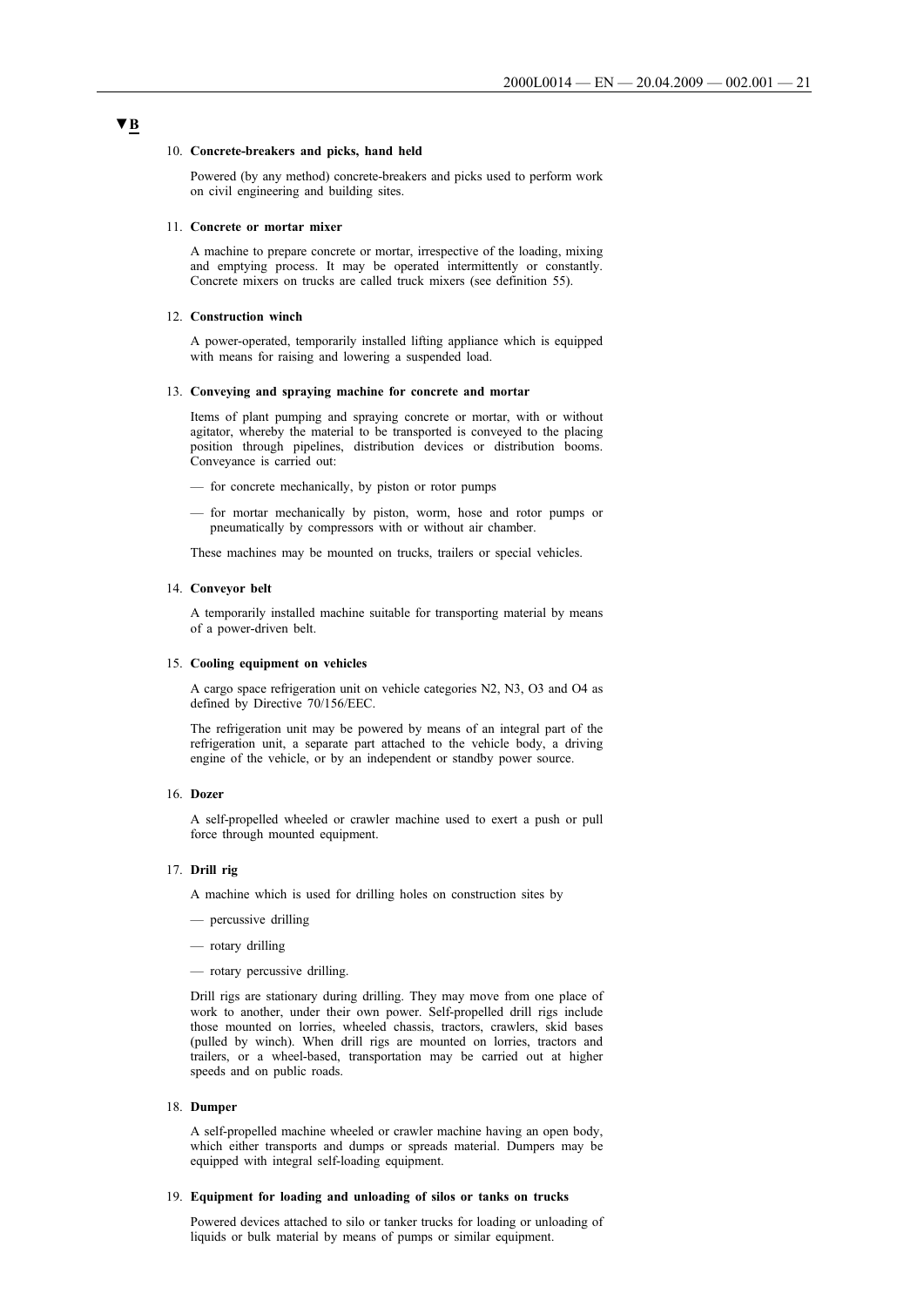#### 20. **Excavator, hydraulic or rope-operated**

A self-propelled crawler or wheeled machine having an upper structure capable of a minimum of 360° rotation, which excavates, swings and dumps material by the action of a bucket fitted to the boom and arm or telescopic boom, without moving the chassis or undercarriage during any one cycle of the machine.

#### 21. **Excavator-loader**

A self-propelled wheeled or crawler machine having a main structural support designed to carry both a front-mounted bucket loading mechanism and a rear-mounted backhoe. When used in the backhoe mode, the machine normally digs below ground level with bucket motion towards the machine. The backhoe lifts, swings and discharges material while the machine is stationary. When used in the loader mode, the machine loads or excavates through forward motion of the machine, and lifts, transports and discharges material.

#### 22. **Glass recycling container**

A container, built of whatever material, that is used for the collection of bottles. It is equipped with at least one opening for filling in bottles and another one for emptying the container.

#### 23. **Grader**

A self-propelled wheeled machine having an adjustable blade, positioned between front and rear axles, which cuts, moves and spreads material usually to grade requirements.

#### 24. **Grass trimmer/grass edge trimmer**

A combustion-engine driven portable hand-held unit fitted with flexible line (s), string(s), or similar non-metallic flexible cutting elements, such as pivoting cutters, intended to cut weeds, grass or similar soft vegetation. The cutting device operates in a plane approximately parallel (grass trimmer) or perpendicular (grass edge trimmer) to the ground.

#### 25. **Hedge trimmer**

Hand-held, integrally driven powered equipment which is designed for use by one operator for trimming hedges and bushes utilising one or more linear reciprocating cutter blades.

#### 26. **High pressure flusher**

A vehicle equipped with a device to clean sewers or similar installations by means of a high pressure water jet. The device may be either mounted on a proprietary vehicular truck chassis or incorporated into its own chassis embodiment. The equipment may be fixed or demountable as in the case of an exchangeable bodywork system.

#### 27. **High pressure water jet machine**

A machine with nozzles or other speed-increasing openings which allow water, also with admixtures, to emerge as a free jet. In general, high pressure jet machines consist of a drive, a pressure generator, hose lines, spraying devices, safety mechanisms, controls and measurement devices. High pressure water jet machines may be mobile or stationary:

- mobile high pressure water jet machines are mobile, readily transportable machines which are designed to be used at various sites, and for this purpose are generally fitted with their own undergear or are vehiclemounted. All necessary supply lines are flexible and readily disconnectable
- stationary high pressure water jet machines are designed to be used at one site for a length of time but capable of being moved to another site with suitable equipment. Generally skid or frame-mounted with supply line capable of being disconnected.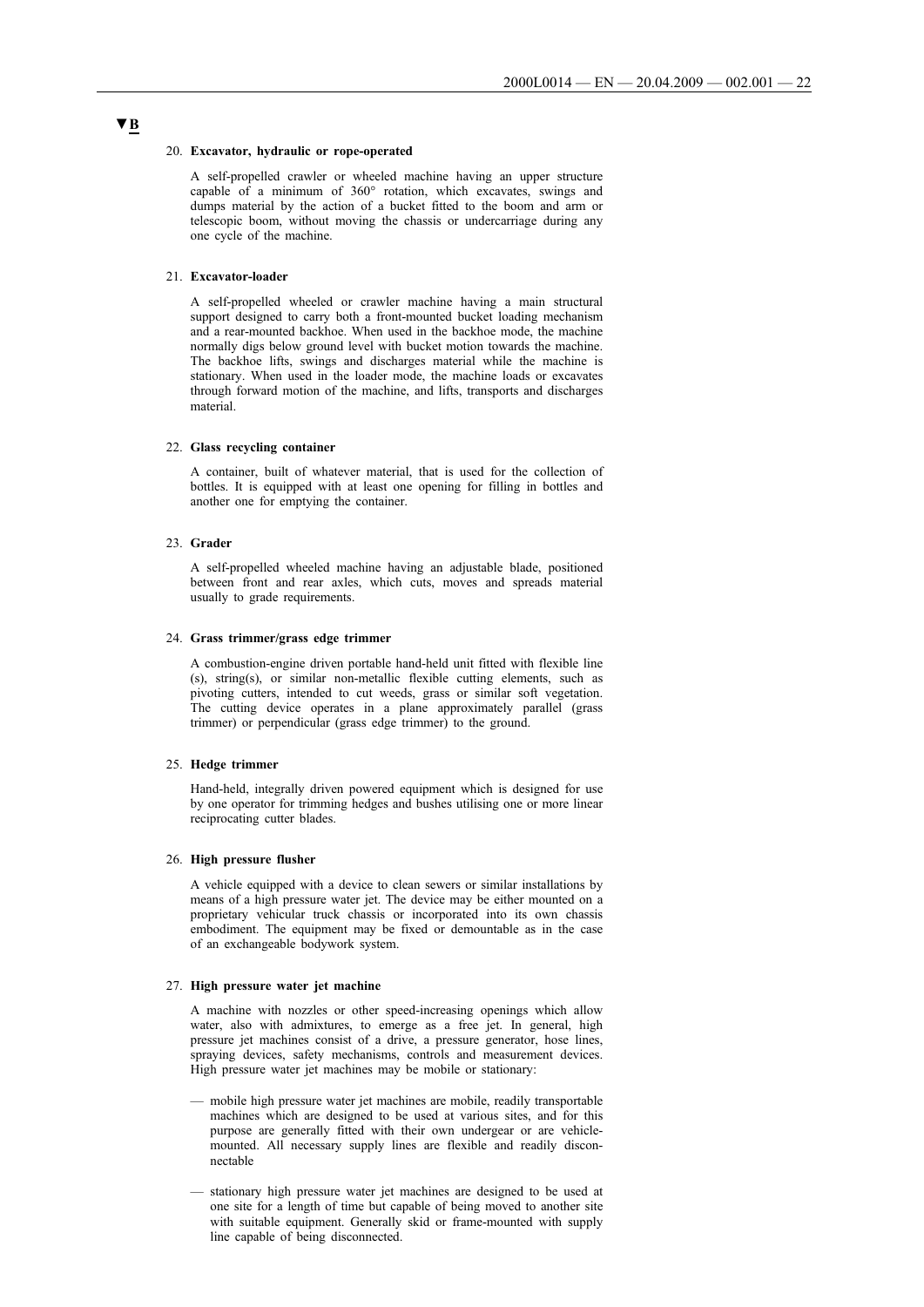#### 28. **Hydraulic hammer**

Equipment which uses the hydraulic power source of the carrier machine to accelerate a piston (sometimes gas-assisted), which then hits a tool. The stress wave generated by kinetic action flows through the tool into the material, which causes the material to break. Hydraulic hammers need a supply of pressurised oil to function. The complete carrier/hammer unit is controlled by an operator, usually seated in the cabin of the carrier.

#### 29. **Hydraulic power pack**

Any machine for use with interchangeable equipment which compresses liquids to a pressure higher than the inlet pressure. It means an assembly of a prime mover, pump, with or without reservoir and accessories (e.g. controls, pressure relief valve).

#### 30. **Joint cutter**

A mobile machine intended for the production of joints in concrete, asphalt and similar road surfaces. The cutting tool is a rotating high speed disc. The forward motion of the joint cutter can be

— manual

- manual with mechanical assistance
- power-driven.

#### 31. **Landfill compactor, loader-type with bucket**

A self-propelled wheeled compaction machine having a front-mounted loader linkage with a bucket having steel wheels (drums) primarily designed to compact, move, grade, and load soil, landfill or sanitary (refuse) materials.

#### 32. **Lawnmower**

A walk-behind or ride-on grass cutting machine or a machine with grasscutting attachment(s) where the cutting device operates in a plane approximately parallel to the ground and which uses the ground to determine the height of cut by means of wheels, air cushion or skids, etc., and which utilises an engine or an electric motor for a power source. The cutting devices are either

- rigid cutting elements, or
- non-metallic filament line(s) or freely pivoting non-metallic cutter(s) with a kinetic energy of more than 10 J each; the kinetic energy is determined using EN 786:1997, Annex B.

Also a walk-behind or ride-on grass cutting machine or a machine with grass-cutting attachment(s) where the cutting device is rotating about a horizontal axis to provide a shearing action with a stationary cutter bar or knife (cylinder mower).

#### 33. **Lawn trimmer/lawn edge trimmer**

An electrically powered walk-behind or hand-held grass cutting machine with cutting element(s) of non-metallic filament line(s) or freely pivoting non-metallic cutters with a kinetic energy of not more than 10 J each, intended to cut grass or similar soft vegetation. The cutting element(s) operate(s) in a plane approximately parallel (lawn trimmer) or perpendicular (lawn edge trimmer) to the ground. The kinetic energy is determined using EN 786:1997, Annex B.

#### 34. **Leaf blower**

A powered machine appropriate to clear lawns, paths, ways, streets, etc. of leaves and other material by means of a high velocity air flow. It may be portable (hand-held) or not portable but mobile.

## 35. **Leaf collector**

A powered machine suitable for collecting leaves and other debris using a suction device consisting of a power source which produces a vacuum inside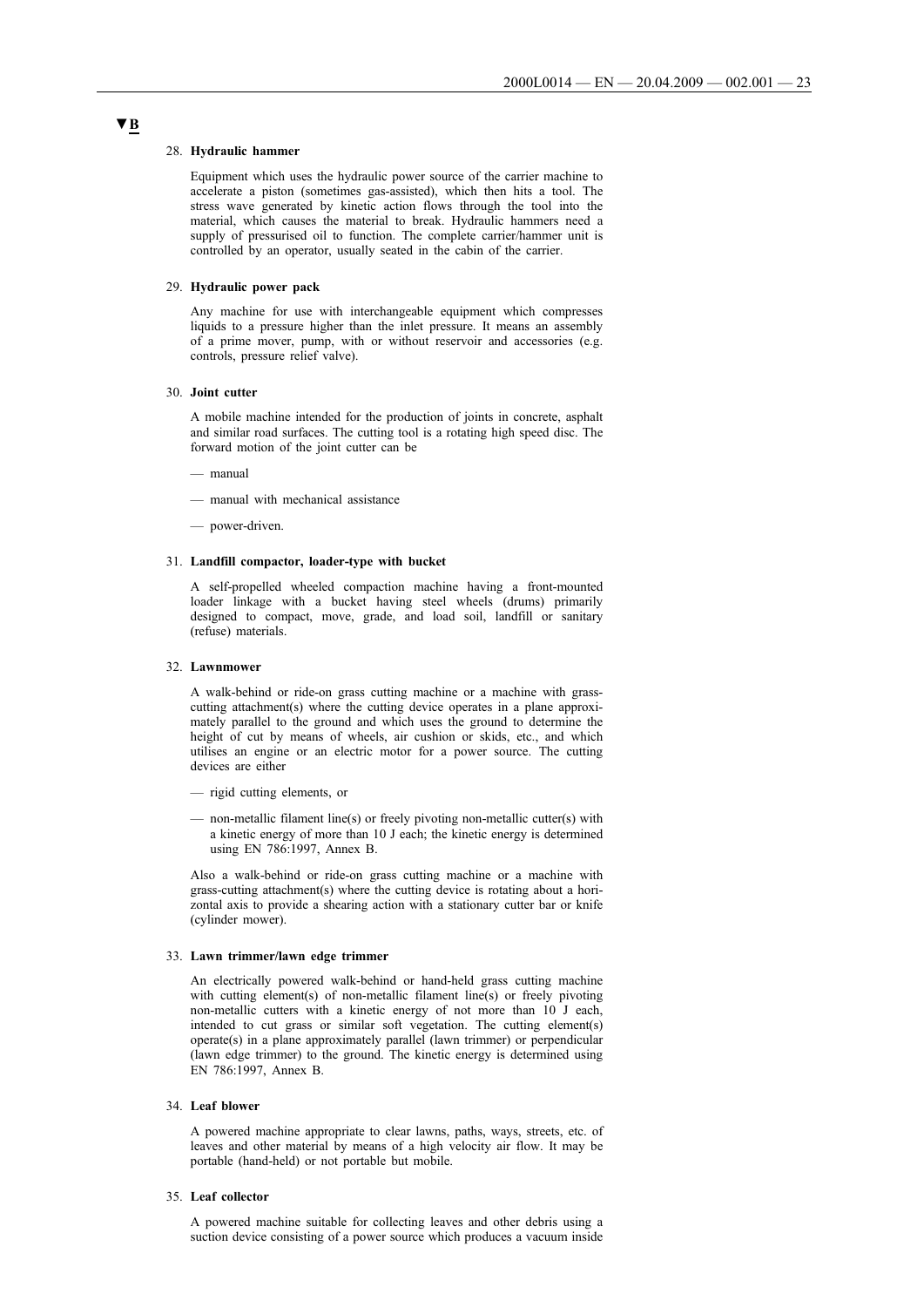the machine and a suction nozzle and a container for the collected material. It may be portable (hand-held) or not portable but mobile.

#### 36. **Lift truck, combustion-engine driven, counterbalanced**

A wheeled, internal combustion-engine driven lift truck with counterweight and lifting equipment (mast, telescopic arm or articulated arm). These are:

- rough terrain trucks (wheeled counterbalanced trucks intended primarily for operation on unimproved natural terrain and on disturbed terrain of, e.g., construction sites)
- other counterbalanced lift trucks, excluded are those counterbalanced lift trucks that are specifically constructed for container handling.

#### 37. **Loader**

A self-propelled wheeled or crawler machine having an integral frontmounted bucket-supporting structure and linkage, which loads or excavates through forward motion of the machine, and lifts, transports and discharges material.

## 38. **Mobile crane**

A self-powered jib crane capable of travelling, loaded or unloaded, without the need for fixed runways and relying on gravity for stability. It operates on tyres, crawlers or with other mobile arrangements. In fixed positions it may be supported by outriggers or other accessories increasing its stability. The superstructure of a mobile crane may be of the type of full-circle slewing, of limited slewing or non-slewing. It is normally equipped with one or more hoists and/or hydraulic cylinders for lifting and lowering the jib and the load. Mobile cranes are equipped either with telescopic jibs, with articulated jibs, with lattice jibs, or a combination of these, of such a design that may readily be lowered. The loads suspended from the jib may be handled by hook block assemblies or other load-lifting attachments for special services.

## 39. **Mobile waste container**

An appropriate designed container fitted with wheels intended to store waste temporarily, and which is equipped with a cover.

#### 40. **Motor hoe**

A self-propelled machine designed to be pedestrian-controlled

- with or without support wheel(s), in such a way that its working elements act as hoeing tools to ensure propulsion (motor hoe), and
- propelled by one or various wheel(s) directly actuated from the engine and equipped with hoeing tools (motor hoe with drive wheel(s)).

#### 41. **Paver-finisher**

A mobile road construction machine used for the purpose of applying layers of construction material, such as bituminous mix, concrete and gravel on surfaces. Paver-finishers may be equipped with a high-compaction screed.

## 42. **Piling equipment**

Pile installation and extraction equipment, e.g. impact hammers, extractors, vibrators or static pile pushing/pulling devices of an assembly of machines and components used for installation or extraction of piles, which also includes:

- piling rig consisting of carrier machine (crawler, wheel or rail mounted, floating leader attachment, leader or guiding system)
- accessories, e.g. pile caps, helmets, plates, followers, clamping devices, pile handling devices, pile guides, acoustic shrouds and shock/vibration absorbing devices, power packs/generators and personal lifting devices or platforms.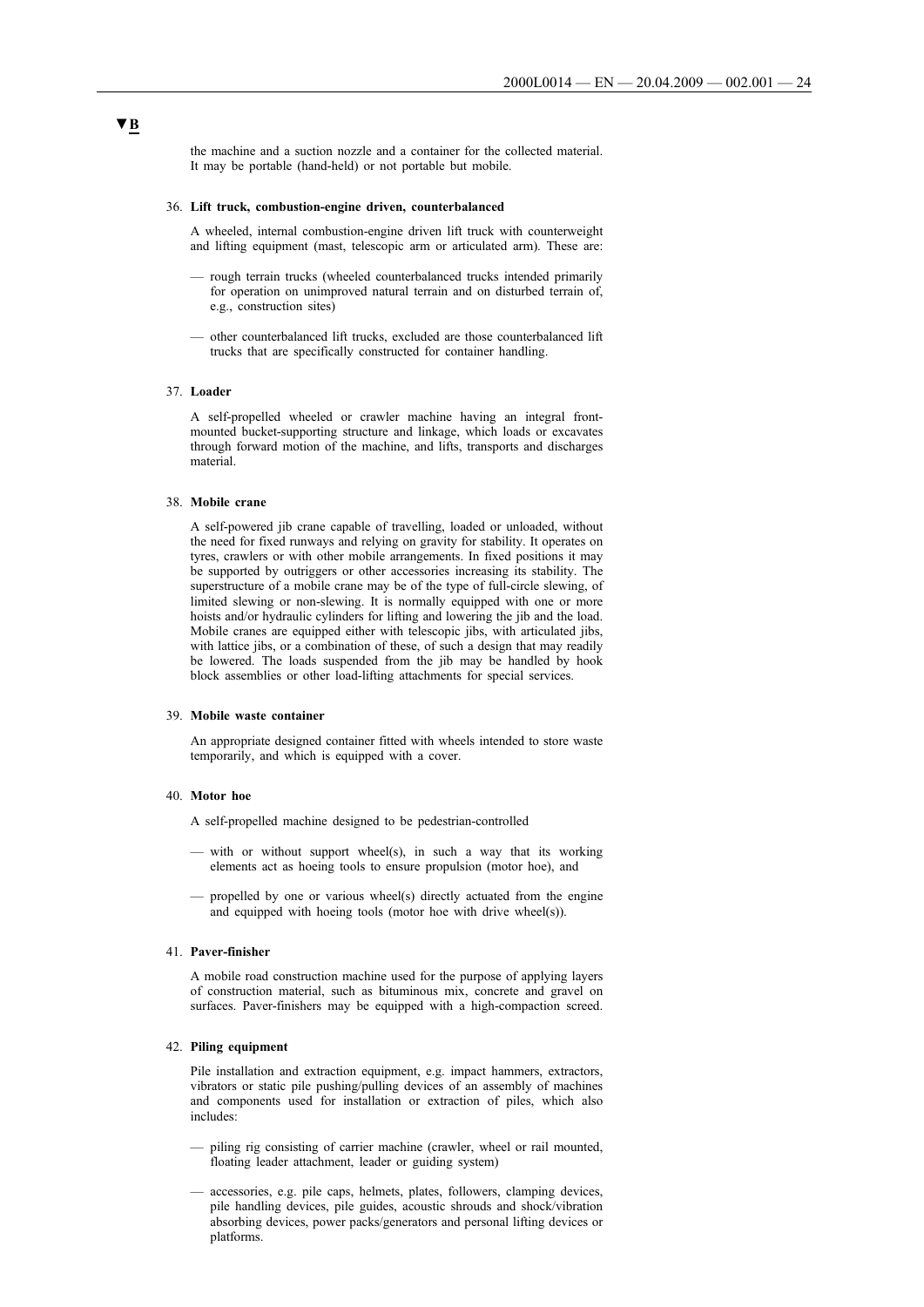#### 43. **Pipelayer**

A self-propelled crawler or wheeled machine specifically designed to handle and lay pipes and carry pipeline equipment. The machine, the design of which is based on a tractor, has especially designed components such as undercarriage, main frame, counterweight, boom and load-hoist mechanism, and vertically pivoting side boom.

#### 44. **Piste caterpillar**

A self-propelled crawler machine used to exert a push or pull force on snow and ice through mounted equipment.

#### 45. **Power generator**

Any device comprising an internal combustion engine driving a rotary electrical generator producing a continuous supply of electrical power.

## 46. **Power sweeper**

A sweeping collection machine having equipment to sweep debris into the path of a suction inlet that would then pneumatically by way of a high velocity airstream or with a mechanical pick-up system convey the debris to a collection hopper. The sweeping and collecting devices may either be mounted to a proprietary vehicular truck chassis or incorporated into its own chassis embodiment. The equipment can be fixed or demountable as in the case of an exchangeable bodywork system.

## 47. **Refuse collection vehicle**

A vehicle designed for the collection and transportation of domestic and bulky waste based on loading via containers or by hand. The vehicle may be equipped with a compaction mechanism. A refuse collection vehicle comprises a chassis with cab onto which the bodywork is mounted. It may be equipped with a container lifting device.

#### 48. **Road-milling machine**

A mobile machine used for removing material from paved surfaces using a power-driven cylindrical body, on which surface the milling tools are fitted; the cutter drums rotate during the cutting operation.

#### 49. **Scarifier**

A walk-behind or ride-on powered machine which uses the ground to determine the depth of cut and which is equipped with an assembly appropriate to slit or scratch the surface of the lawn in gardens, parks and other similar areas.

#### 50. **Shredder/chipper**

A powered machine designed for use in a stationary position having one or more cutting devices for the purpose of reducing bulk organic materials to smaller pieces. Generally it consists of a feed intake opening through which material (which may be held by an appliance or not) is inserted, a device which cuts up the material by whatever method (cutting, chopping, crushing or other methods) and a discharge chute through which the cut material is discharged. A collecting device may be attached.

#### 51. **Snow-removing machine with rotating tools**

A machine with which snow can be removed from traffic areas by rotating means, accelerated and ejected by blower means.

#### 52. **Suction vehicle**

A vehicle equipped with a device to collect water, mud, sludge, refuse or similar material from sewers or similar installations by means of a vacuum. The device may be either mounted on a proprietary vehicular truck chassis or incorporated into its own chassis embodiment. The equipment may be fixed or demountable as in the case of an exchangeable bodywork system.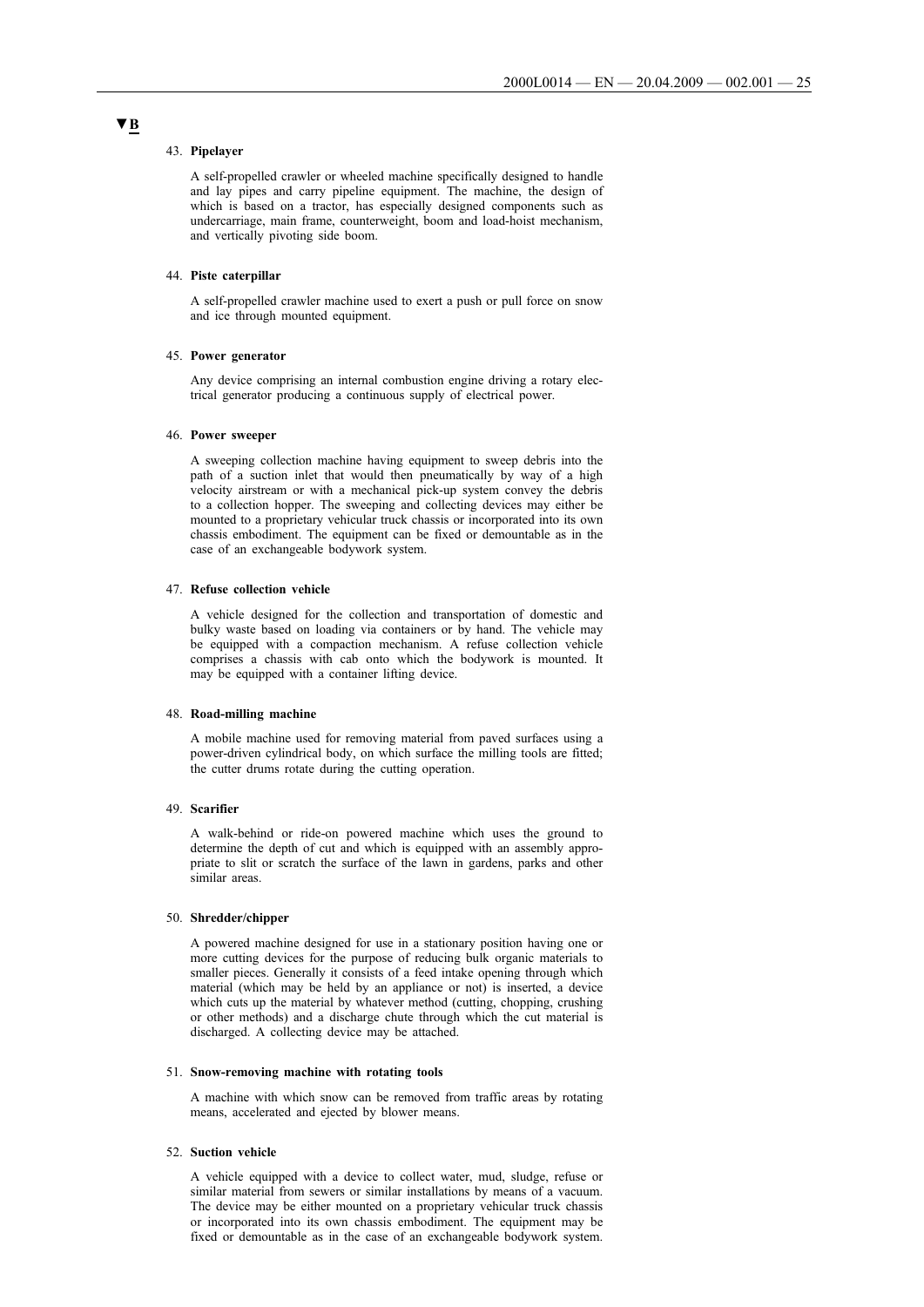#### 53. **Tower crane**

A slewing jib crane with the jib located at the top of a tower which stays approximately vertical in the working position. This power-driven appliance is equipped with means for raising and lowering suspended loads and for the movement of such loads by changing the load-lifting radius, slewing, travelling of the complete appliance. Certain appliances perform several but not necessarily all of these movements. The appliance can be installed in a fixed position or equipped with means for displacing or climbing.

## 54. **Trencher**

A self-propelled, ride-on or pedestrian-controlled, crawler or wheeled machine, having a front- or rear-mounted excavator linkage and attachment, primarily designed to produce trenches in a continuous operation, through a motion of the machine.

#### 55. **Truck mixer**

A vehicle which is equipped with a drum to transport ready-mixed concrete from the concrete mixing plant to the job site; the drum may rotate when the vehicle is driving or stand still. The drum is emptied on the job site by rotating the drum. The drum is driven either by the driving engine of the vehicle or by a supplementary engine.

#### 56. **Water pump unit**

A machine consisting of a water pump itself and the driving system. Water pump means a machine for the raising of water from a lower to a higher energy level.

#### 57. **Welding generator**

Any rotary device which produces a welding current.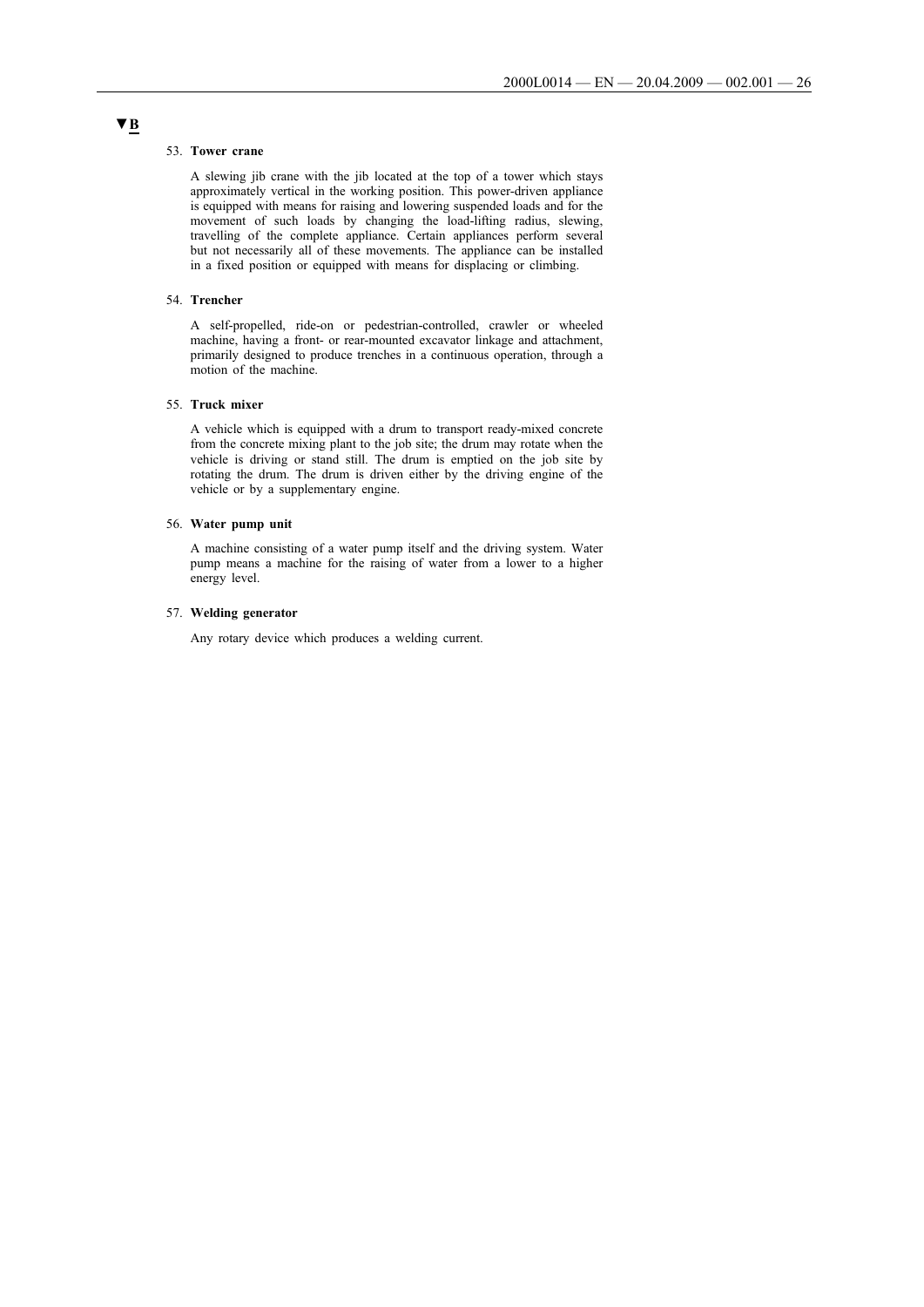# *ANNEX II*

# **EC DECLARATION OF CONFORMITY**

The EC declaration of conformity must contain the following particulars:

- name and address of the manufacturer or his authorised representative established in the Community
- name and address of the person who keeps the technical documentation
- description of the equipment
- conformity assessment procedure followed, and, where appropriate, name and address of the notified body involved
- measured sound power level on an equipment representative for this type
- guaranteed sound power level for this equipment
- a reference to this Directive
- the declaration that the equipment conforms to the requirements of this Directive
- where appropriate, the declaration(s) of conformity and references of the other Community Directives applied
- the place and date of the declaration
- particulars of the signatory authorised to sign the legally binding declaration for the manufacturer or his authorised representative established in the Community.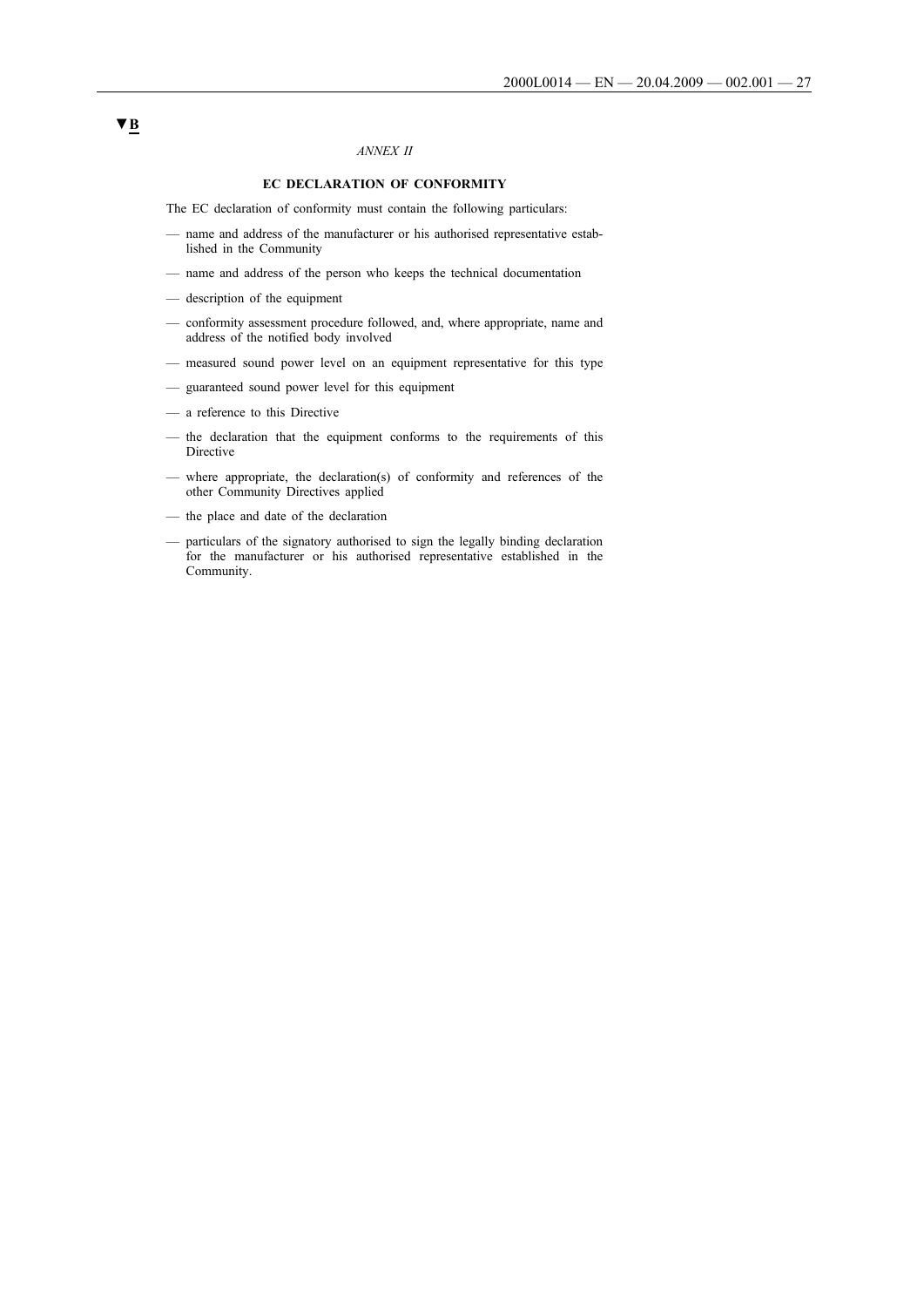## *ANNEX III*

## **METHOD OF MEASUREMENT OF AIRBORNE NOISE EMITTED BY EQUIPMENT FOR USE OUTDOORS**

## **Scope**

This Annex lays down the methods of measurement of airborne noise that shall be used for the determination of the sound power levels of equipment covered by this Directive with a view to the conformity assessment procedures of this Directive.

Part A of this Annex for each type of equipment referred to in Article 2(1) lays down

- basic noise emission standards
- general supplements to these basic noise emission standards

for measuring the sound pressure level on a measurement surface enveloping the source and for calculating the sound power level produced by the source.

Part B of this Annex for each type of equipment referred to in Article 2(1) lays down

- a recommended basic noise emission standard including
	- a reference to the basic noise emission standard chosen from Part A
	- the test area
	- the value of the constant  $K_{2A}$
	- the shape of the measurement surface
	- the number and position of microphones to be used
- operating conditions including
	- the reference to a standard, if any
	- requirements relating to mounting of the equipment
	- a method to calculate the resulting sound power levels in the event that several tests with different operating conditions are to be used
- further information.

When testing specific types of equipment, the manufacturer or his authorised representative in the Community may in general choose one of the basic noise emission standards of Part A and apply the operating conditions of Part B for this specific type of equipment. In the event of a dispute, however, the recommended basic noise emission standard laid down in Part B has to be used together with the operating conditions of Part B.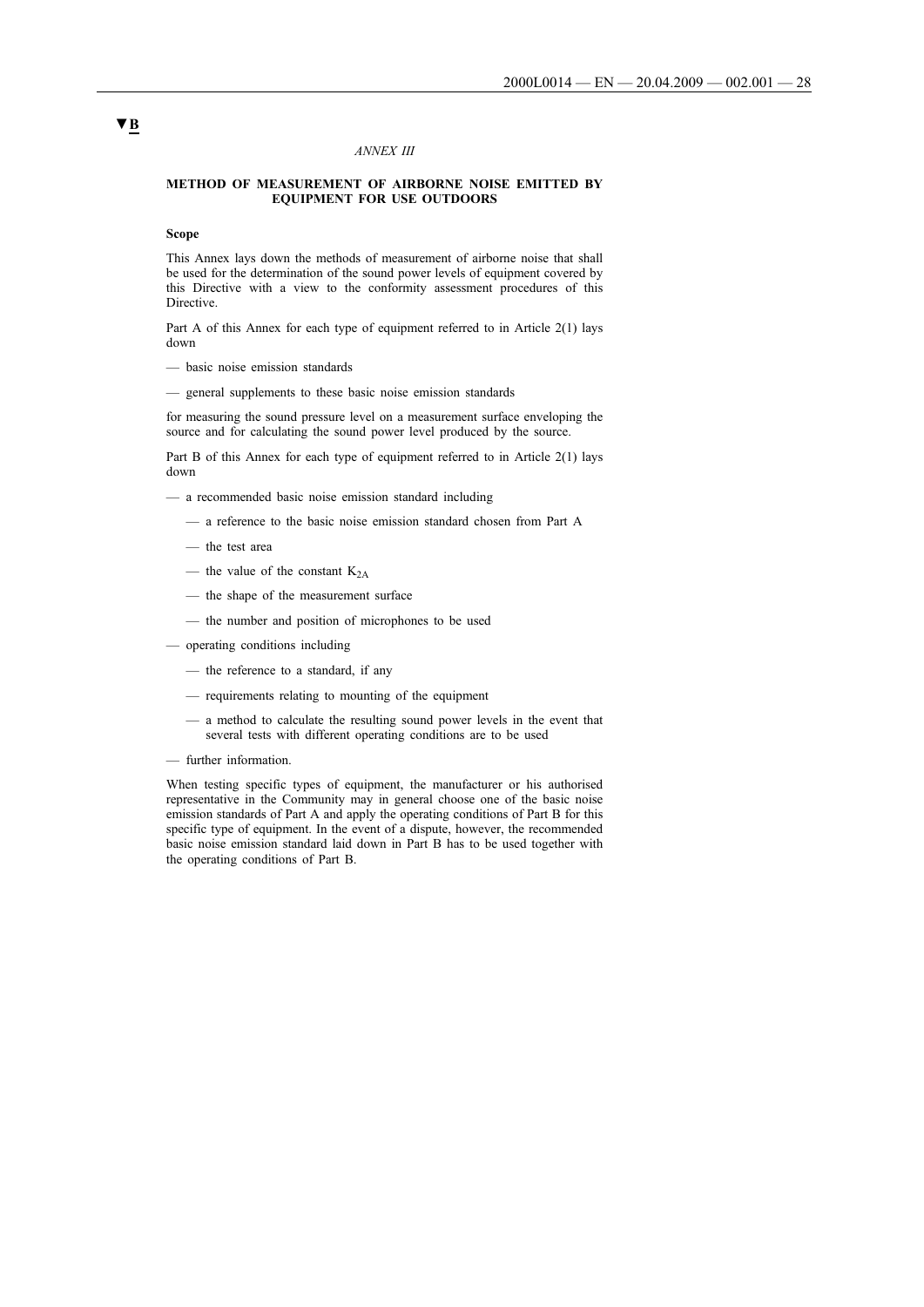# *PART A*

## **BASIC NOISE EMISSION STANDARD**

For the determination of the sound power level of equipment for use outdoors as defined by Article 2(1) the basic noise emission standards

EN ISO 3744:1995

EN ISO 3746:1995

may generally be used subject to the following general supplements:

#### 1. **Measurement uncertainty**

Measurement uncertainties are not taken into account in the framework of conformity assessment procedures in the design phase.

## 2. **Operation of source during test**

2.1. *Fan speed*

If the engine of the equipment or its hydraulic system is fitted with (a) fans (s) it (they) must operate during the test. The fan speed is, in accordance with one of the following conditions, stated and set by the manufacturer of the equipment and must appear in the test report, this speed being used in further measurements.

(a) Fan drive directly connected to the engine

If the fan drive is directly connected to the engine and/or hydraulic equipment (e.g. by belt drive) it must operate during the test.

(b) Fan drive with several distinct speeds

If the fan can work at several distinct speeds the test shall be carried out either

- at its maximum working speed, or
- in a first test with the fan set at zero speed and in a second test the fan set at maximum speed. The resulting sound pressure level  $L_{pA}$ shall then be calculated by combining both test results using the following equation:

$$
L_{\rm pA} = 10 \lg \left\{ 0, 3 \times 10^{0,1} \ln 4, 0\% + 0.7 \times 10^{0,1} \ln 4, 100\% \right\}
$$

where:

*LpA*,0 % is the sound pressure level determined with the fan set at zero speed

*LpA*,100 % is the sound pressure level determined with the fan set at maximum speed.

#### (c) Fan drive with continuous variable speed

If the fan can work at continuous variable speed, the test shall be carried out either according to 2.1(b) or with the fan speed set by the manufacturer at no less than 70 % of the maximum speed.

2.2. *Test of powered equipment free of load*

For these measurements, the engine and hydraulic system of the equipment must be warmed up in accordance with the instructions, and safety requirements must be observed.

The test is carried out with the equipment in a stationary position without operating the working equipment or travelling mechanism. For the purpose of the test, the engine will idle at no less than the rated speed corresponding to the net power(\*).

If the machine is powered by a generator or from the mains, the frequency of the supply current, specified for the motor by the manufacturer, shall be

<sup>(\*)</sup> Net power means the power in 'EC kW' obtained on the test bench at the end of the crankshaft, or its equivalent, measured in accordance with the EC method of measuring the power of internal combustion engines for road vehicles, except that the power of the engine cooling fan is excluded.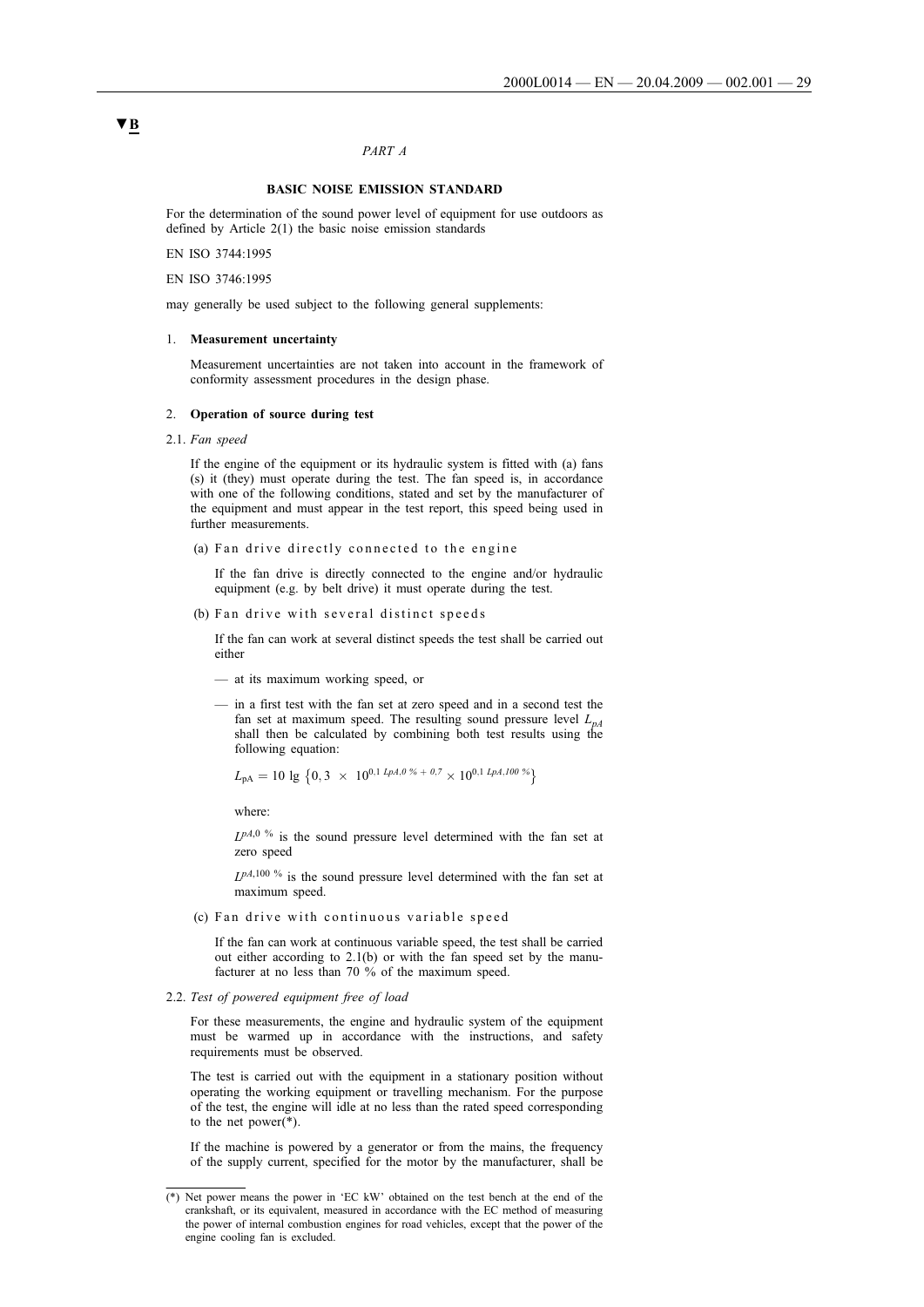stable at  $\pm$  1 Hz if the machine is equipped with an induction motor, and the supply voltage at  $\pm$  1 % of the rated voltage if the machine is equipped with a commutator motor. The supply voltage is measured at the plug of a nondetachable cable or cord, or at the inlet of the machine if a detachable cable is provided. The waveform of the current supplied from the generator shall be similar to that obtained from the mains.

If the machine is powered by battery, the battery shall be fully charged.

The speed used and the corresponding net power are stated by the manufacturer of the equipment and must appear in the test report.

If the equipment is fitted with several engines, they must work simultaneously during the tests. If this is not possible, each possible combination of engine(s) is to be tested.

2.3. *Test of powered equipment under load*

For these measurements, the engine (driving device) and hydraulic system of the equipment must be warmed up in accordance with the instructions, and safety requirements must be observed. No signalling device such as a warning horn or reversing alarm is to be operated during the test.

The speed or velocity of the equipment during the test must be recorded and appear in the test report.

If the equipment is fitted with several engines and/or aggregates they must work simultaneously during the tests. If this is not possible, each possible combination of engine(s) and/or aggregates is to be tested.

For each type of equipment that is to be tested under load, specific operating conditions must be laid down which shall, in principle, produce effects and stresses similar to those encountered under actual working conditions.

#### 2.4. *Test of hand-operated equipment*

Conventional operating conditions for each type of hand-operated equipment shall be laid down that produce effects and stresses similar to those undergone under actual working conditions.

#### 3. **Calculation of surface sound pressure level**

The surface sound pressure level shall be determined at least three times. If at least two of the determined values do not differ by more than 1 dB, further measurements will not be necessary; otherwise the measurements shall be continued until two values differing by no more than 1 dB are obtained. The A-weighted surface sound pressure level to be used for calculating the sound power level is the arithmetic mean of the two highest values that do not differ by more than 1 dB.

#### 4. **Information to be reported**

The A-weighted sound power level of the source under test shall be reported to the nearest whole number (less than 0,5 use the lower number; greater than or equal to 0,5 use the higher number).

The report shall contain the technical data necessary to identify the source under test as well as the noise test code and the acoustical data.

### 5. **Additional microphone positions on the hemispherical measurement surface** *(EN ISO 3744:1995)*

In addition to clauses 7.2.1 and 7.2.2 of EN ISO 3744:1995 a set of 12 microphones on the hemispherical measurement surface may be used. The location of 12 microphone positions distributed on the surface of a hemisphere of radius *r* are listed in the form of Cartesian coordinates in the following table. The radius *r* of the hemisphere shall be equal to or greater than twice the largest dimension of the reference parallelepiped. The reference parallelepiped is defined as the smallest possible rectangular parallelepiped just enclosing the equipment (without attachments) and terminating on the reflecting plane. The radius of the hemisphere shall be rounded to the nearest higher of the following values: 4, 10, 16 m.

The number (12) of microphones may be reduced to six, but the microphone positions 2, 4, 6, 8, 10 and 12 following the requirements of clause 7.4.2 of EN ISO 3744:1995 have to be used in any case.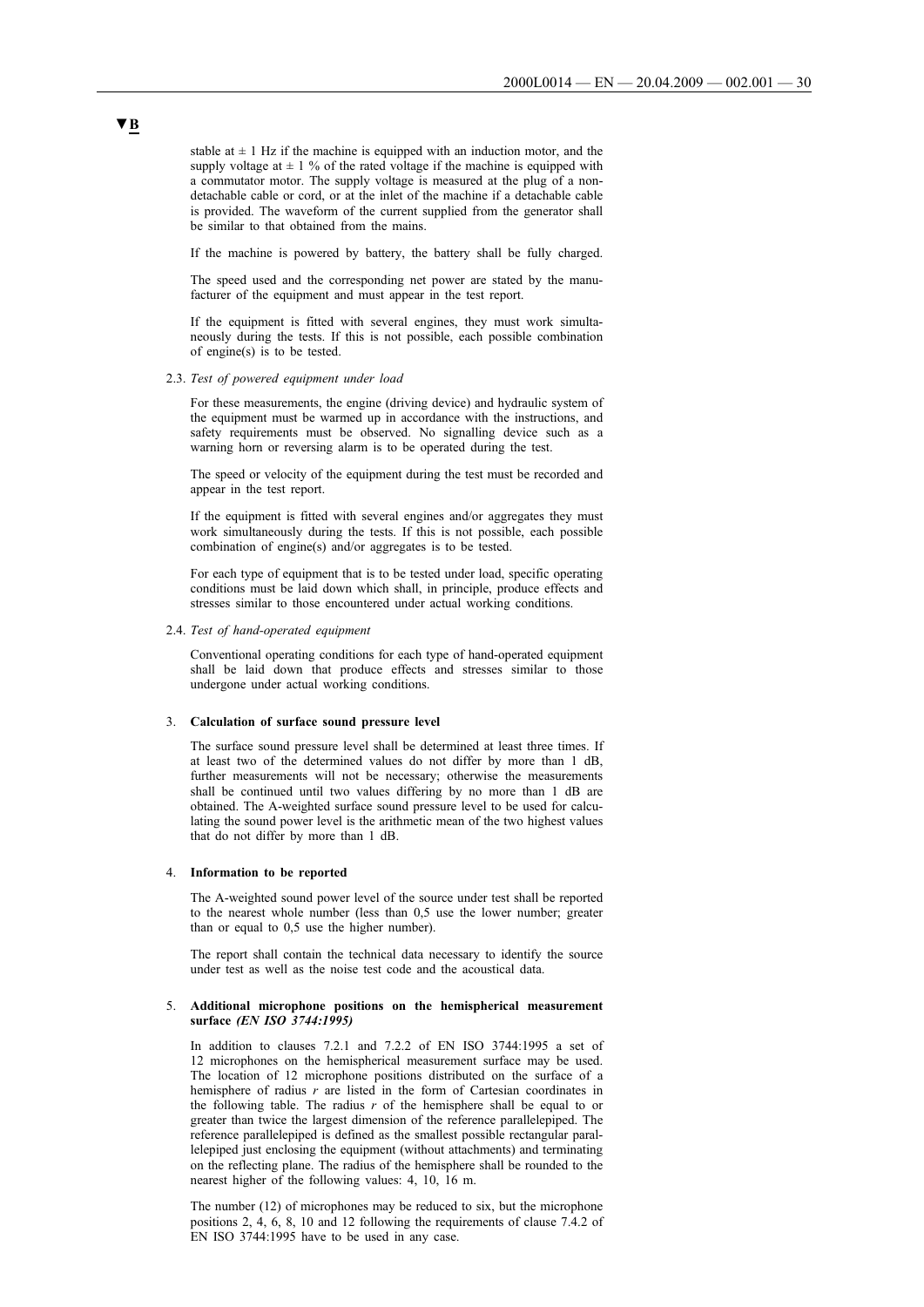Generally the arrangement with six microphone positions on a hemispherical measurement surface has to be used. If there are other specifications laid down in a noise test code in this Directive for a specific equipment, these specifications shall be used.

## TABLE

**Coordinates of the 12 microphone positions**

| Number of<br>microphone | x/r              | y/r              | $\mathbf{Z}% ^{T}=\mathbf{Z}^{T}\times\mathbf{Z}^{T}$ |
|-------------------------|------------------|------------------|-------------------------------------------------------|
| $\mathbf{1}$            | $\mathbf{1}$     | $\boldsymbol{0}$ | $1,5 \text{ m}$                                       |
| $\overline{c}$          | 0,7              | 0,7              | $1,5 \text{ m}$                                       |
| 3                       | $\boldsymbol{0}$ | $\mathbf{1}$     | $1,5 \text{ m}$                                       |
| $\overline{4}$          | $-0,7$           | 0,7              | $1,5 \text{ m}$                                       |
| 5                       | $-1$             | $\boldsymbol{0}$ | $1,5 \text{ m}$                                       |
| 6                       | $-0,7$           | $-0,7$           | $1,5 \text{ m}$                                       |
| 7                       | $\mathbf{0}$     | $-1$             | $1,5 \text{ m}$                                       |
| 8                       | 0,7              | $-0,7$           | $1,5 \text{ m}$                                       |
| 9                       | 0,65             | 0,27             | 0,71 r                                                |
| 10                      | $-0,27$          | 0,65             | 0,71 r                                                |
| 11                      | $-0,65$          | $-0,27$          | 0,71 r                                                |
| 12                      | 0,27             | $-0,65$          | 0,71 r                                                |

# 6. **Environmental correction** *K***2A**

Equipment shall be measured on a reflecting surface of concrete or nonporous asphalt, then the environmental correction  $K_{2A}$  is set to  $K_{2A} = 0$ . If there are other specifications laid down in a noise test code of this Directive for a specific equipment, these specifications shall be used.

l,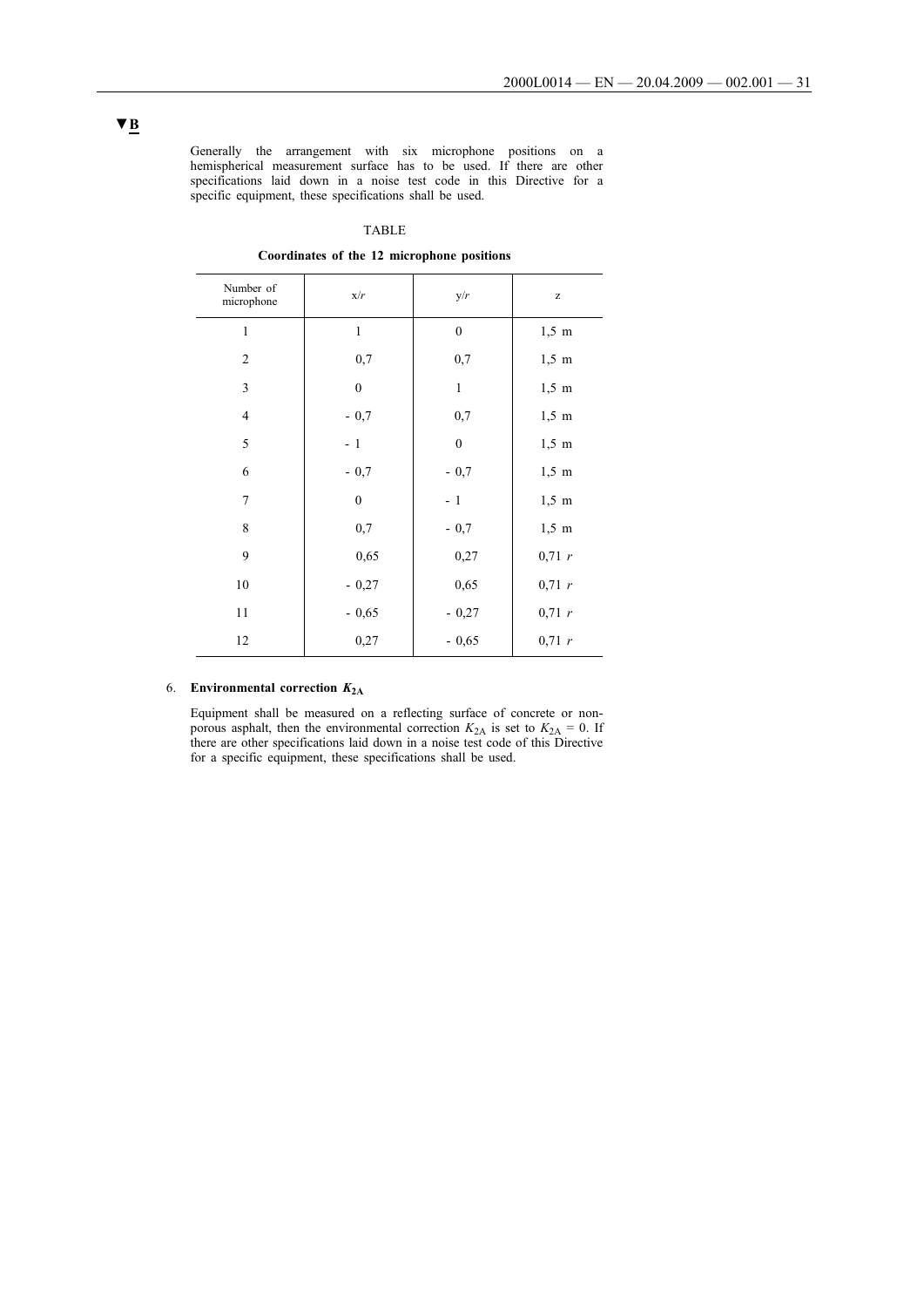# *Figure* **Additional microphone array on the hemisphere (12 microphone positions)**

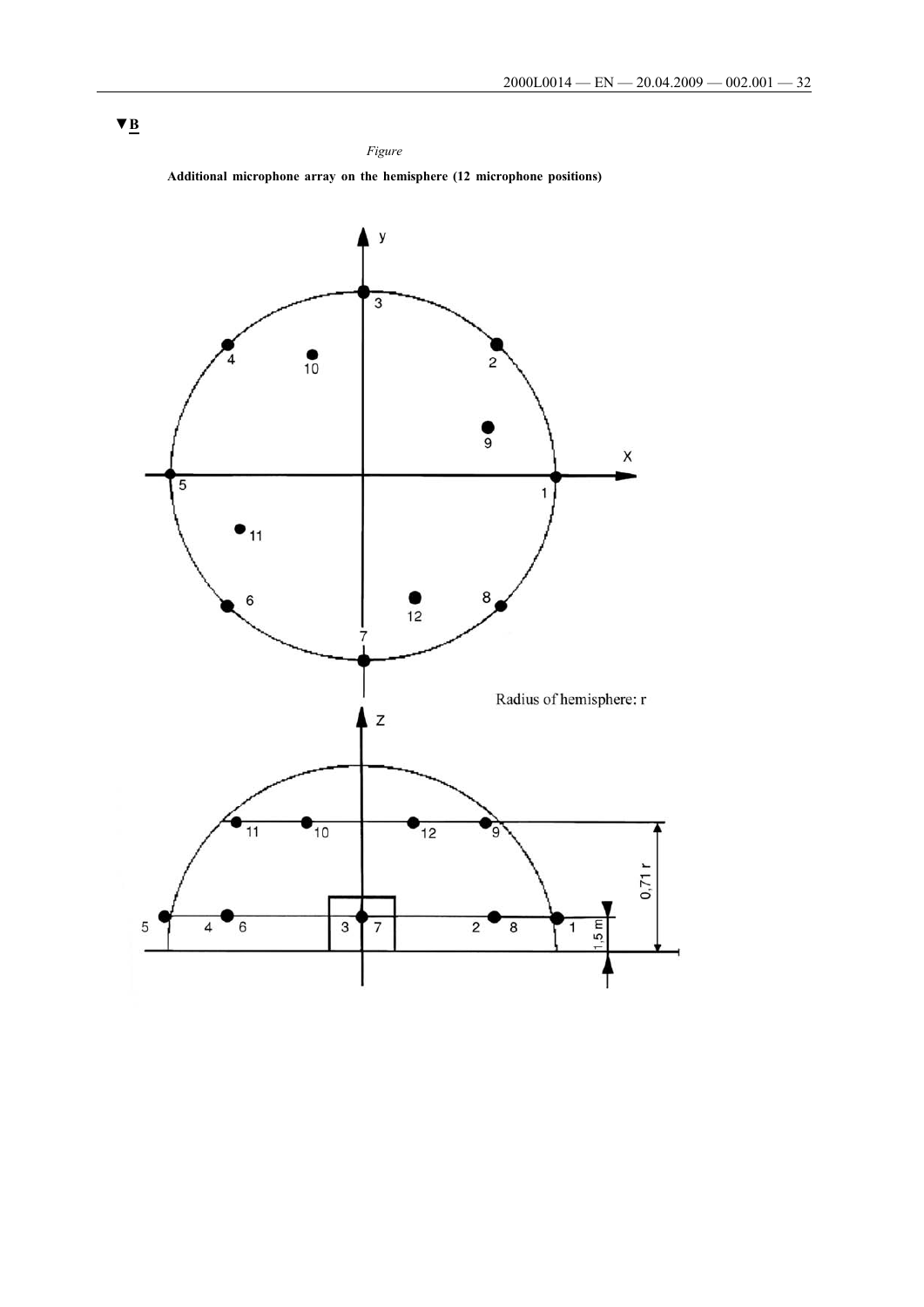# *PART B*

## **NOISE TEST CODES FOR SPECIFIC EQUIPMENT**

## 0. **EQUIPMENT THAT IS TESTED FREE OF LOAD**

# **Basic noise emission standard**

EN ISO 3744:1995

*Test area*

Reflecting surface of concrete or non-porous asphalt

*Environmental correction K2A*

 $K_{2A} = 0$ 

*Measurement surface/number of microphone positions/measuring distance*

i(i) If the largest dimension of the reference parallelepiped does not exceed 8 m:

hemisphere/six microphone positions according to Part A item 5/ according to Part A item 5

(ii) If the largest dimension of the reference parallelepiped exceeds 8 m:

parallelepiped according to ISO 3744:1995 with measurement distance  $d = 1$  m

# **Operating conditions during test**

*Test free of load:*

The noise tests shall be carried out according to Part A item 2.2

*Period(s) of observation/determination of resulting sound power level if more than one operating condition is used*

The period of observation shall at least be 15 seconds

# 1. **AERIAL ACCESS PLATFORMS WITH COMBUSTION ENGINE**

See No 0

# 2. **BRUSH CUTTERS**

**Basic noise emission standard**

EN ISO 3744:1995

*Test area*

ISO 10884:1995

*Measurement surface/number of microphone positions/measuring distance* ISO 10884:1995

# **Operating conditions during test**

*Test under load*

ISO 10884:1995, point 5.3

*Period(s) of observation*

ISO 10884:1995

# 3. **BUILDERS' HOISTS FOR THE TRANSPORT OF GOODS**

See No 0

The geometrical centre of the engine shall be positioned above the centre of the hemisphere; the lift shall move without load and leave the hemisphere if necessary — in direction of point 1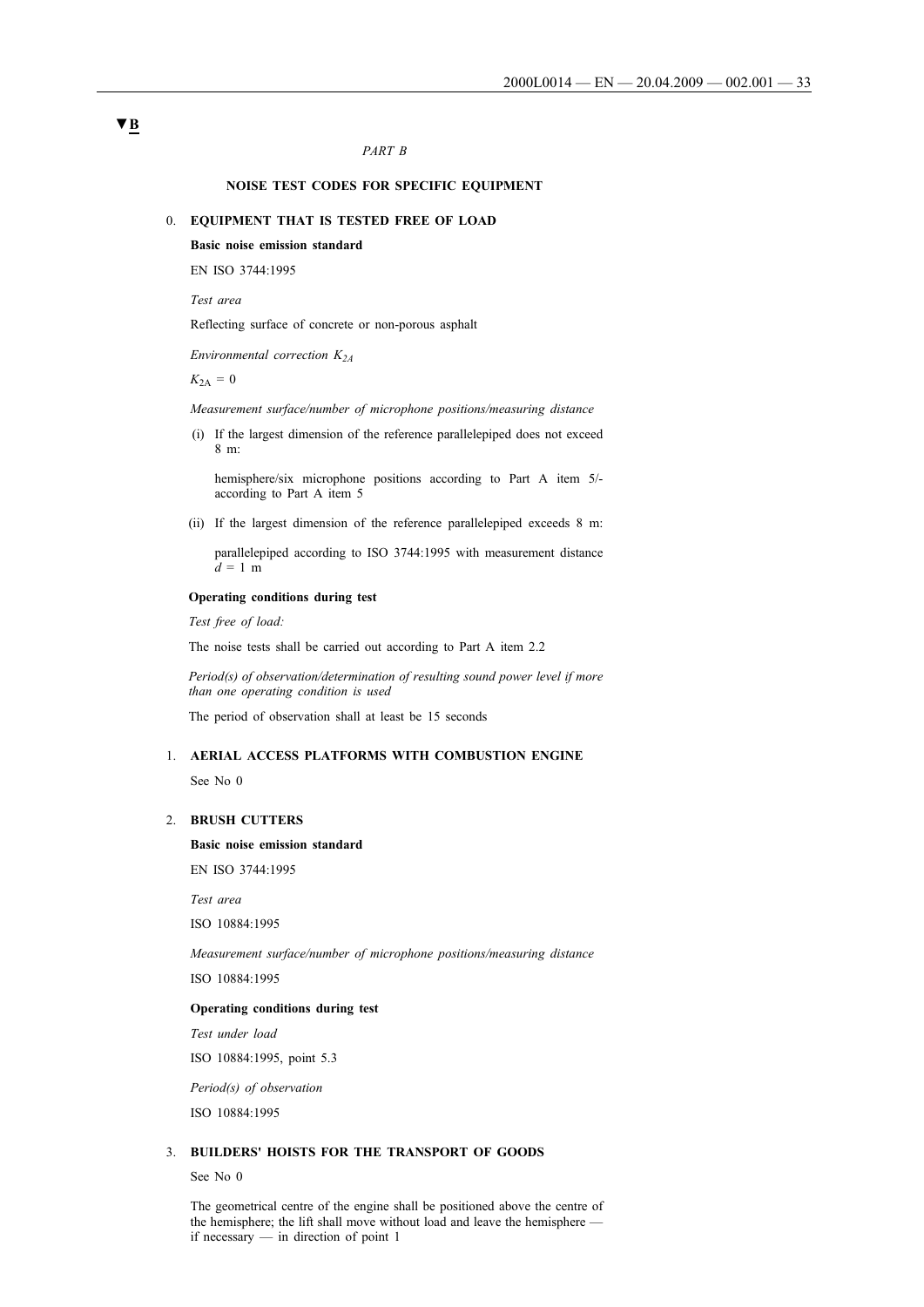# **▼B**

#### 4. **BUILDING SITE BAND SAW MACHINES**

## **Basic noise emission standard**

EN ISO 3744:1995

*Measurement surface/number of microphone positions/measuring distance*

ISO 7960:1995, Annex J with  $d = 1$  m

## **Operating conditions during test**

*Test under load*

Corresponding to ISO 7960:1995, Annex J (point J2(b) only)

*Period of observation*

Corresponding to ISO 7960:1995, Annex J

# 5. **BUILDING SITE CIRCULAR SAW BENCHES**

#### **Basic noise emission standard**

EN ISO 3744:1995

*Measurement surface/number of microphone positions/measuring distance*

ISO 7960:1995, Annex A, measurement distance  $d = 1$  m

# **Operating conditions during test**

*Test under load* ISO 7960:1995, Annex A (point A2(b) only) *Period of observation* ISO 7960:1995, Annex A

## 6. **CHAIN SAWS, PORTABLE**

# **Basic noise emission standard**

EN ISO 3744:1995

*Test area*

ISO 9207:1995

*Measurement surface/number of microphone positions/measuring distance* ISO 9207:1995

## **Operating conditions during test**

*Test under load/Test free of load*

Full load sawing wood/engine at maximum revolution without load

- (a) combustion-engine driven: ISO 9207:1995 points 6.3 and 6.4
- (b) electric-motor operated: a test corresponding to ISO 9207:1995 point 6.3 and a test with the motor at maximum revolution without load

*Period(s) of observation/determination of resulting sound power level if more than one operating condition is used*

ISO 9207:1995 points 6.3 and 6.4

The resulting sound power level  $L_{WA}$  is calculated by:

 $L_{\text{WA}} = 10 \lg \frac{1}{2} [10^{0,1 \text{LW1}} + 10^{0,1 \text{LW2}}]$ 

where  $L_{\text{W1}}$  and  $L_{\text{W2}}$  are the average sound power levels of the two different modes of operation defined above

## 7. **COMBINED HIGH PRESSURE FLUSHERS AND SUCTION VEHICLES**

If it is possible to operate both items of equipment simultaneously, this shall be done according to Nos 26 and 52. If not, they shall be measured separately and the higher values are to be stated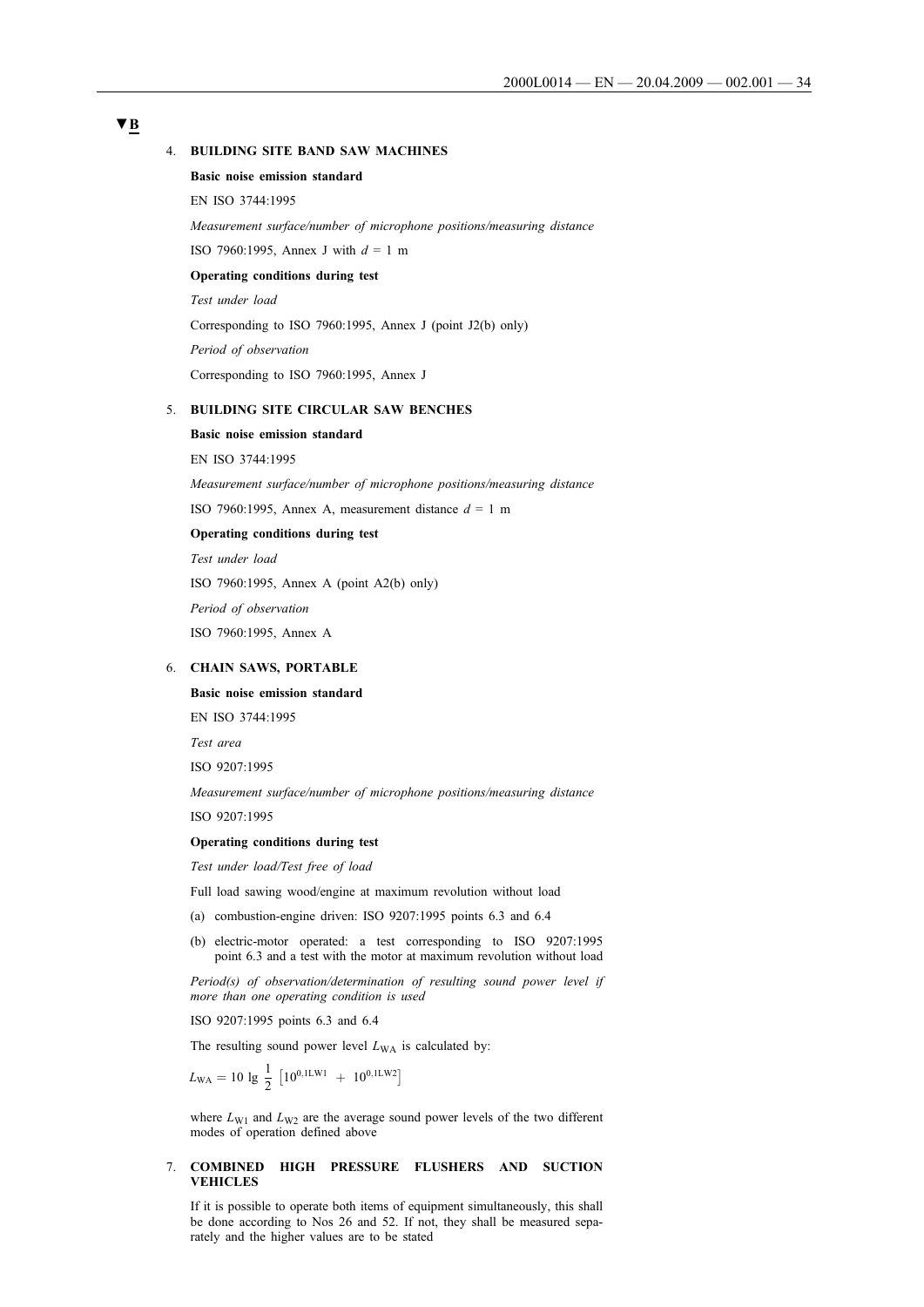#### 8. **COMPACTION MACHINES**

### (i) **NON-VIBRATING ROLLERS**

See No 0

### (ii) **VIBRATING ROLLERS FOR RIDE-ON OPERATORS**

**Basic noise emission standard**

EN ISO 3744:1995

#### **Operating conditions during test**

### *Mounting of equipment*

The vibrating roller shall be installed on one or more appropriate elastic material(s) such as air-cushion(s). These air-cushions shall be made of a supple material (elastomer or similar) and shall be inflated to a pressure ensuring that the machine is elevated by at least 5 cm; resonance effects shall be avoided. The dimension of the cushion(s) shall be such that the stability of the machine under test is ensured

#### *Test under load*

The machine shall be tested in a stationary position with the engine at rated speed (stated by the manufacturer) and the moving mechanism(s) disconnected. The compacting mechanism shall be operated using the maximum compaction power corresponding to the combination of the highest frequency and the highest possible amplitude for that frequency as declared by the manufacturer

#### *Period of observation*

The period of observation shall be at least 15 seconds

# (iii) **VIBRATORY PLATES, VIBRATORY RAMMERS, EXPLOSIVE RAMMERS AND WALK-BEHIND VIBRATING ROLLERS**

### **Basic noise emission standard**

EN ISO 3744:1995

*Test area*

EN 500-4 rev. 1:1998, Annex C

## **Operating conditions during test**

*Test under load*

EN 500-4 rev. 1:1998, Annex C

*Period of observation*

EN 500-4 rev. 1:1998, Annex C

# 9. **COMPRESSORS**

#### **Basic noise emission standard**

EN ISO 3744:1995

*Measurement surface/number of microphone positions/measuring distance*

hemisphere/six microphone positions according to Part A item 5/according to Part A item 5

or

parallelepiped according to ISO 3744:1995 with measurement distance  $d = 1$  m

#### **Operating conditions during test**

*Mounting of equipment*

The compressors shall be installed on the reflecting plane; skid-mounted compressors shall be placed on a support 0,40 m high, unless otherwise required by the manufacturer's conditions of installation.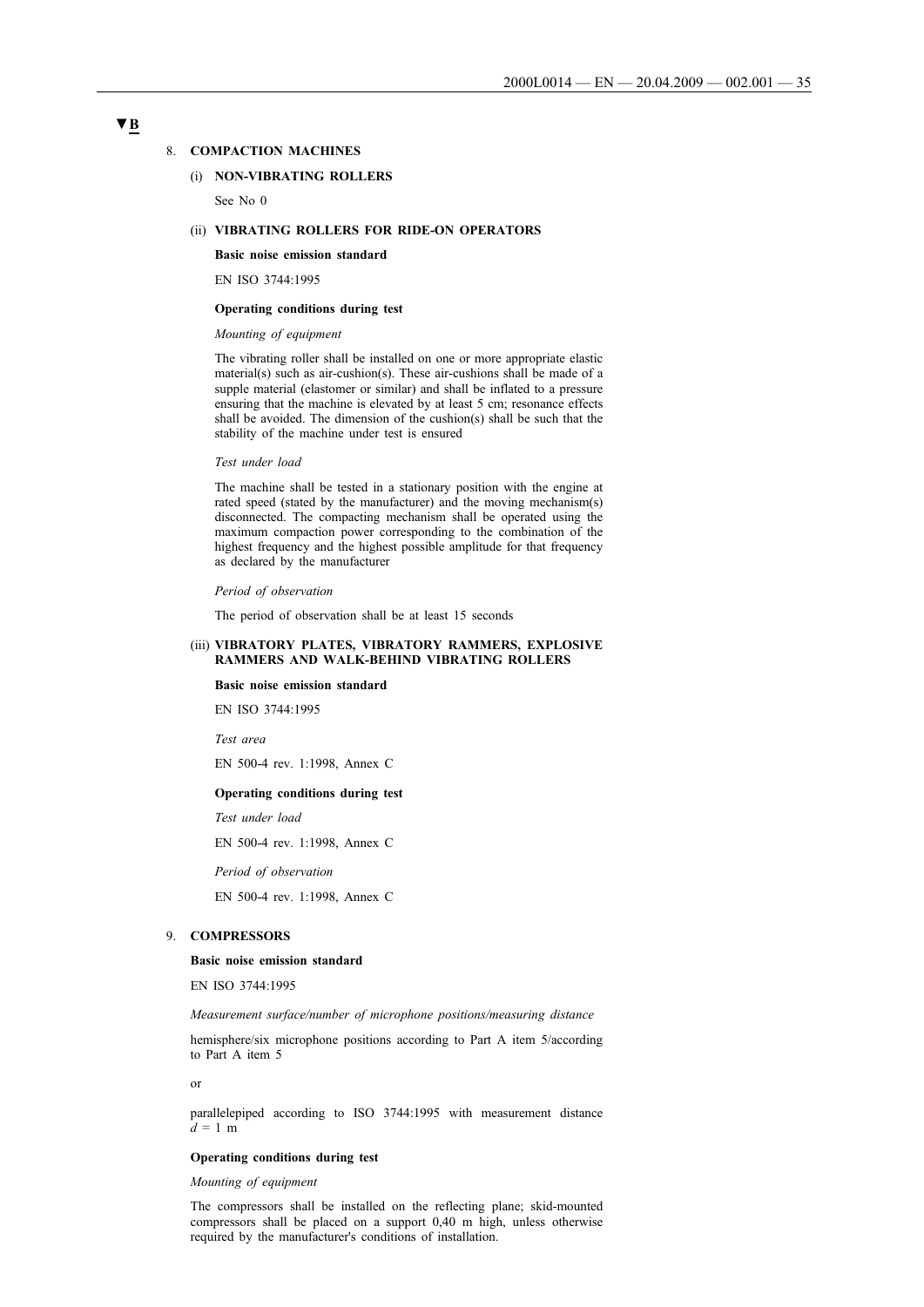#### *Test under load*

The compressor under test shall have been warmed up and be operating in stable conditions as for continuous operation. It shall be properly serviced and lubricated as specified by the manufacturer

The determination of the sound power level shall be made at full-load or in an operating condition that is reproducible and is representative of the noisiest operation of typical usage of the machine under test, whichever is the noisier

Should the layout of the complete plant be such that certain components, e.g. inter-coolers are mounted away from the compressor, endeavours shall be made to separate the noise generated from such parts when performing the noise test. Separation of the various noise sources may require special equipment for the attenuation of the noise from these sources during the measurement. The noise characteristics and description of the operating conditions of such parts shall be given separately in the test report

During the test the gas exhausted from the compressor shall be piped clear of the test area. Care shall be taken to ensure the noise generated by the gas being exhausted is at least 10 dB lower than the noise to be measured at all measurement locations (e.g. by the fitting of a silencer)

Care shall be taken that air discharge does not introduce any extra noise due to turbulence at the compressor discharge valve

#### *Period of observation*

The period of observation shall be at least 15 seconds

## 10. **CONCRETE-BREAKERS AND PICKS, HAND-HELD**

### **Basic noise emission standard**

EN ISO 3744:1995

#### *Measurement surface/number of microphone positions/measuring distance*

Hemisphere/six microphone positions according to Part A item 5 and the following table/according to mass of equipment as given in the following table:

| Mass of equipment $m$<br>in kg | Radius of hemisphere | z for microphone positions 2,<br>4, 6 and 8 |
|--------------------------------|----------------------|---------------------------------------------|
| $m \leq 10$                    | 2 m                  | $0.75 \; \mathrm{m}$                        |
| $m \geq 10$                    | 4 m                  | $1,50 \; \text{m}$                          |

#### **Operating conditions during test**

*Mounting of equipment*

All appliances shall be tested in the vertical position

If the test appliance has got an air exhaust, its axis shall be equidistant from two microphone positions. The noise of the power supply shall not influence the measurement of the noise emission from the tested appliance

#### Support of the appliance

The appliance shall be coupled during the test run to a tool embedded in a cube-shaped concrete block placed in a concrete pit, sunk into the ground. An intermediate steel piece may be inserted during tests between the appliance and the support tool. This intermediate piece shall form a stable structure between the appliance and the support tool. Figure 10.1 incorporates these requirements

#### Block characteristics

The block shall be in the shape of a cube  $0.60 \text{ m } \pm 2 \text{ mm}$  long at the edge and as regular as possible; it shall be made of reinforced concrete and thoroughly vibrated in layers of up to 0,20 m to avoid excessive sedimentation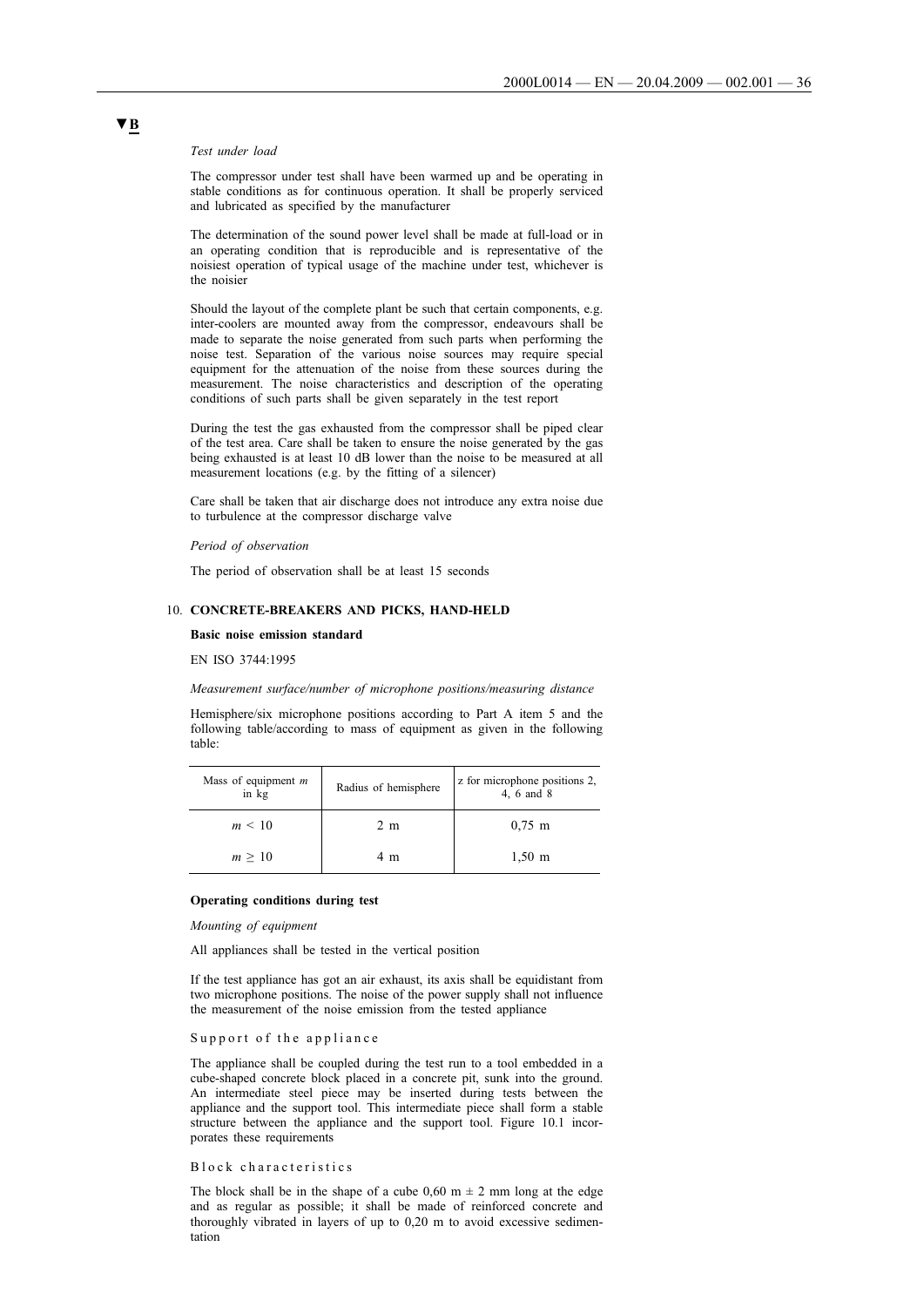Quality of the concrete

The quality of the concrete shall correspond to C 50/60 of ENV 206

The cube shall be reinforced by 8 mm-diameter steel rods without ties, each rod being independent of the other; the design concept is illustrated in Figure 10.2

Supporting tool

The tool shall be sealed into the block and shall consist of a rammer of no less than 178 mm or no more than 220 mm diameter and a tool chuck component identical to that normally used with the appliance being tested and complying with ISO 1180:1983, but sufficiently long to enable the practical test to be carried out

Suitable treatment shall be carried out to integrate the two components. The tool shall be fixed in the block so that the bottom of the rammer is 0,30 m from the upper face of the block (see Figure 10.2)

The block shall remain mechanically sound, particularly at the point where the supporting tool and the concrete meet. Before and after each test, it shall be established that the tool sealed in the concrete block is integrated with it

Positioning of the cube

The cube shall be set in a pit cemented throughout, covered by a screening slab of at least 100 kg/m<sup>2</sup>, as indicated in Figure 10.3, so that the upper surface of the screening slab is flush with the ground. To avoid any parasitic noise, the block shall be insulated against the bottom and sides of the pit by elastic blocks, the cut-off frequency of which shall not be more than half the striking rate of the appliance tested, expressed as strokes per second

The opening in the screening slab through which the tool chuck component passes shall be as small as possible and sealed by a flexible sound-proof joint

*Test under load*

The appliance tested shall be connected to the supporting tool

The test appliance shall be operated in stable conditions having the same acoustical stability as in normal service

The test appliance shall be operated at the maximum power specified in the instructions supplied to the purchaser

#### *Period of observation*

The period of observation shall at least be 15 seconds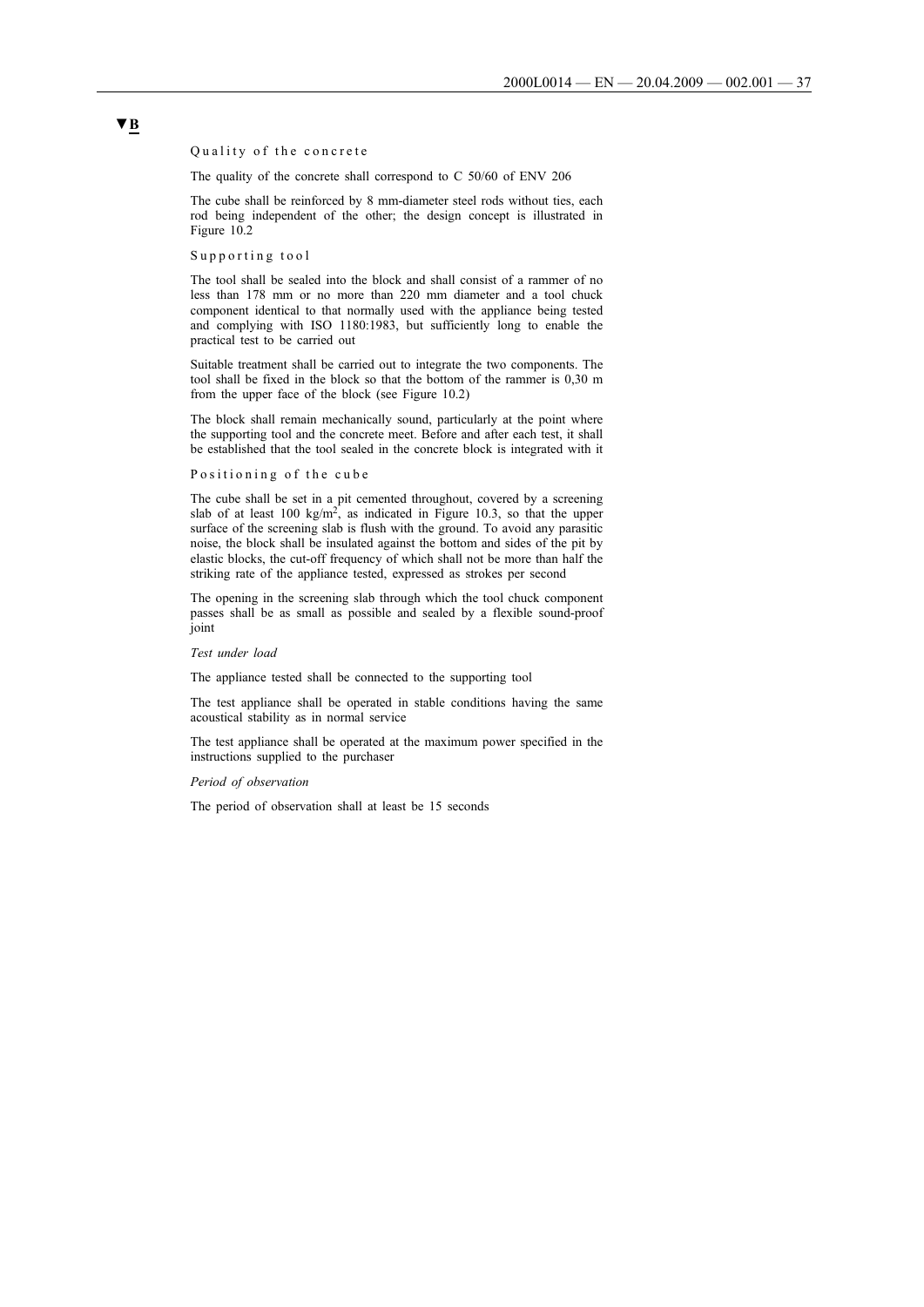

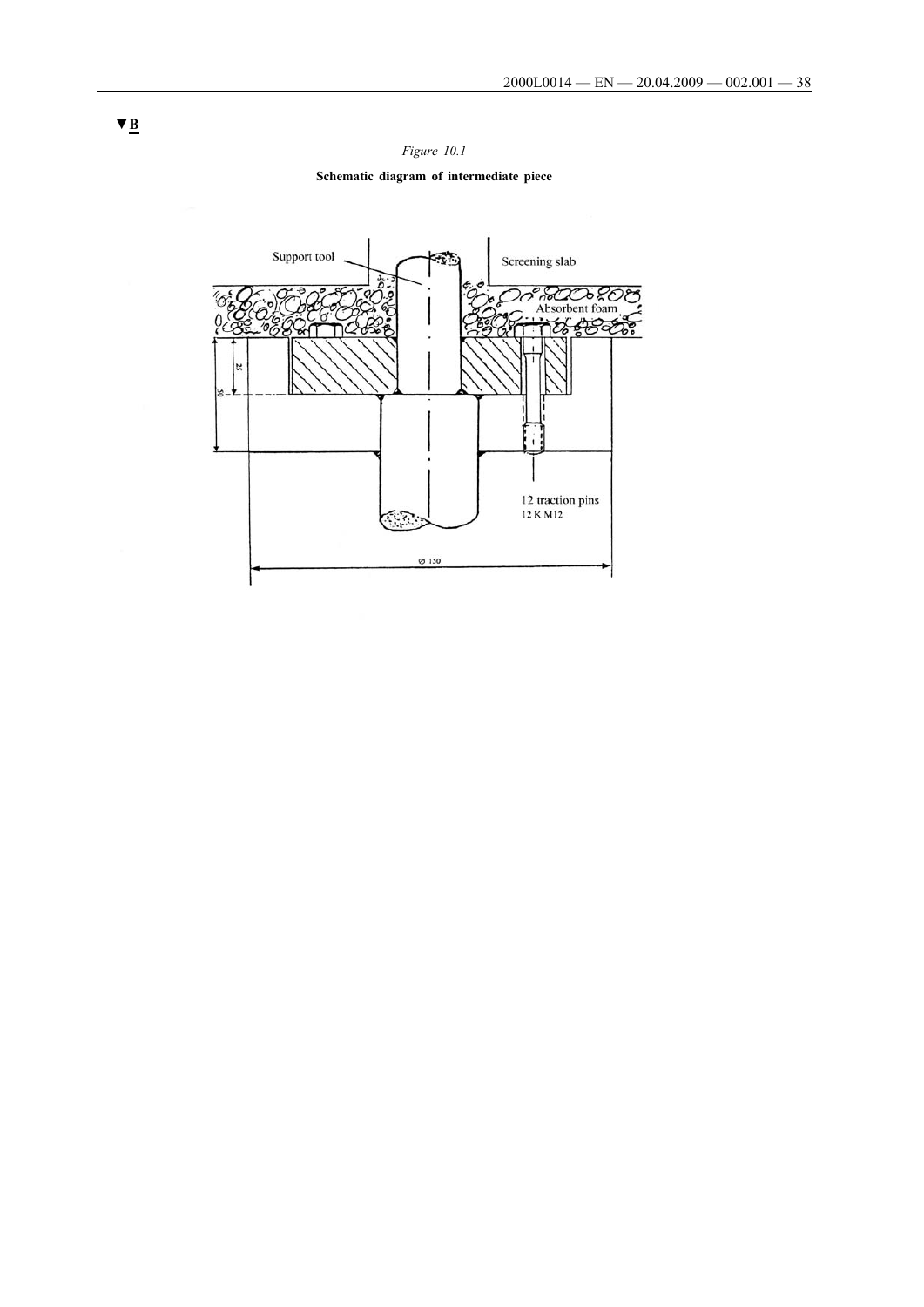*Figure 10.2*

**Test block**

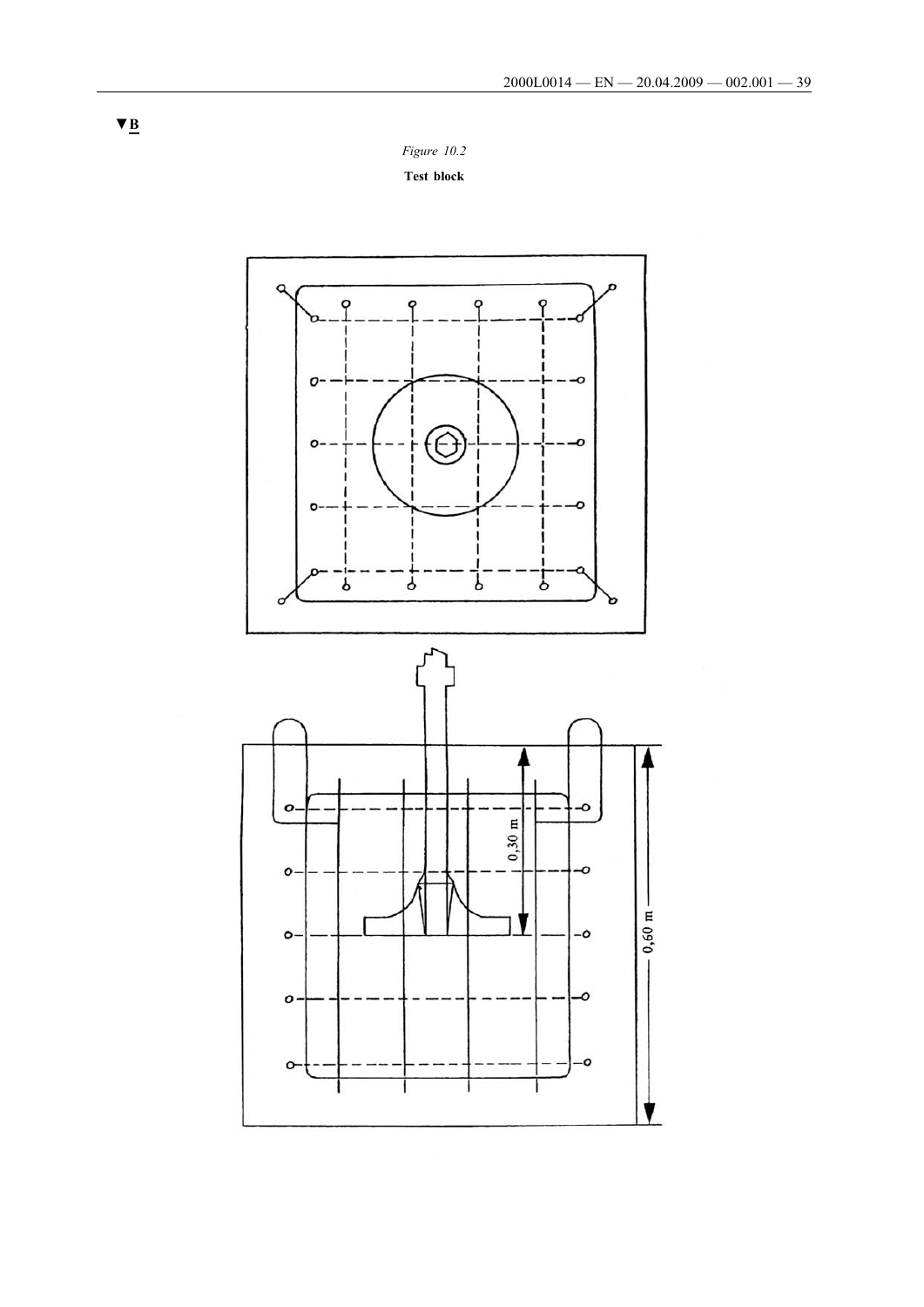*Figure 10.3*

**Testing device**



The value of A should be such that the screening slab resting on the elastic joint J is flush with the ground

# 11. **CONCRETE OR MORTAR MIXERS**

### **Basic noise emission standard**

EN ISO 3744:1995

# **Operating conditions during test**

*Test under load*

The mixing device (drum) shall be filled to its rated capacity with sand of granulation 0 to 3 mm, the humidity shall be 4 to 10 %

The mixing device shall be operated at least at the rated speed

*Period of observation*

The period of observation shall be at least 15 seconds

# 12. **CONSTRUCTION WINCHES**

See No 0

The geometrical centre of the engine shall be positioned above the centre of the hemisphere; the winch shall be connected but no load shall be applied

#### 13. **CONVEYING AND SPRAYING MACHINES FOR CONCRETE AND MORTAR**

#### **Basic noise emission standard**

EN ISO 3744:1995

# **Operating conditions during test**

If the machine is equipped with a boom, this is set upright and the pipe shall be lead back to the filler funnel. If this is not the case the machine shall be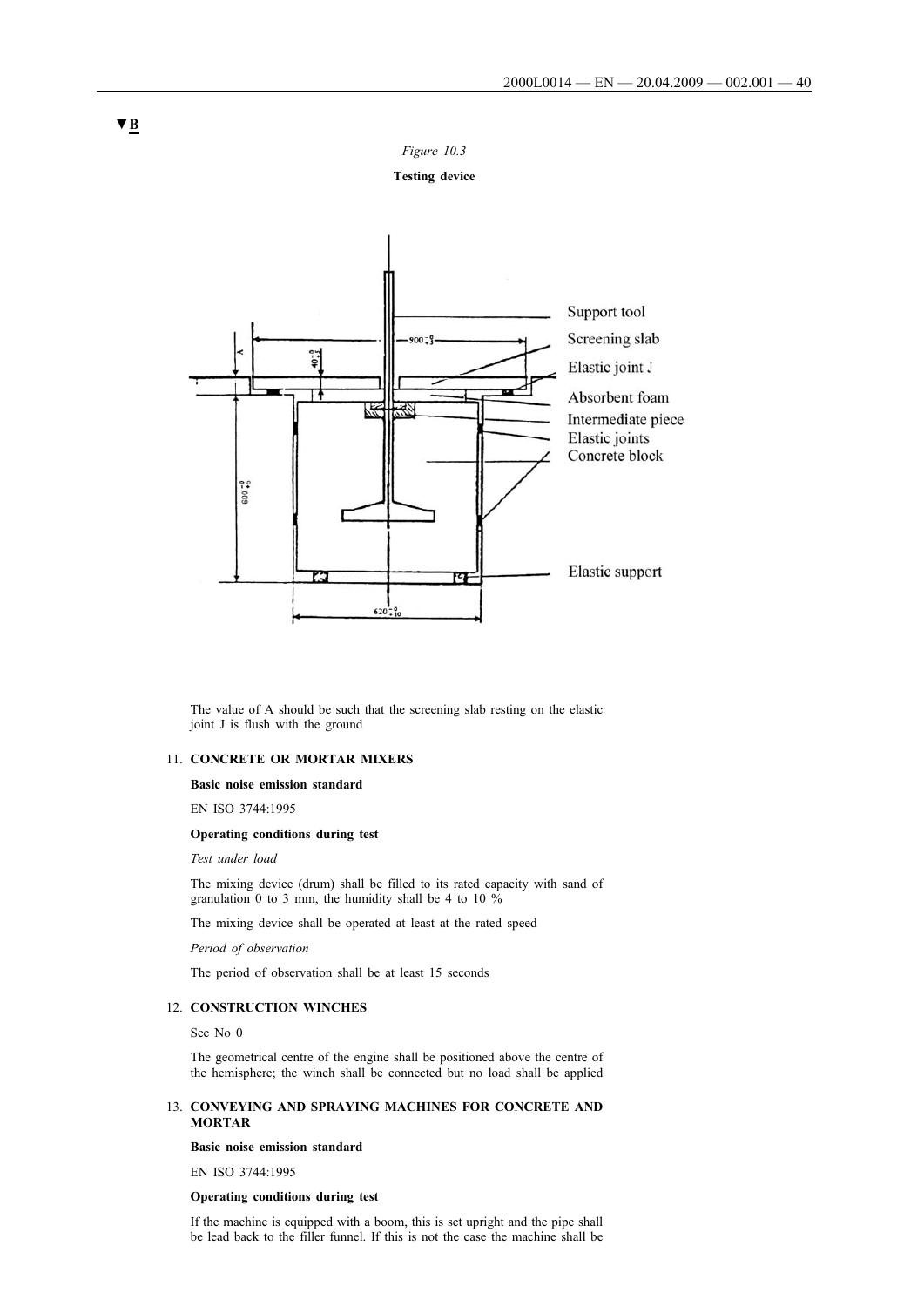equipped with a horizontal pipe of at least 30 m leading back to the filler funnel

*Test under load*

(i) For machines conveying and spraying concrete:

The conveying system and the pipe shall be filled with a medium similar to concrete, the cement being replaced by an admixture, e.g. finest ash. The machine shall operate at its maximum output, the period of one working cycle being not more than 5 seconds (if this period is exceeded, water shall be added to the 'concrete' in order to reach this value).

(ii) For machines conveying and spraying mortar:

The conveying system and the pipe shall be filled with a medium similar to finishing mortar, the cement being replaced by an admixture, e.g. methyl cellulose. The machine shall operate at its maximum output, the period of one working cycle being not more than 5 seconds (if this period is exceeded, water shall be added to the 'mortar' in order to reach this value)

#### *Period of observation*

The period of observation shall at least be 15 seconds

#### 14. **CONVEYOR BELTS**

See No 0

The geometrical centre of the engine shall be positioned above the centre of the hemisphere; the belt shall move without load and leave the hemisphere, if necessary, in the direction of point 1

#### 15. **COOLING EQUIPMENT ON VEHICLES**

#### **Basic noise emission standard**

EN ISO 3744:1995

# **Operating conditions during test**

*Test under load*

The cooling equipment shall be installed in a real or simulated cargo space and be tested in a stationary position where the height of the cooling equipment shall be representative of the intended installation requirements according to the instructions supplied to the purchaser. The power source of the cooling equipment shall operate at the rate that causes the maximum speed of the cooling compressor and the fan specified in the instructions. If the cooling equipment is intended to be powered by the driving engine of the vehicle the engine shall not be used during the test and the cooling equipment shall be connected to a suitable electrical power source. Removable tractor units shall be removed during the test

Cooling equipment installed in cargo-space refrigeration units which have a choice of different power sources shall be tested separately for each power source. The test result reported shall as a minimum reflect the mode of operation which leads to the maximum noise output

*Period of observation*

The period of observation shall at least be 15 seconds

#### 16. **DOZERS**

#### **Basic noise emission standard**

EN ISO 3744:1995

*Test area*

ISO 6395:1988

*Measurement surface/number of microphone positions/measuring distance*

ISO 6395:1988.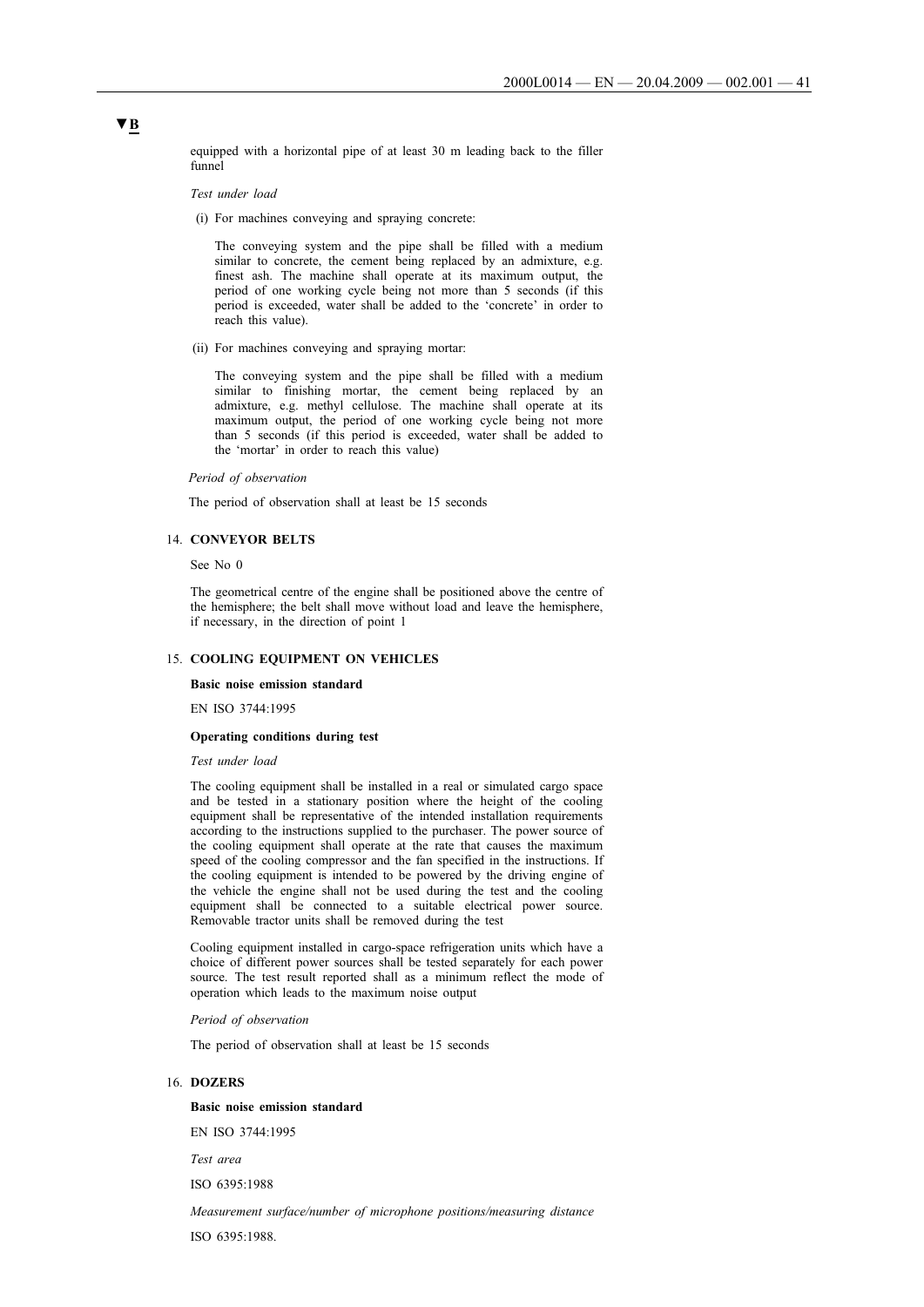#### **Operating conditions during test**

*Mounting of equipment*

Crawler dozers shall be tested on the test site corresponding to point 6.3.3 of ISO 6395:1988

*Test under load*

ISO 6395:1988, Annex B

*Period(s) of observation and consideration of different operating conditions, if any*

ISO 6395:1988, Annex B

# 17. **DRILL RIGS**

**Basic noise emission standard**

EN ISO 3744:1995

#### **Operating conditions during test**

*Test under load*

EN 791:1995, Annex A

*Period of observation*

The period of observation shall at least be 15 seconds

#### 18. **DUMPERS**

#### **Basic noise emission standard**

EN ISO 3744:1995

*Test area*

ISO 6395:1988

*Measurement surface/number of microphone positions/measuring distance*

ISO 6395: 1988

#### **Operating conditions during test**

*Test under load*

Equivalent ISO 6395:1998, Annex C, with the following amendment:

C 4.3, second paragraph is replaced by:

'The engine shall be operated at its maximum governed speed (high idle). The transmission control shall be set to neutral. Bring the bucket to the tipped position (emptying) up to about 75 % of its maximum movement and return it to its travelling position three times. This sequence of events is considered to be a single cycle for the stationary hydraulic mode.

If no engine power is used to tip the bucket, the engine shall be operated at idling speed with the transmission in neutral. The measurement shall be performed without tipping the bucket, the period of observation shall be 15 seconds.'

*Period(s) of observation/determination of resulting sound power level if more than one operating condition is used*

ISO 6395:1988, Annex C

#### 19. **EQUIPMENT FOR LOADING AND UNLOADING TANKS OR SILOS ON TRUCKS**

#### **Basic noise emission standard**

EN ISO 3744:1995

#### **Operating conditions during test**

*Test under load*

The equipment shall be tested with the truck in a stationary position. The engine driving the equipment shall operate at the speed that causes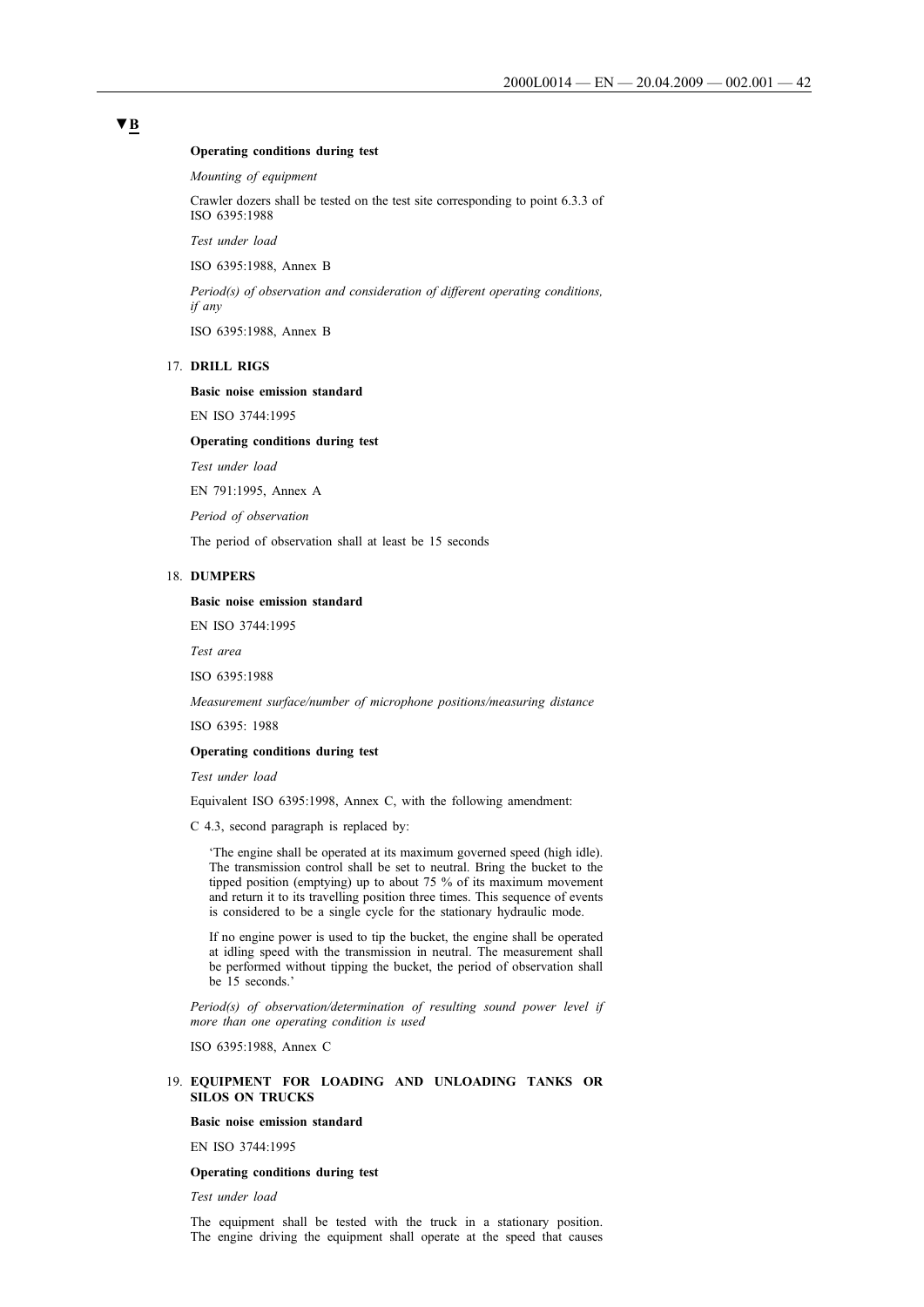# **▼B**

the maximum output of the equipment specified in the instructions supplied to the purchaser

*Period of observation*

The period of observation shall at least be 15 seconds

# 20. **EXCAVATORS**

#### **Basic noise emission standard**

EN ISO 3744:1995

*Test area*

ISO 6395:1988

*Measurement surface/number of microphone positions/measuring distance*

ISO 6395:1988.

#### **Operating conditions during test**

*Test under load*

ISO 6395:1988, Annex A

*Period(s) of observation/determination of resulting sound power level if more than one operating condition is used*

ISO 6395:1988, Annex A

### 21. **EXCAVATORS-LOADERS**

# **Basic noise emission standard**

EN ISO 3744:1995

*Test area*

ISO 6395:1988

*Measurement surface/number of microphone positions/measuring distance*

ISO 6395:1988

#### **Operating conditions during test**

*Test under load*

ISO 6395:1988, Annex D

*Period(s) of observation/determination of resulting sound power level if more than one operating condition is used*

ISO 6395:1988, Annex D

# 22. **GLASS RECYCLING CONTAINERS**

# **Basic noise emission standard**

EN ISO 3744:1995

For the purpose of this noise test code the single-event sound pressure level  $Lp_{ls}$  as defined in EN ISO 3744:1995 point 3.2.2 is used in measuring the sound pressure level at the microphone positions

*Environmental correction K2A*

Measurement in the open air

 $K_{2A} = 0$ 

Measurements indoors

The value of the constant  $K_{2A}$ , determined in accordance with Annex A to EN ISO 3744:1995, shall be  $\leq 2.0$  dB in which case  $K_{2A}$  shall be disregarded

# **Operating conditions during test**

The noise measurement shall be carried out during a complete cycle beginning with the empty container and completed when 120 bottles have been thrown into the container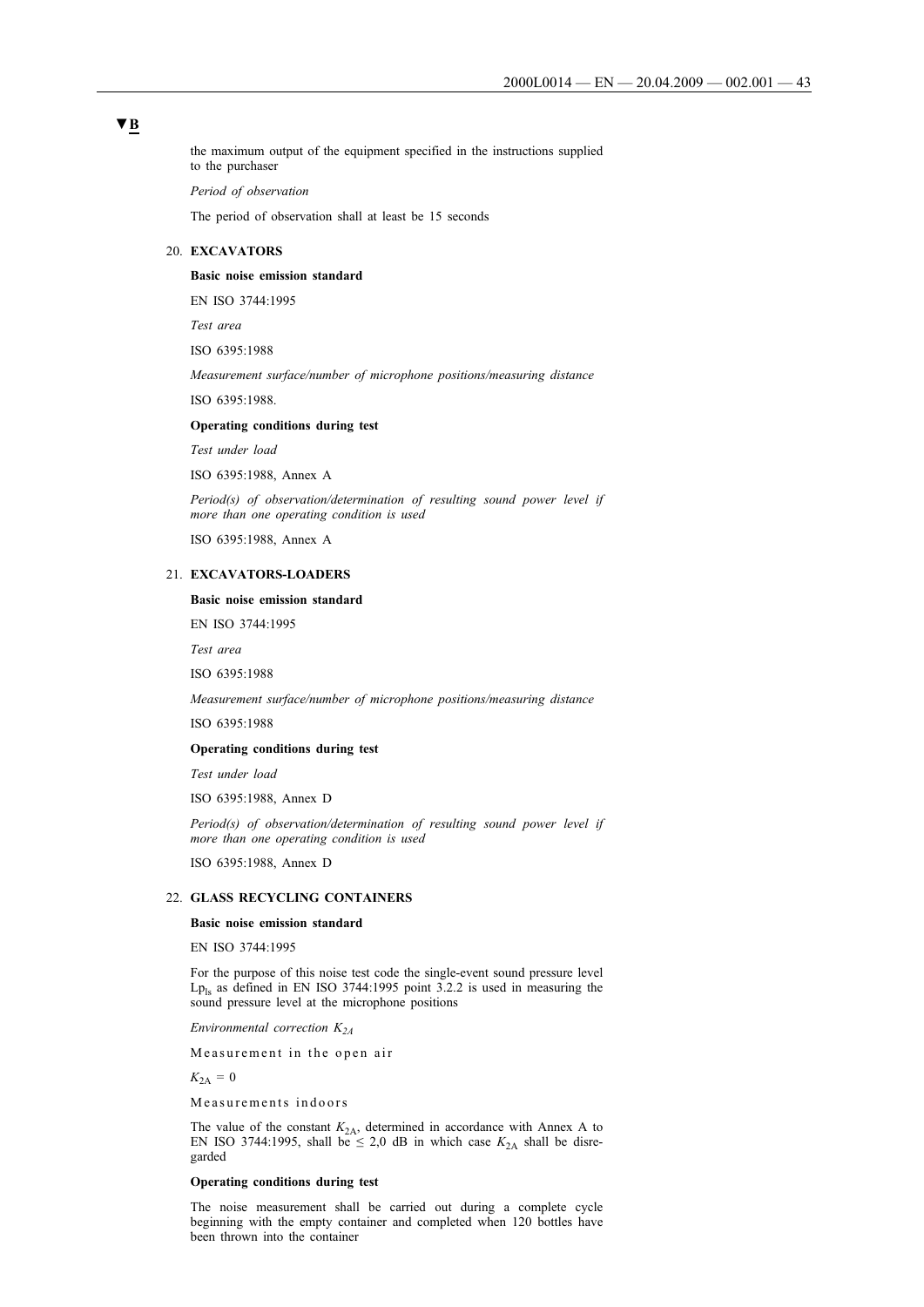The glass bottles are defined as follows:

— capacity: 75 cl

— mass:  $370 \pm 30$  g.

The testing operator holds each bottle by its neck and with its bottom towards the filling aperture and then he pushes it gently inside through the filling aperture in the direction of the centre of the container, avoiding if possible the bottle hitting against the walls. Only one filling aperture is used for throwing the bottles and it is the one nearest to microphone position 12

*Period(s) of observation/determination of resulting sound power level if more than one operating condition is used*

The A-weighted single-event sound pressure level is preferably simultaneously measured at the six microphone positions for each bottle thrown into the container

The A-weighted single-event sound power level averaged over the measurement surface is calculated according to EN ISO 3744: 1995, point 8.1

The A-weighted single-event sound pressure level averaged over all 120 throwings of bottles is calculated as the logarithmic mean of the Aweighted single-event sound pressure levels averaged over the measurement surface

# 23. **GRADERS**

#### **Basic noise emission standard**

EN ISO 3744:1995

*Test area*

ISO 6395:1988

*Measurement surface/number of microphone positions/measuring distance*

ISO 6395:1988

#### **Operating conditions during test**

*Test under load*

Corresponding to ISO 6395:1988, Annex B

*Period(s) of observation/determination of resulting sound power level if more than one operating condition is used*

ISO 6395:1988, Annex B

# 24. **GRASS TRIMMERS/GRASS EDGE TRIMMERS**

See No 2

The trimmer shall be positioned by a suitable device in such a way that its cutting device is above the centre of the hemisphere. For grass trimmers, the centre of the cutting device shall be held at a distance of about 50 mm above the surface. In order to accommodate the cutting blades, grass edge trimmers should be positioned as close as possible to the test surface

#### 25. **HEDGE TRIMMERS**

**Basic noise emission standard**

EN ISO 3744:1995

*Test area*

ISO 11094:1991

In case of dispute, measurements shall be carried out in the open air on the artificial surface (point 4.1.2 of ISO 11094:1991)

*Environmental correction K2A*

Measurement in the open air

 $K_{2A} = 0$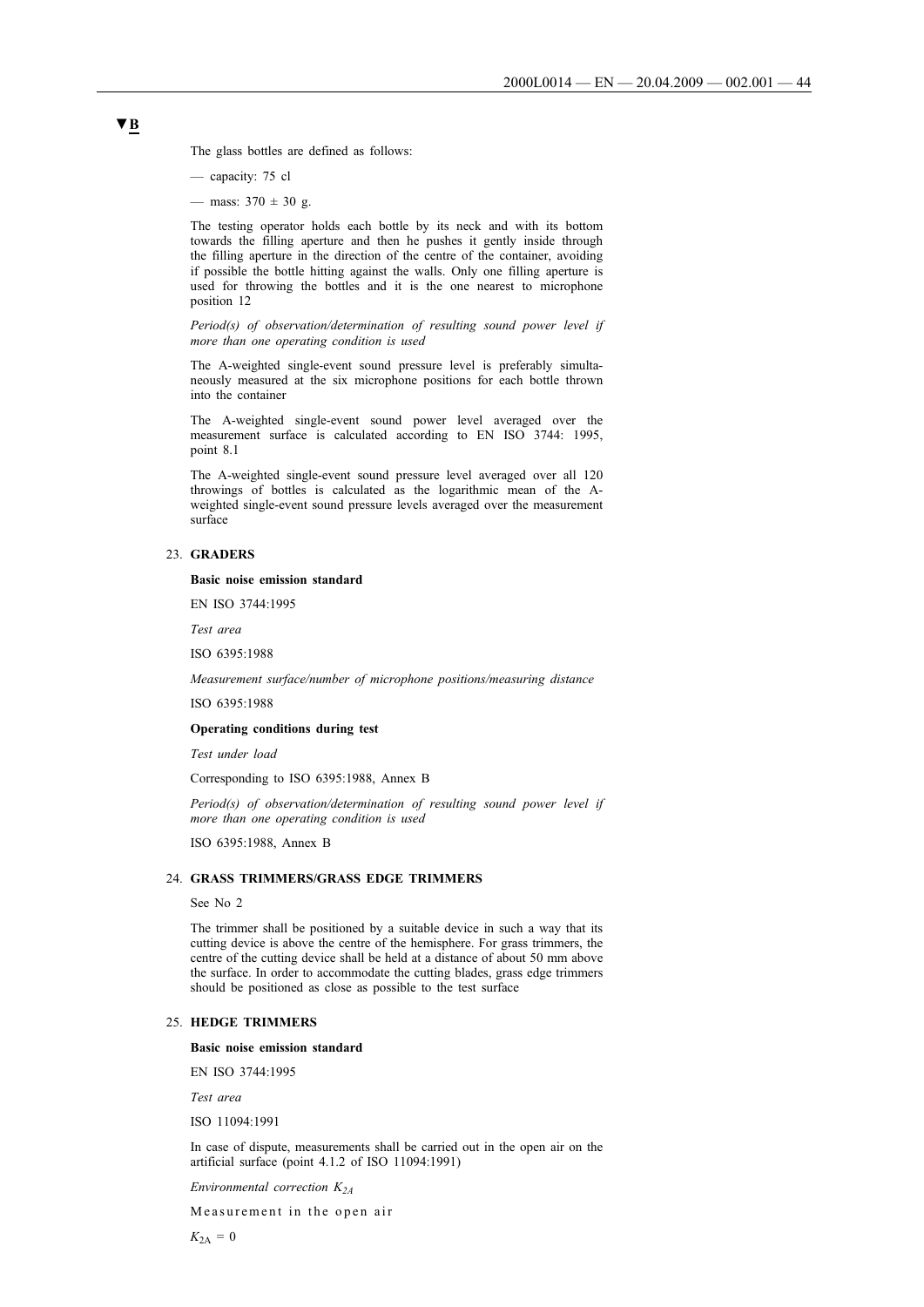Measurements indoors

The value of the constant  $K_{2A}$ , determined without the artificial surface and in accordance with Annex A to EN ISO 3744:1995, shall be  $\leq 2.0$  dB, in which case  $K_{2A}$  shall be disregarded

*Measurement surface/number of microphone positions/measuring distance*

ISO 11094:1991

#### **Operating conditions during test**

### *Mounting of equipment*

The hedge trimmer shall be held in the natural manner for normal use either by a person or by a suitable device in such a way that its cutting device is above the centre of the hemisphere

*Test under load*

The hedge clipper shall be operated at its nominal speed with the cutting device working

*Period of observation*

The period of observation shall at least be 15 seconds

# 26. **HIGH PRESSURE FLUSHERS**

#### **Basic noise emission standard**

EN ISO 3744:1995

#### **Operating conditions during test**

*Test under load*

The high pressure flusher shall be tested in a stationary position. The engine and auxiliary units operate at the speed provided by the manufacturer for the operation of the working equipment; the high pressure pump(s) is (are) operating at its (their) maximum speed and operating pressure provided by the manufacturer. Using an adapted nozzle the pressure reduction valve shall be just on the point of reacting. The flow noise of the nozzle shall not have any influence on the results of the measurements

#### *Period of observation*

The period of observation shall at least be 30 seconds

#### 27. **HIGH PRESSURE WATER JET MACHINES**

#### **Basic noise emission standard**

EN ISO 3744:1995

*Measurement surface/number of microphone positions/measuring distance*

Parallelepiped/according to EN ISO 3744:1995 with measurement distance  $d = 1$  m

#### **Operating conditions during test**

#### *Mounting of equipment*

The high pressure water jet machine shall be installed on the reflecting plane; skid-mounted machines shall be placed on a support 0,40 m high, unless otherwise required by the manufacturer's conditions of installation

#### *Test under load*

The high-pressure cleaning machine shall be brought to its steady-state within the range specified by the manufacturer. During testing the nozzle shall be coupled to the high-pressure cleaning machine that causes the highest pressure if used according to the manufacturer's instructions

#### *Period of observation*

The period of observation shall at least be 15 seconds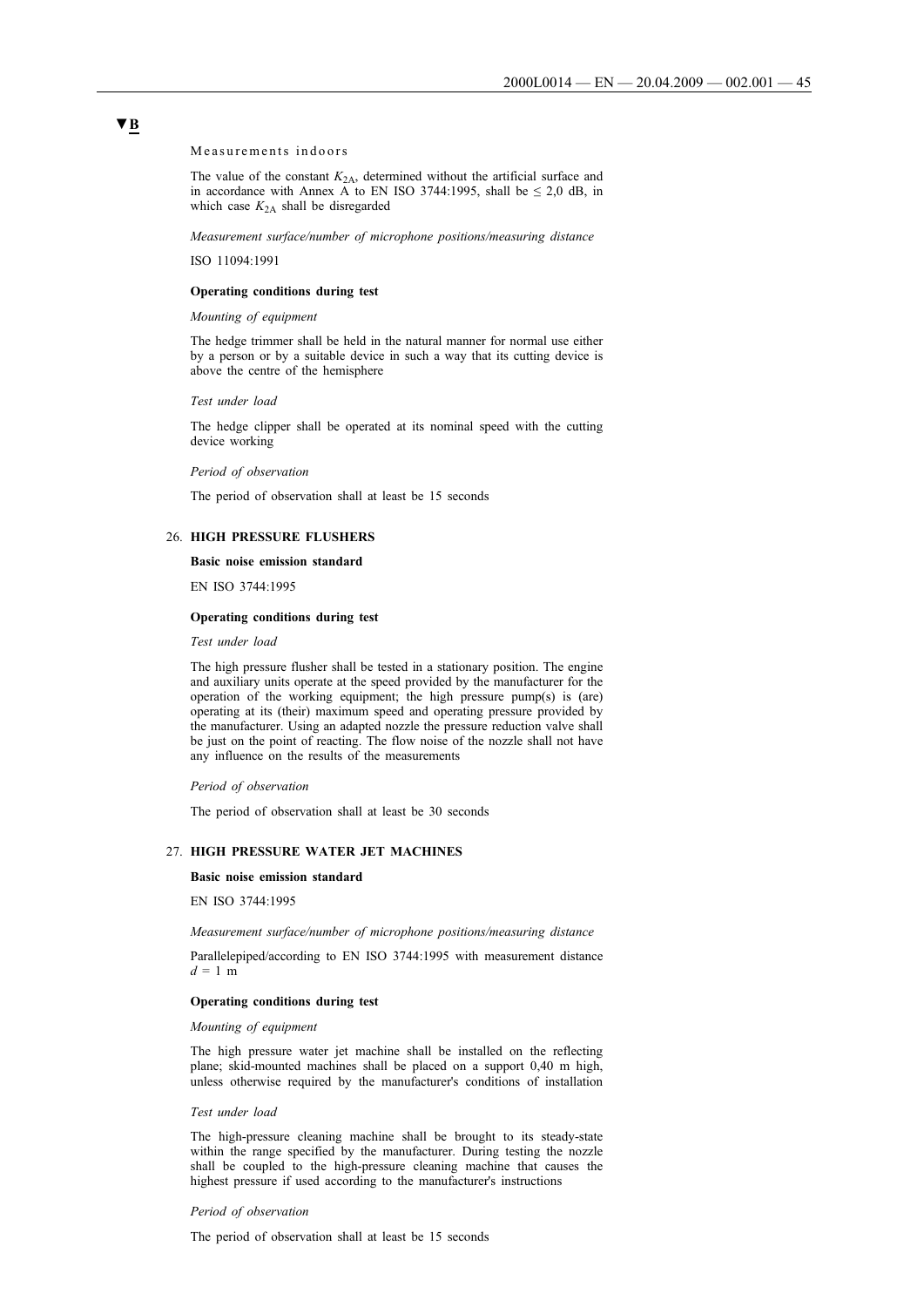# **▼B**

### 28. **HYDRAULIC HAMMERS**

#### **Basic noise emission standard**

EN ISO 3744:1995

*Measurement surface/number of microphone positions/measuring distance*

Hemisphere/six microphone positions according to Part A, item  $5/r = 10$  m

#### **Operating conditions during tests**

#### *Mounting of the equipment*

For the test the hammer is attached to a carrier and a special test block structure shall be used. Figure 28.1 gives the characteristics of this structure and Figure 28.2 shows the position of the carrier

#### Carrier

The carrier for the test hammer shall meet the requirements of the test hammer's technical specifications especially in weight range, hydraulic output power, supply oil flow and return line back pressure

#### Mounting

Mechanical mounting as well as connections (hoses, pipes …) must correspond to specifications given in the hammer's technical data. All significant noise caused by pipes and various mechanical components needed for installation, ought to be eliminated. All component connections have to be well tightened

#### Hammer stability and static hold force

The hammer shall be firmly held down by the carrier in order to give the same stability as that existing under normal operating conditions. The hammer must be operated in an upright position

#### Tool

A blunt tool shall be used in the measurements. The length of the tool must meet the requirements given in Figure 28.1 (test block)

#### *Test under load*

#### Hydraulic input power and oil flow

Operating conditions of the hydraulic hammer shall be appropriately adjusted, measured and reported along with the corresponding technical specification values. The hammer under test must be used in such way that 90 % or more of the maximum hydraulic input power and oil flow of the hammer can be reached

Care shall be taken that the total uncertainty of the measurement chains of  $p_s$ and  $Q$  is kept within  $\pm$  5 %. This assures the hydraulic input power determination within  $\pm$  10 % accuracy. Assuming linear correlation between hydraulic input power and emitted sound power this would mean variation of less than  $\pm$  0,4 dB in the determination of the sound power level

#### Adjustable components having effect on the hammer power

Pre-settings of all accumulators, pressure central valves and other possible adjustable components must meet the values given in technical data. If more than one fixed impact rate is optional, measurements have to be made using all settings. Minimum and maximum values are presented

#### Quantities to be measured

- $p_s$  The mean value of the hydraulic supply fine pressure during the hammer's operation including at least 10 blows
- *Q* The mean value of the breaker inlet oil flow measured simultaneously with  $p_s$
- *T* The oil temperature must lie between + 40/ + 60 °C during measurements. The temperature of the hydraulic breaker body must have been stabilised to normal operating temperature before starting the measurements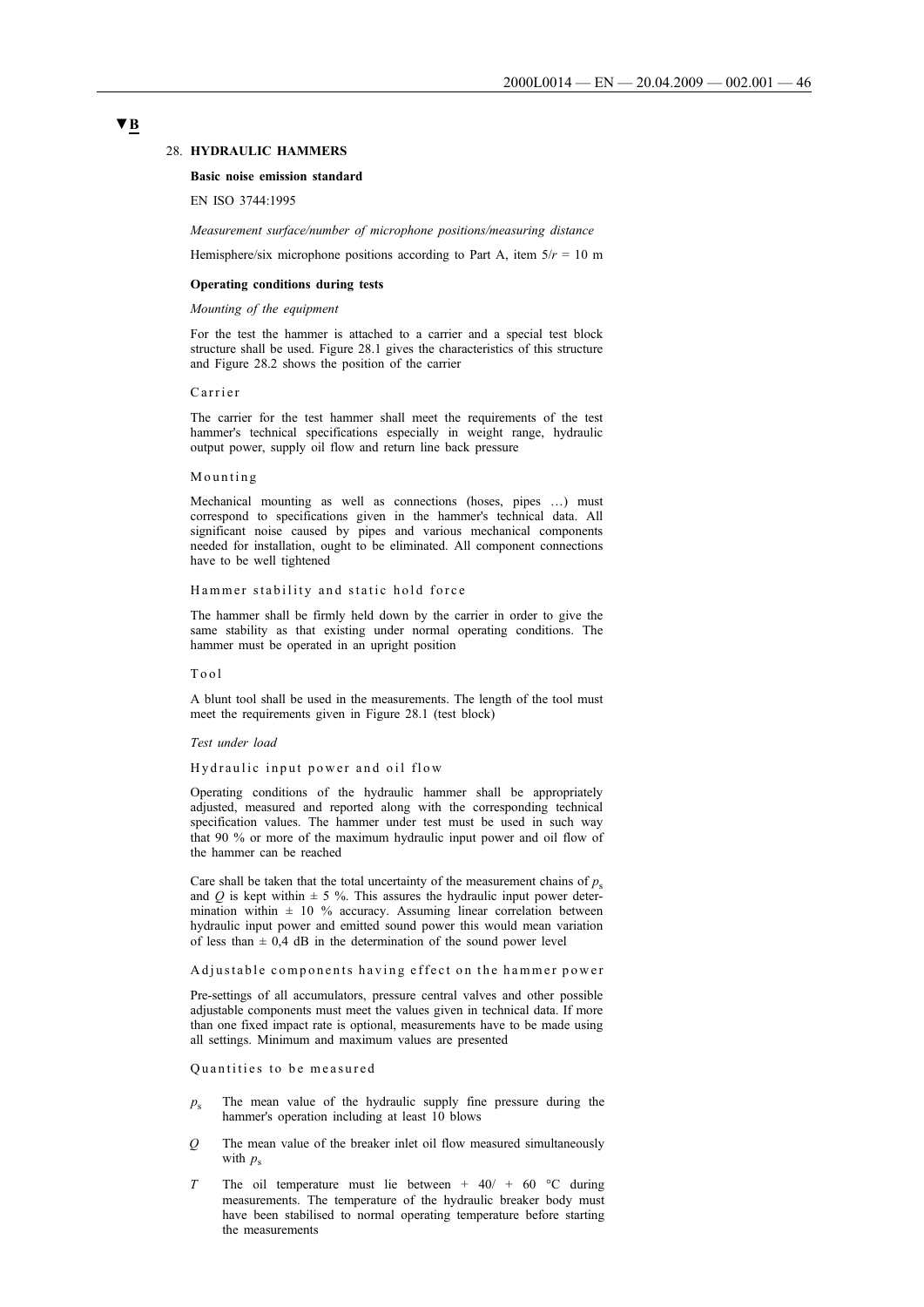*P*<sup>a</sup> The prefill gas pressures of all accumulators must be measured in static situation (breaker not operating) at stable ambient temperature of +  $15/ + 25$  °C. The measured ambient temperature shall be recorded with the measured accumulator prefill gas pressure

Parameters to be evaluated from the measured operating parameters:

 $P_{IN}$  *Hydraulic input power of the breaker*  $P_{IN} = p_s \cdot Q$ 

Hydraulic supply line pressure measurement,  $p_s$ 

- $-p_s$  must be measured as close to the breaker IN-port as possible
- $-p_s$  shall be measured with a pressure gauge (minimum diameter: 100 mm; accuracy class  $\pm$  1,0 % FSO)

*Breaker inlet oil flow, Q*

- *Q* must be measured from the supply pressure line as close to the breaker IN-port as possible
- $\sim Q$  must be measured with an electric flowmeter (accuracy class  $\pm 2.5$  % of the flow reading)

*Measuring point of the oil temperature, T*

- $-$  *T* must be measured from the oil tank of the carrier or from the hydraulic line connected to hammer. Measuring point shall be specified in the report
- accuracy of the temperature reading must lie within  $\pm 2$  °C of the actual value

*Period of observation/determination of resulting sound power level*

The period of observation shall be at least 15 seconds

The measurements are repeated three times, or more if necessary. The final result is calculated as the arithmetic mean of the two highest values that do not differ by more than 1dB

*Figure 28.1*

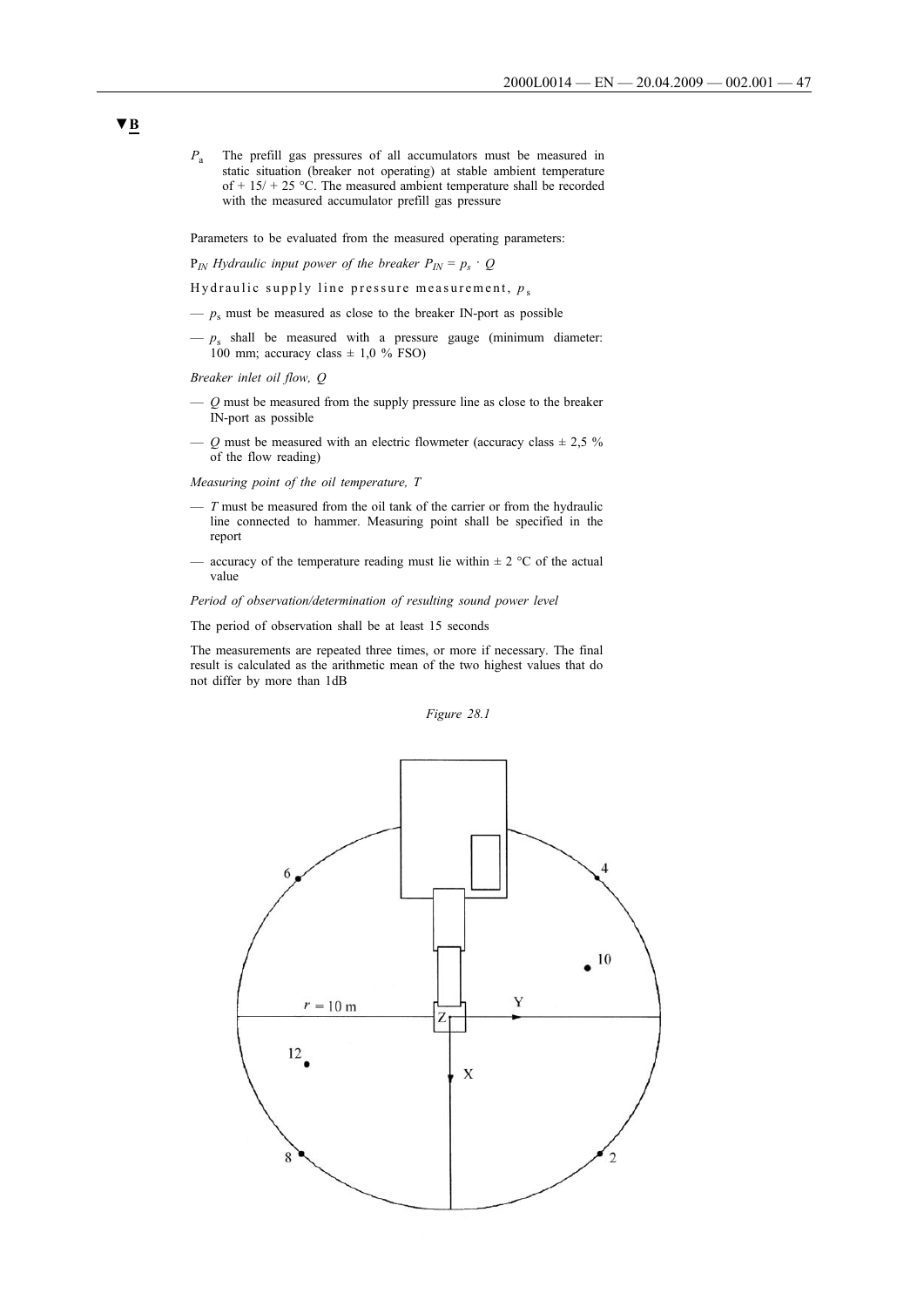*Figure 28.2*



# Definitions

- *d* Tool diameter (mm)
- $d_1$  Anvil diameter,  $1200 \pm 100$  mm
- *d*<sub>2</sub> Inner diameter of the anvil support structure,  $\leq 1800$  mm
- $d_2$  Diameter of the test block deck,  $\leq 2200$  mm
- *d*<sub>4</sub> Diameter of the tool opening in the deck,  $\leq$  350 mm
- *d*<sub>5</sub> Diameter of the tool seal,  $\leq 1000$  mm
- *h*<sub>1</sub> Visible tool length between the lowest part of the housing and tool seal upper surface (mm),  $h_1 = d \pm d/2$
- *h*<sub>2</sub> Tool seal thickness above the deck,  $\leq$  20 mm (if the tool seal is located below the deck, its thickness is not limited; it may be made of foam rubber)
- *h*<sub>3</sub> Distance between deck upper surface and anvil upper surface,  $250 \pm 50 \, \text{mm}$
- *h*<sub>4</sub> Isolating foam rubber deck seal thickness,  $\leq 30$  mm
- $h_5$  Anvil thickness,  $350 \pm 50$  mm
- $h_6$  Tool penetration,  $\leq 50$  mm

If the quadratic shape of the test block structure is used, the maximum length dimension equals  $0.89 \times$  corresponding diameter

The empty space between the deck and the anvil can be filled with elastic foam rubber or other absorption material, density  $\leq 220 \text{ kg/m}^3$ 

#### 29. **HYDRAULIC POWER PACKS**

#### **Basic noise emission standard**

EN ISO 3744:1995

#### **Operating conditions during test**

*Mounting of equipment*

The hydraulic power pack shall be installed on the reflecting plane; skidmounted hydraulic power packs shall be placed on a support 0,40 m high, unless otherwise required by the manufacturer's conditions of installation

# *Test under load*

During testing, no tools shall be coupled to the hydraulic power pack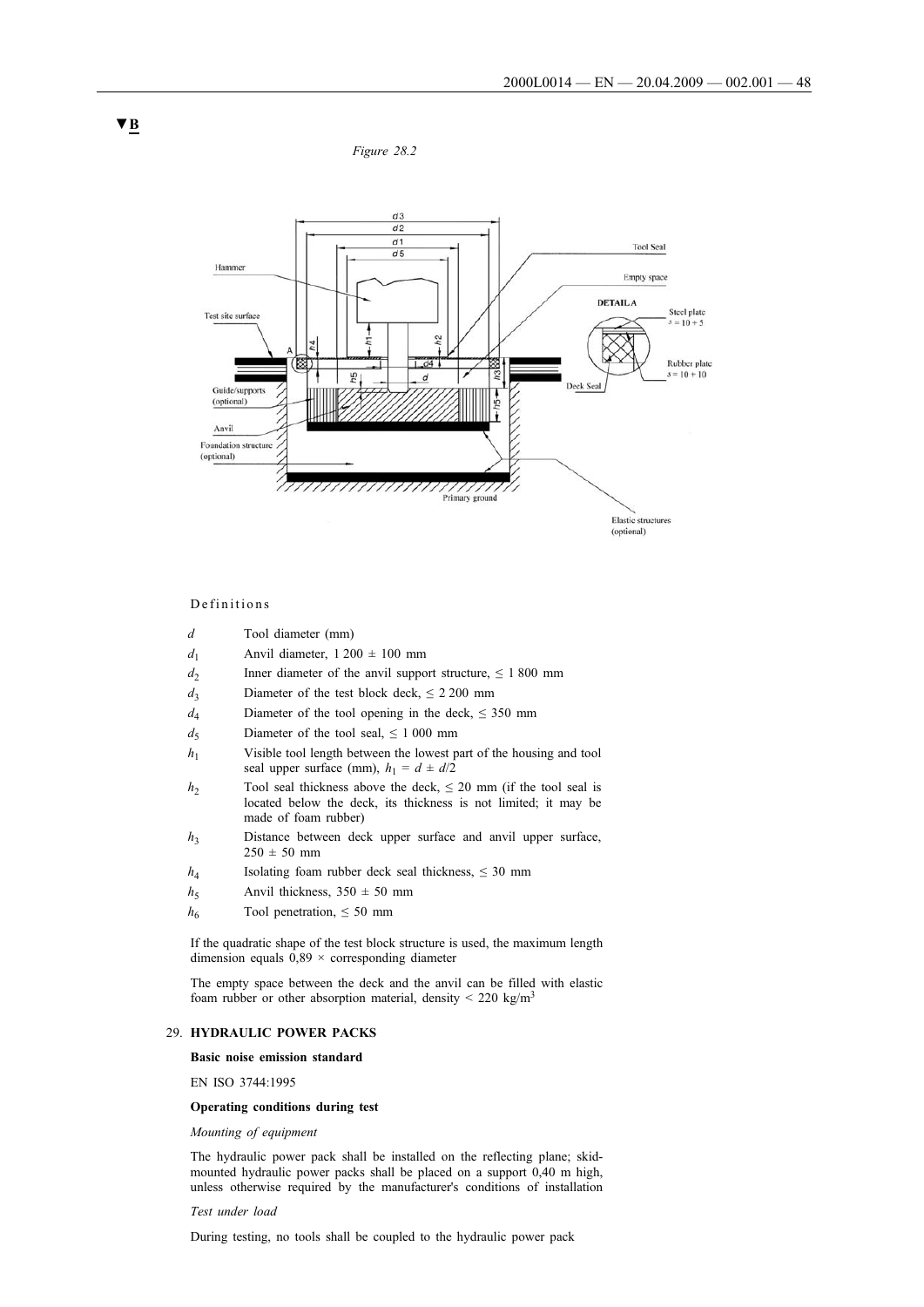The hydraulic power pack shall be brought to its steady state within the range specified by the manufacturer. It shall operate at its nominal speed and its nominal pressure. The nominal speed and pressure are those appearing in the instructions supplied to the purchaser

*Period of observation*

The period of observation shall at least be 15 seconds

#### 30. **JOINT CUTTERS**

**Basic noise emission standard**

EN ISO 3744:1995

### **Operating conditions during test**

*Test under load*

The joint cutter shall be equipped with the largest possible blade foreseen by the manufacturer in the instructions supplied to the purchaser. The engine shall operate at its maximum speed with the blade idling

*Period of observation*

The period of observation shall be at least 15 seconds

# 31. **LANDFILL COMPACTORS**

See No 37

#### 32. **LAWNMOWERS**

**Basic noise emission standard**

EN ISO 3744:1995

*Test area*

ISO 11094:1991

In case of dispute, measurements shall be carried out in the open air on the artificial surface (point 4.1.2 of ISO 11094:1991)

*Environmental correction K2A*

Measurement in the open air

 $K_{2A} = 0$ 

Measurements indoors

The value of the constant  $K_{2A}$ , determined without the artificial surface and in accordance with Annex A to EN ISO 3744:1995 shall be  $\leq 2.0$  dB, in which case  $K_{2A}$  shall be disregarded

*Measurement surface/number of microphone positions/measuring distance*

ISO 11094:1991

#### **Operating conditions during test**

*Mounting of equipment*

If the wheels of the lawnmower could cause a compression of the artificial surface of more than 1 cm, the wheels shall be placed on supports so that they are level with the artificial surface before compression. If the cutting device cannot be separated from the driving wheels of the lawnmower, the mower shall be tested on supports with the cutting device operating at its maximum speed laid down by the manufacturer. The supports shall be made in such a way that they do not influence the measurement results

*Test free of load*

ISO 11094:1991

*Period of observation*

ISO 11094:1991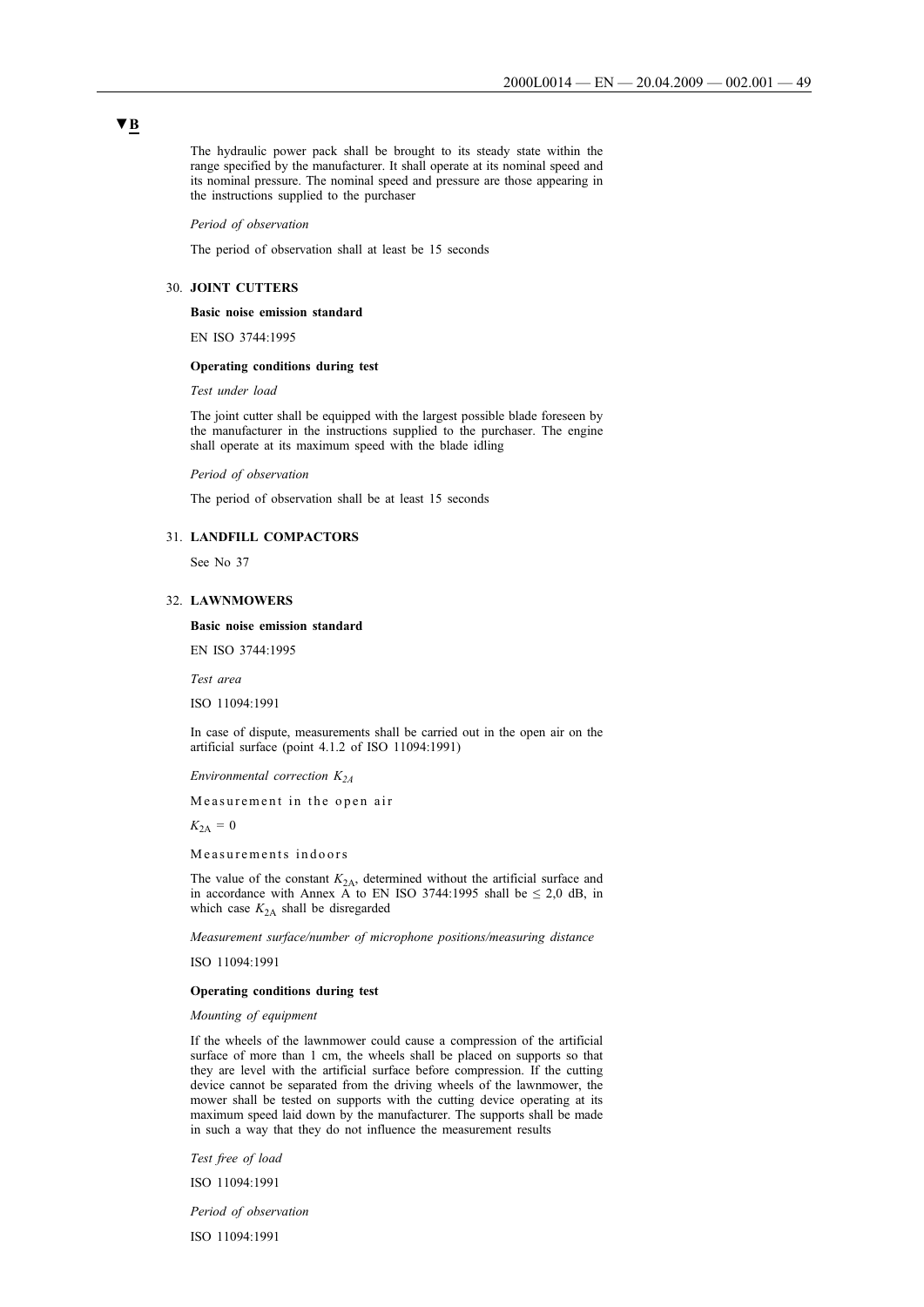#### 33. **LAWN TRIMMERS/LAWN EDGE TRIMMERS**

See No 32

The trimmer shall be positioned by a suitable device in such a way that its cutting device is above the centre of the hemisphere. For lawn trimmers, the centre of the cutting device shall be held at a distance of about 50 mm above the surface. In order to accommodate the cutting blades, lawn edge trimmers should be positioned as close as possible to the test surface

# 34. **LEAF BLOWERS**

### **Basic noise emission standard**

EN ISO 3744:1995

*Test area*

ISO 11094:1991

In case of dispute, measurements shall be carried out in the open air on the artificial surface (point 4.1.2 of ISO 11094: 1991)

*Environmental correction K<sub>24</sub>* 

Measurement in the open air

 $K_{2A} = 0$ 

Measurements indoors

The value of the constant  $K_{2A}$ , determined without artificial surface and in accordance with Annex A to EN ISO 3744:1995, shall be  $\leq 2.0$  dB in which case  $K_{2A}$  shall be disregarded

*Measurement surface/number of microphone positions/measuring distance*

ISO 11094:1991

#### **Operating conditions during test**

*Mounting of equipment*

The leaf blower shall be positioned in the natural manner for normal use in such a way that the outlet of its blowing device is situated  $(50 \pm 25 \text{ mm})$ above the centre of the hemisphere; if the leaf blower is hand-held it shall be held either by a person or by a suitable device

#### *Test under load*

The leaf blower shall be operated at its nominal speed and the nominal air flow stated by the manufacturer

*Period of observation*

The period of observation shall at least be 15 seconds

*Note*: If a leaf blower can be also used as a leaf collector it shall be tested in both configurations, in which case the higher value shall be used

#### 35. **LEAF COLLECTORS**

**Basic noise emission standard**

EN ISO 3744:1995

*Test area*

ISO 11094:1991

In case of dispute, measurements shall be carried out in the open air on the artificial surface (point 4.1.2 of ISO 11094:1991)

*Environmental correction K2A*

Measurement in the open air

 $K_{2A} = 0$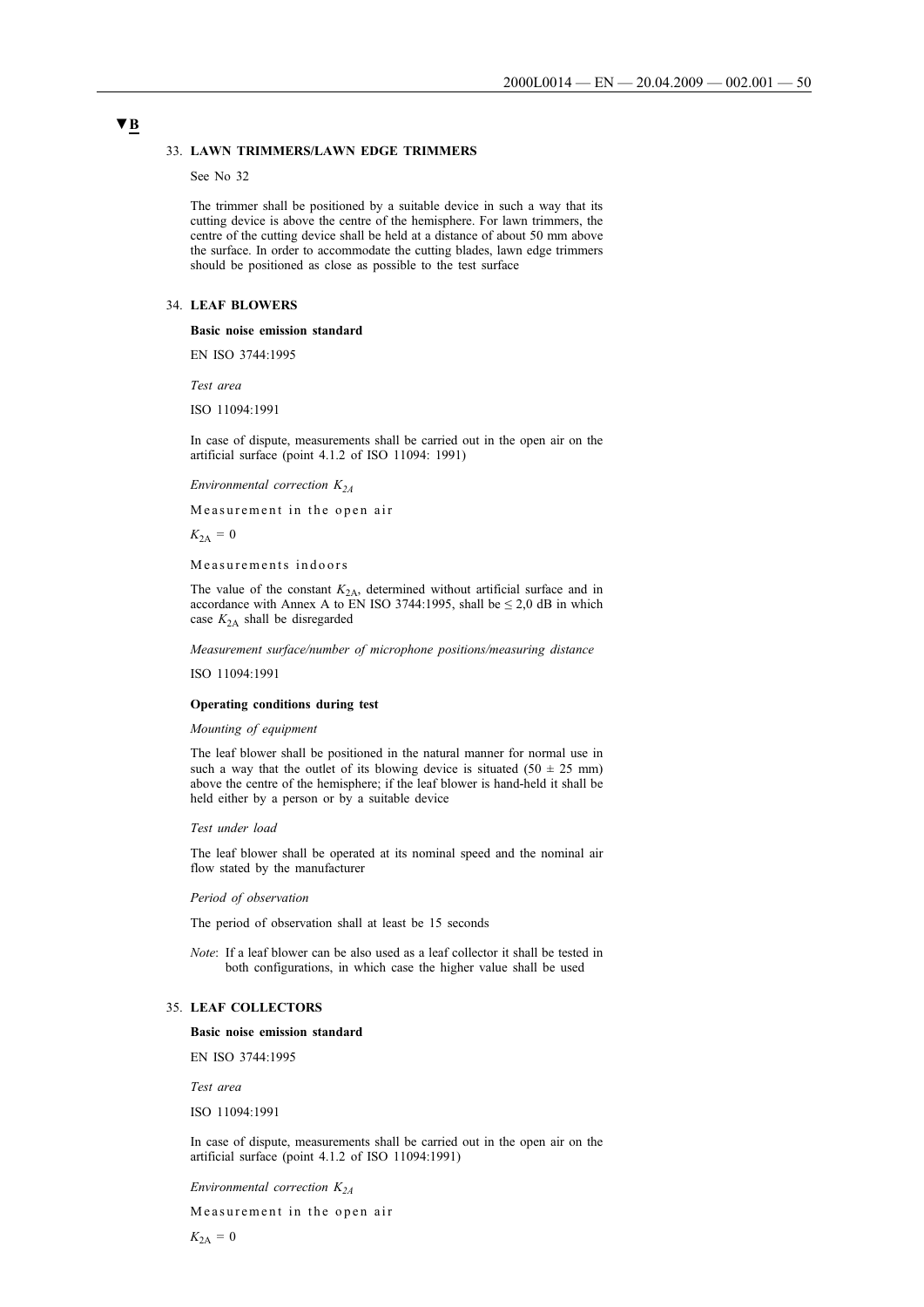Measurements indoors

The value of the constant  $K_{2A}$ , determined without artificial surface and in accordance with Annex A to EN ISO 3744:1995, shall be  $\leq 2.0$  dB in which case  $K_{2A}$  shall be disregarded

*Measurement surface/number of microphone positions/measuring distance*

ISO 11094:1991

#### **Operating conditions during test**

*Mounting of equipment*

The leaf collector shall be positioned in the natural manner for normal use in such a way that the inlet of the collecting device is situated  $(50 \pm 25)$  mm above the centre of the hemisphere; if the leaf collector is hand-held it shall be held either by a person or by a suitable device

*Test under load*

The leaf collector shall be operated at its nominal speed with the nominal air flow in the collectiong device stated by the manufacturer

*Period of observation*

The period of observation shall be at least 15 seconds

*Note:* If a leaf collector can be also used as a leaf blower it shall be tested in both configurations, in which case the higher value shall be used

#### 36. **LIFT TRUCKS**

#### **Basic noise emission standard**

EN ISO 3744:1995

#### **Operating conditions during test**

Safety requirements and the manufacturer's information shall be observed

#### *Lifting condition*

With the truck stationary the load (non-sound absorbent material, e.g. steel or concrete; at least 70 % of the actual capacity stated in the manufacturer's instruction) shall be lifted, from the lowered position, at maximum speed to the standardised lift height applicable to that type of industrial truck in accordance with the relevant European Standard in the series 'Safety of Industrial Trucks'. If the actual maximum lift height is less, it may be used in individual measurements. The lift height shall be listed in the test report

#### *Drive condition*

Drive the truck, without load, at full acceleration from standstill over a distance of three times its length to reach line A-A (line connecting microphone positions 4 and 6), continue driving the truck at maximum acceleration to line B-B (line connecting microphone positions 2 and 8). When the rear of the truck has crossed line B-B, the accelerator may be released

If the truck has a multi-gear transmission, select the gear that ensures the highest possible speed over the measurement distance

*Period(s) of observation/determination of resulting sound power level if more than one operating condition is used*

The periods of observation are:

- for lifting condition: the whole lift cycle;
- for drive condition: the time period starting when the truck's centre crosses the line A-A and ends when its centre reaches the line B-B

The resulting sound power level for all types of lift trucks, however, is calculated by

 $L_{WA} = 10 \log (0.7 \times 10^{0.1} \text{ LWAc} + 0.3 \times 10^{0.1} \text{ LWAs})$ 

where subscript 'a' indicates 'lifting mode' and subscript 'c' indicates 'driving mode'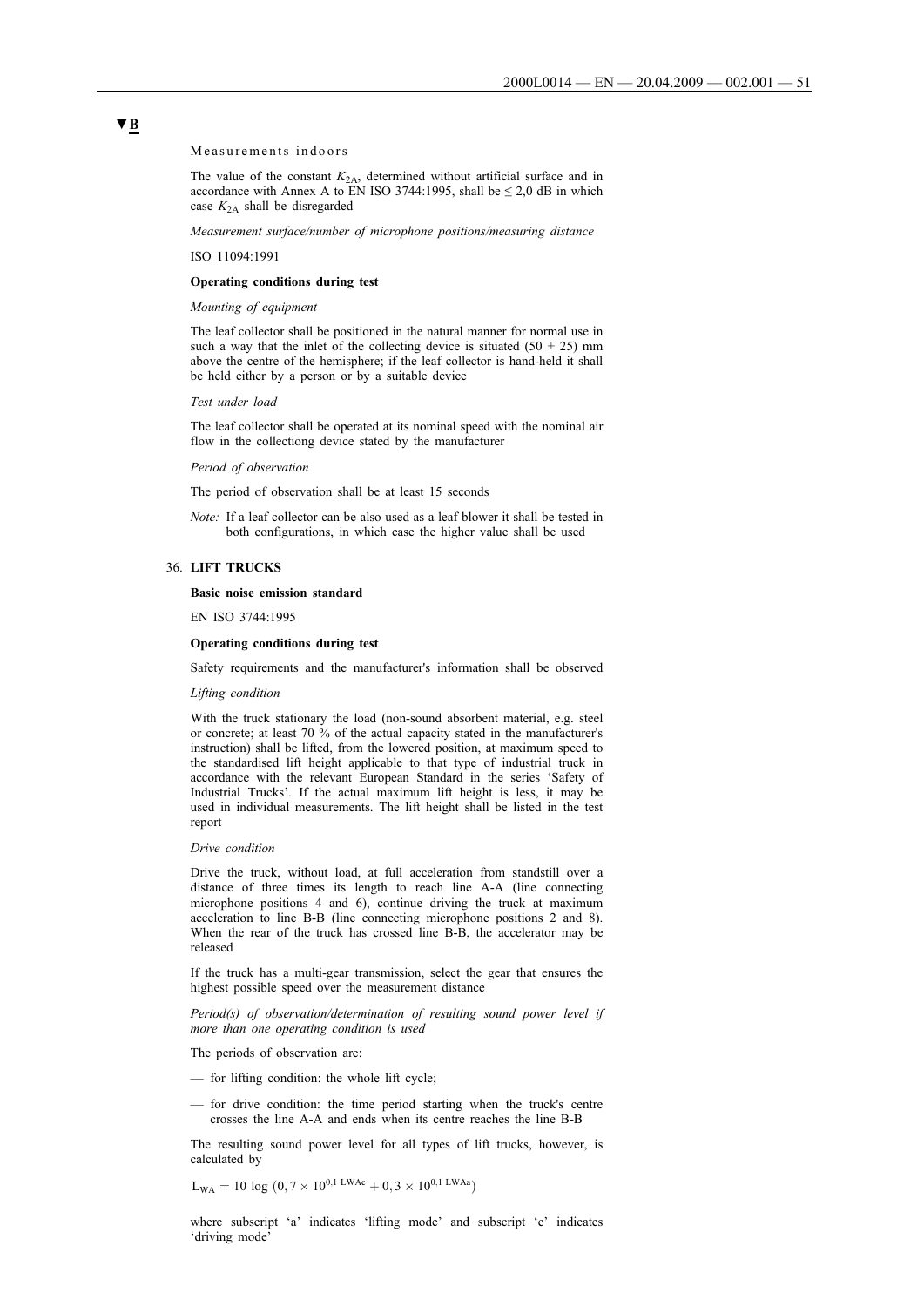#### 37. **LOADERS**

#### **Basic noise emission standard**

EN ISO 3744:1995

*Test area*

ISO 6395:1988

*Measurement surface/number of microphone positions/measuring distance*

ISO 6395:1988

#### **Operating conditions during test**

*Mounting of equipment*

Crawler loaders shall be tested on the test site corresponding to point 6.3.3 of ISO 6395:1988

*Test under load*

ISO 6395:1988, Annex C

*Period(s) of observation/determination of resulting sound power level if more than one operating condition is used*

ISO 6395:1988, Annex C

#### 38. **MOBILE CRANES**

#### **Basic noise emission standard**

EN ISO 3744:1995

#### **Operating conditions during test**

*Mounting of equipment*

If the crane is equipped with outriggers, they shall be fully extended and the crane shall be levelled on its pads in mid position of possible support height

### *Test under load*

The mobile crane to be tested shall be presented in its standard version as described by the manufacturer. The engine power considered for determination noise limit is the nominal power of the engine used for crane motion. The crane shall be equipped with its maximum permitted counterweight mounted on the slewing structure

Before carrying out any measurement, the engine and the hydraulic system of the mobile crane shall be brought to their normal working temperature following the instruction of the manufacturer and all relevant safety-related procedures given in the instruction handbook shall be carried out

If the mobile crane is equipped with several engines, the engine used for the crane's function shall be run. The carrier engine shall be turned off

If the engine of the mobile crane is fitted with a ventilator, it shall run during the test. If the ventilator can be operated at several speeds, the test shall be carried out with the ventilator running at the highest speed

The mobile crane shall be measured under the following three ((a) to (c)) or four  $((a)$  to  $(d))$  conditions:

For all working conditions the following shall apply:

- engine speed at  $\frac{3}{4}$  of maximum speed specified for crane operation mode with a tolerance of  $\pm$  2 %
- acceleration and deceleration at the maximum value without dangerous movements of the load or the hook block
- motions at maximum possible speed as given in the instruction manual under the conditions given
- (a) *Hoisting*

The mobile crane shall be loaded with a load which creates 50 % of the maximum rope force. The test consists of hoisting of the load and the immediately following lowering to the starting position. The length of the boom shall be chosen so that the full test lasts 15 to 20 seconds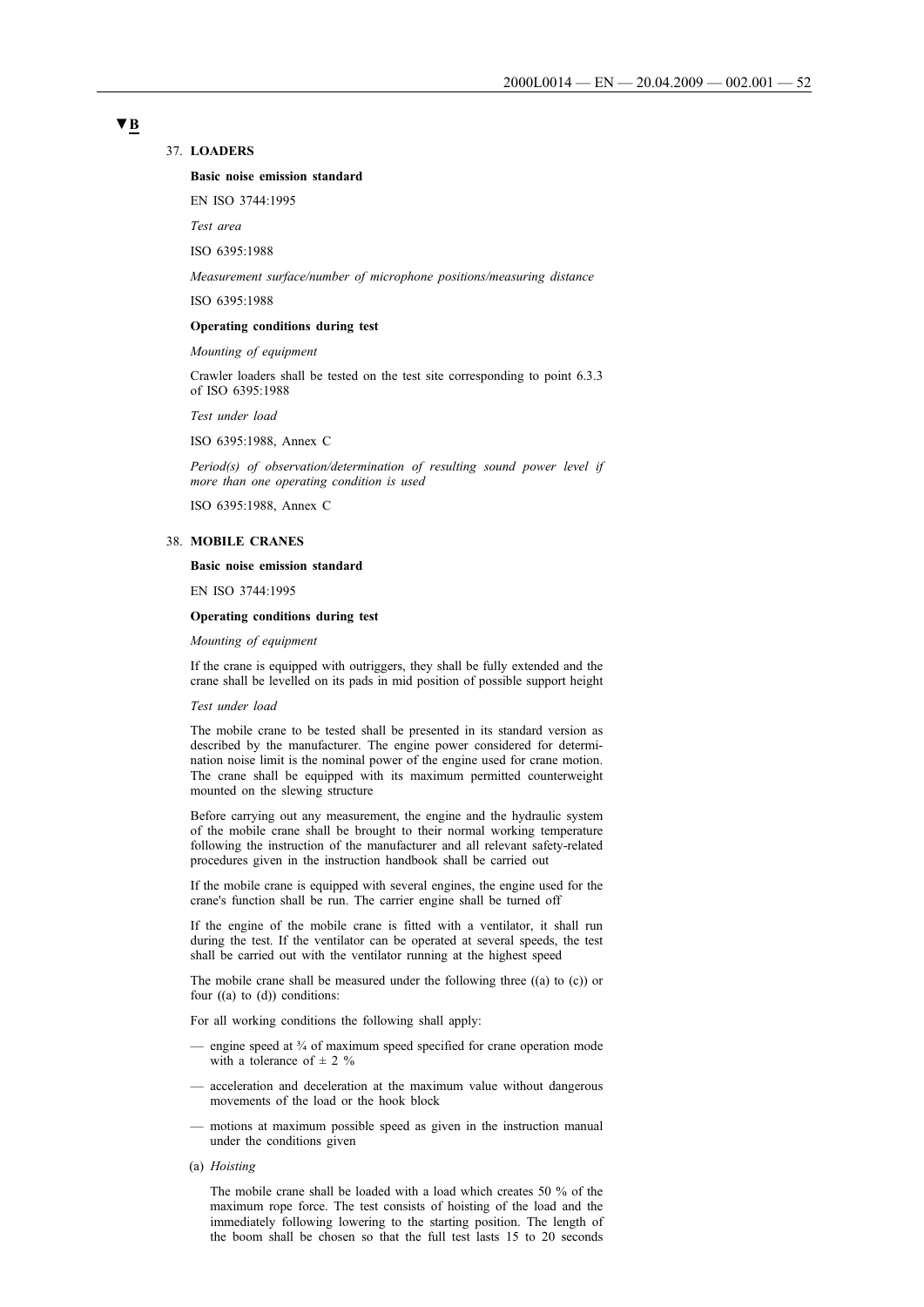#### (b) *Slewing*

With the boom adjusted to an angle of 40° to 50° to the horizontal and without load the upper carriage shall be slewed 90° to the left immediately followed by slewing back to the starting position. The jib shall be at its minimum length. The observation period shall be the time needed to carry out the working cycle

(c) *Derricking*

The test starts with raising the short jib from the lowest working position immediately followed by the lowering of the jib to its original position. The movement shall be executed without load. The duration of the test shall be at least 20 seconds

(d) *Telescoping (if applicable)*

With the jib adjusted to an angle of 40° to 50° to the horizontal without load and the jib fully retracted, the telescoping cylinder for the first section only shall be extended together with the first section to its full length and immediately retracted together with the first section

*Period(s) of observation/determination of resulting sound power level if more than one operating condition is used*

The resulting sound power level is calculated by:

i) if telescoping is applicable

$$
L_{\text{WA}} = 10 \log (0.4 \times 10^{0.1 \text{ LWAa}} + 0.25 \times 10^{0.1 \text{ LWAb}} + 0.25 \times 10^{0.1 \text{ LWAc}} + 0.1 \times 10^{0.1 \text{ LWAd}})
$$

ii) if telescoping is not applicable

 $L_{WA} = 10 \log (0.4 \times 10^{0.1 \text{ LWAa}} + 0.3 \times 10^{0.1 \text{ LWAb}} + 0.3 \times 10^{0.1 \text{ LWAc}})$ 

#### where

 $L_{WA}$  is the sound power level for the hoisting cycle

 $L_{\text{WAb}}$  is the sound power level for the slewing cycle

 $L_{\text{WAc}}$  is the sound power level for the derricking cycle

*L*<sub>WAd</sub> is the sound power level for the telescoping cycle (if applicable)

#### 39. **MOBILE WASTE CONTAINERS**

# **Basic noise emission standard**

EN ISO 3744:1995

*Test area*

- Reflecting surface of concrete or non-porous asphalt
- Laboratory room which provides a free field over a reflecting plane

*Environmental correction K<sub>24</sub>* 

Measurement in the open air

 $K_{2A} = 0$ 

Measurement indoors

The value of the constant  $K_{2A}$ , determined in accordance with Annex A to EN ISO 3744:1995, shall be  $\leq 2.0$  dB, in which case  $K_{2A}$  shall be disregarded

*Measurement surface/number of microphone positions/measuring distance*

Hemisphere/six microphone positions according to Part A item  $5/r = 3$  m

#### **Operating conditions during test**

All the measurements shall be carried out with an empty container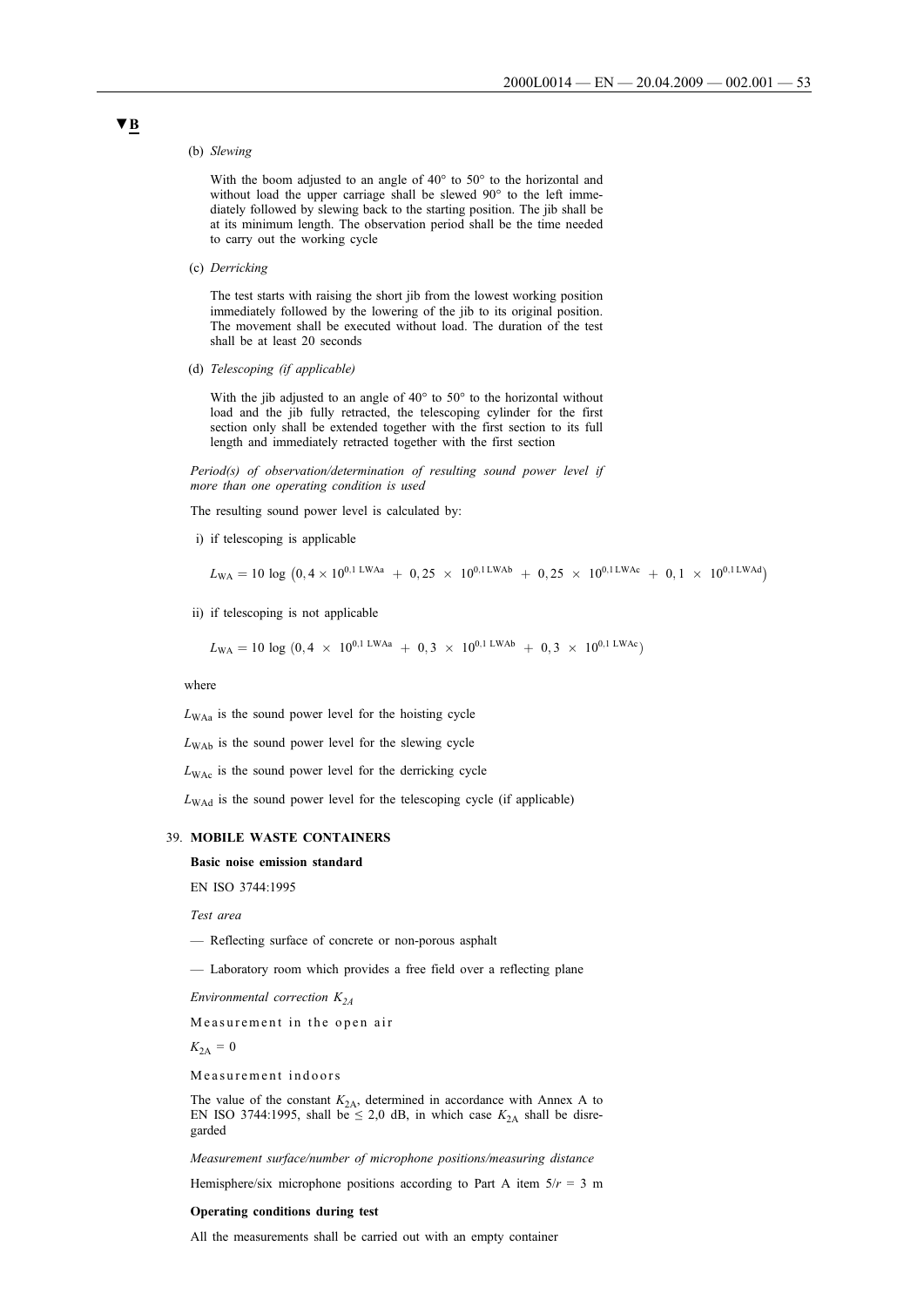#### *Test No 1: Free shutting down of the lid along the container body*

To minimise his influence on the measurements, the operator shall stand at the back side of the container (hinge side). The lid shall be released by its middle, to prevent warping during its fall

The measurement is carried out during the following cycle, repeated 20 times:

- initially, the lid is raised vertically
- the lid is released forward, if possible without giving an impulse, with the operator at the back of the container, unmoving until the lid is shut
- after complete shutting, the lid is raised to its initial position

*Note:* If necessary the operator can move temporarily to raise the lid.

*Test No 2: Complete opening of the lid*

To minimise his influence on the measurements, the operator shall stand at the back side of the container (hinge side) for the four-wheel containers, or on the right side of the container (between microphone position 10 and microphone position 12) for the two-wheel containers. The lid shall be released by its middle or as near as possible to its middle

To prevent any moving of the container, wheels shall be locked during the test. For the two-wheel containers, and to prevent any bounce of the container, the operator can maintain it by placing his hand on the top rim

The measurement is carried out during the following cycle:

- initially, the lid is opened horizontally
- the lid is released without giving an impulse
- after complete opening, and before a possible rebond, the lid is raised to its initial position

#### *Test No 3: Rolling of the container over an artificial irregular track*

For this test, an artificial test track, simulating irregular ground is used. This test track consists of two parallel strips of steel mesh (6 m long and 400 mm wide), fastened in the reflecting plane approximately every 20 cm. The distance between the two strips is adapted according to the type of container, in order to allow the wheels to roll all over the whole length of the track. The mounting conditions shall ensure a flat surface. If necessary, the track is fastened on the ground with resilient material to avoid emission of parasitic noise

*Note:* Every strip can be composed of several 400 mm wide elements fitted together

An example of adequate track is given in Figures 39.1 and 39.2

The operator is situated at the lid hinge side

The measurement is carried out while the operator draws the container along the artificial track, with a constant speed of approximately 1 m/s, between points A and B (4,24 m distance — see Figure 39.3) when the wheel axle, for a 2-wheel container, or the first wheel axle for a 4-wheel container, reaches point A or point B. This procedure is repeated three times in each direction

During the test, for a 2-wheel container, the angle between the container and the track shall be 45°. For a 4-wheel container, the operator shall ensure an appropriate contact of all the wheels with the track.

*Period(s) of observation/determination of resulting sound power level if more than one operating condition is used*

*Test Nos 1 and 2: Free shutting down of the lid along the container body and complete opening of the lid*

If possible, the measurements are carried out simultaneously at the six microphone positions. Otherwise, the sound levels measured at each microphone position will be classified in increasing order and the sound power levels are calculated by associating the values at each microphone position according to their row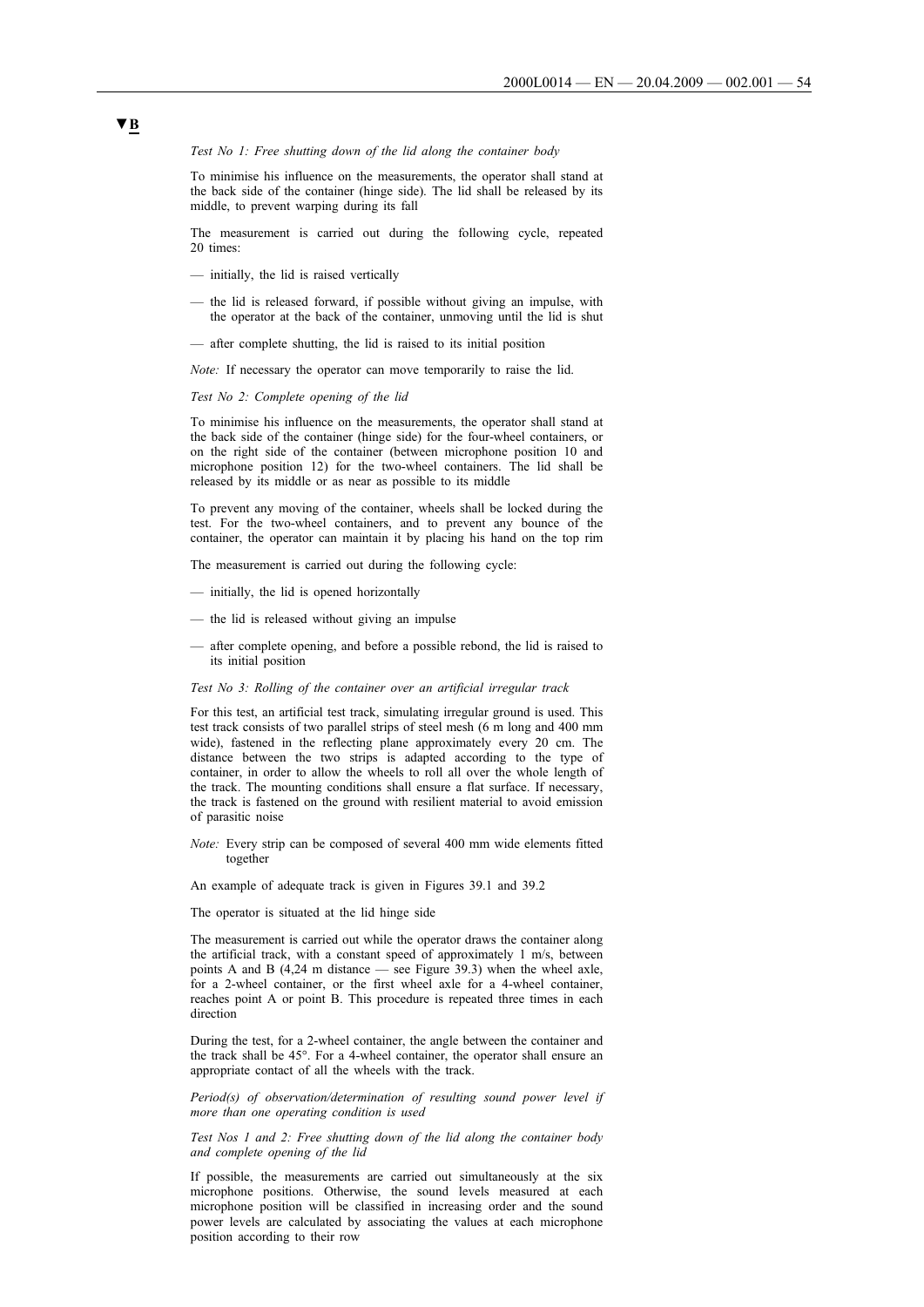The A-weighted single-event sound pressure level is measured for each of the 20 shuttings and the 20 openings of the lid at each measurement point. The sound power levels  $L_{\text{WAshutting}}$  and  $L_{\text{WApening}}$  are calculated from the quadratic mean of the five highest values among those obtained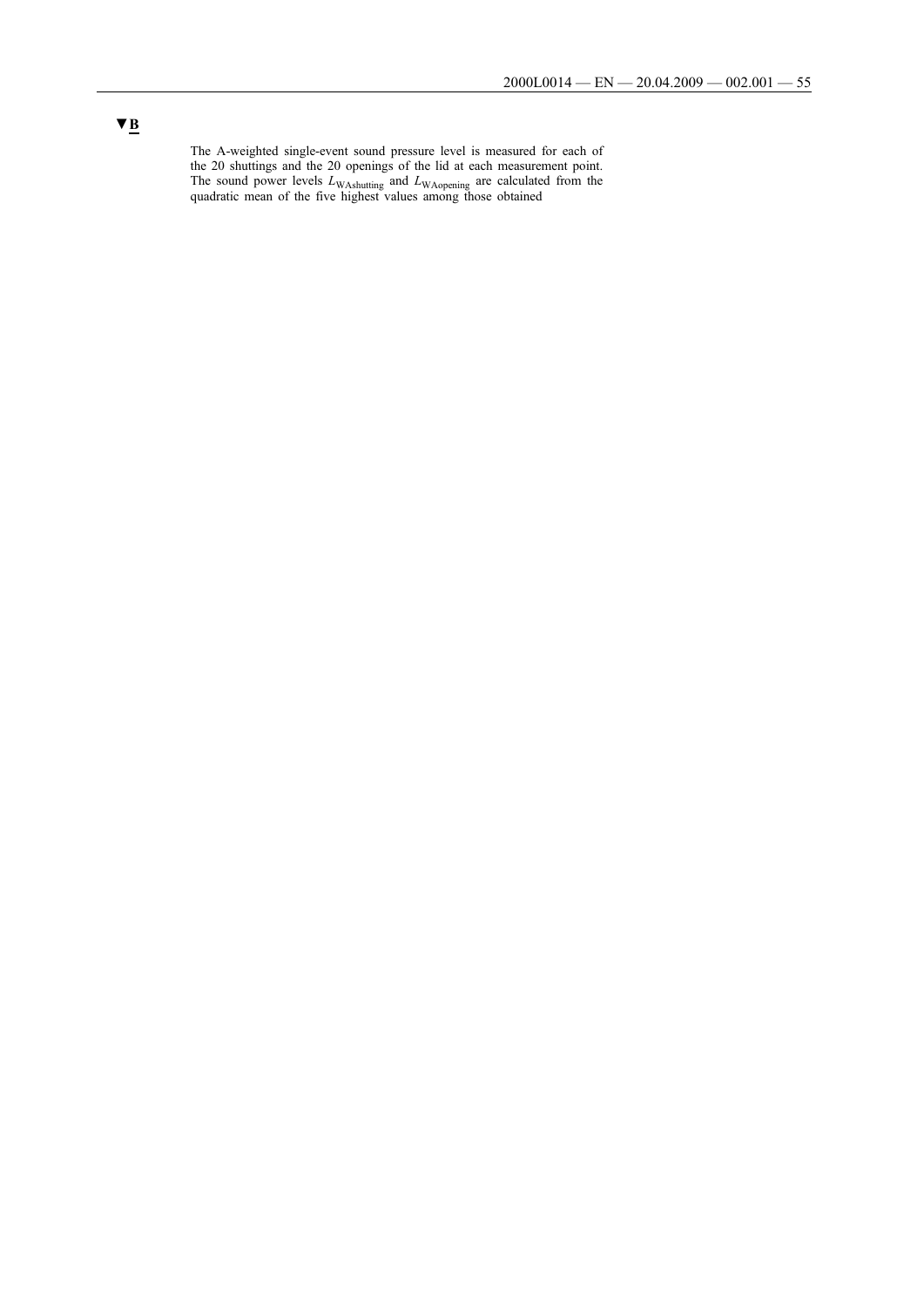*Test No 3: Rolling the container over an artificial irregular track*

The period of observation *T* shall be equal to the duration necessary to cover the distance between point A and point B on the track.

The sound power level  $L_{\text{WArolling}}$  is equal to the mean of six values differing by less than 2 dB. If this criterion is not fulfilled with six measurements, the cycle is repeated as far as necessary

The resulting sound power level is calculated by:

$$
L_{\rm WA} = 10 \, \log \, \frac{1}{3} \big( 10^{0,1 \, \rm LWAshutting} \ + \ 10^{0,1 \, \rm LWA opening} \ + \ 10^{0,1 \, \rm LWA rolling} \big)
$$



# **Drawing of the rolling track**



1 Wooden wire mesh cleat

2 Rolling parts<br>3 Adapted to the container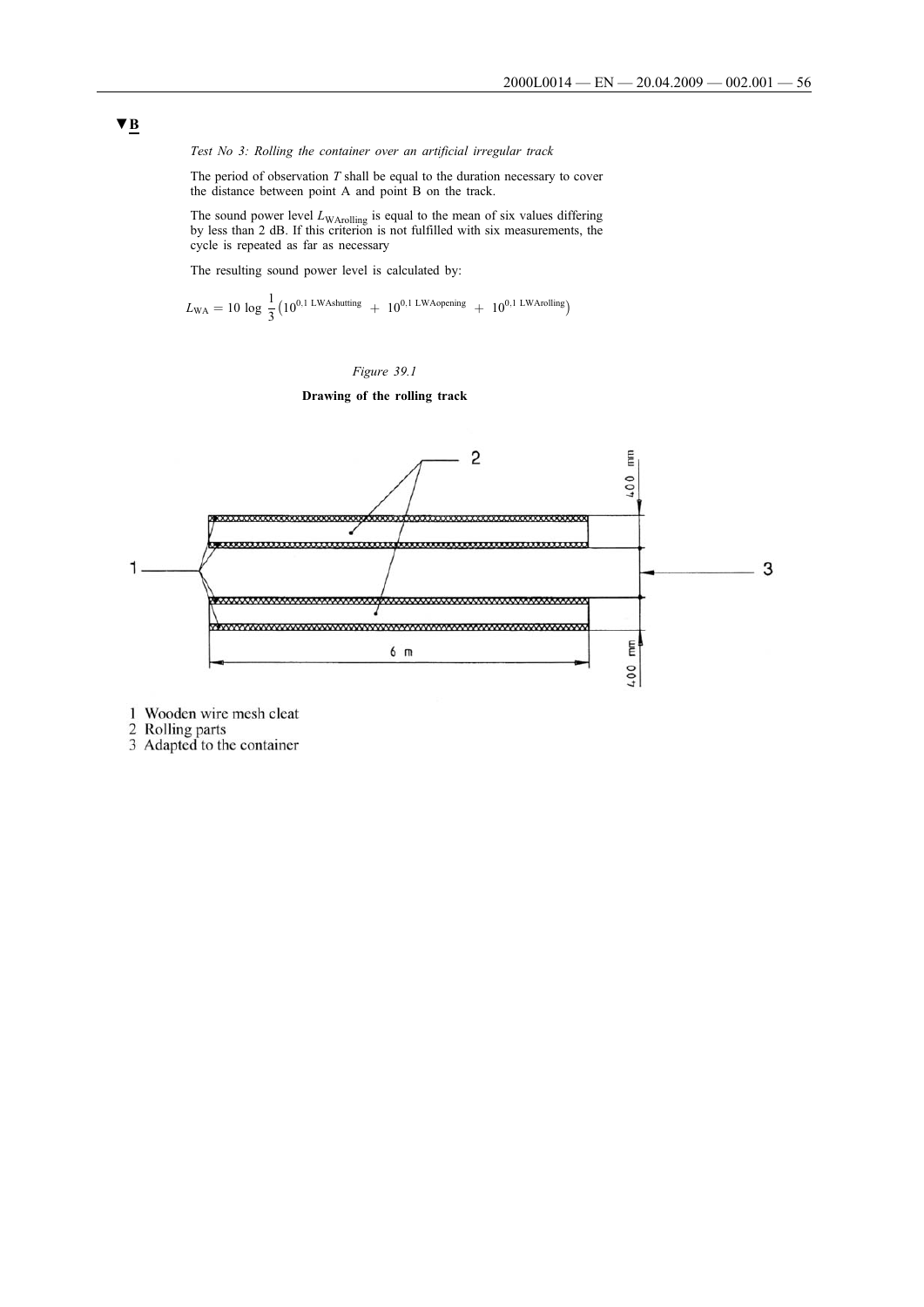

**Detail of construction and mounting of the rolling track**



- 1. Rigid steel thread  $(4 \text{ mm})$ <br>— Mesh of net:  $(50 \text{ mm} \times 50 \text{ mm})$
- 2. Wooden wire mesh cleat (20 mm x 25 mm)<br>3. Reflecting plane
- 

*Figure 39.3*

**Measurement distance**



1 Hinge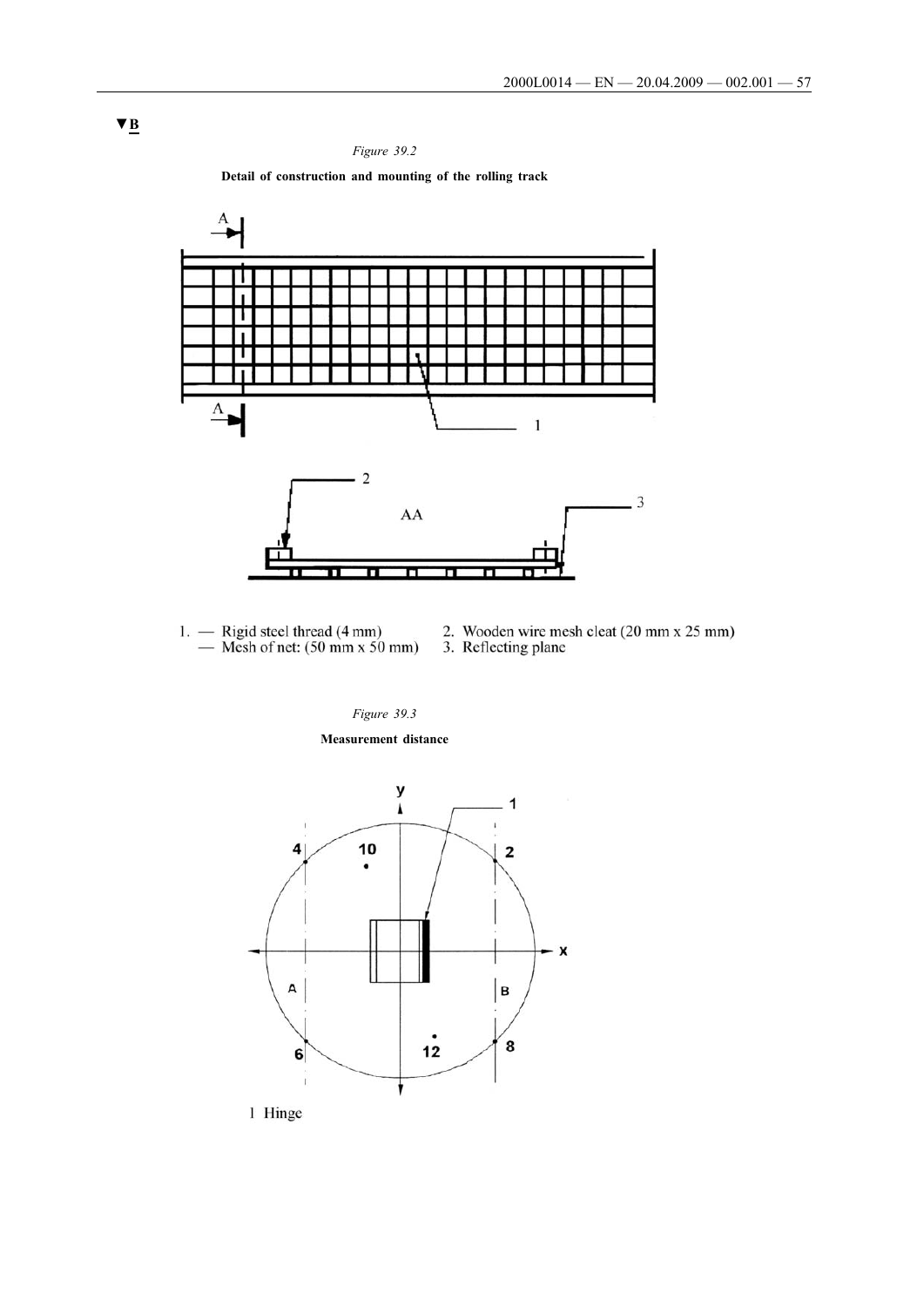#### 40. **MOTOR HOES**

See No 32

The tool shall be disconnected during measurement

#### 41. **PAVER-FINISHERS**

# **Basic noise emission standard**

EN ISO 3744:1995

### **Operating conditions during test**

*Test under load*

The engine of the machine shall operate at the nominal speed indicated by the manufacturer. All working units shall be activated and operate at the following speeds:

| conveying system                    | at least 10 % of maximum value    |
|-------------------------------------|-----------------------------------|
| spreading system                    | at least 40 % of maximum value    |
| tamper (speed, stroke)              | at least 50 % of maximum value    |
| vibrators (speed, unbalance moment) | at least 50 $\%$ of maximum value |
| pressure bars (frequency, pressure) | at least 50 % of maximum value    |

#### *Period of observation*

The period of observation shall at least be 15 seconds

# 42. **PILING EQUIPMENT**

# **Basic noise emission standard**

EN ISO 3744:1995

**Test area**

ISO 6395:1988

#### **Operating conditions during test**

*Test under load*

The piling equipment is installed at the top of a pile which has sufficient resistance in the ground to allow the equipment to work at a steady speed. In the case of impact hammers, the cap must be supplied with a new, wooden filling. The head of the pile is 0,50 m above the test area

*Period of observation*

The period of observation shall at least be 15 seconds

### 43. **PIPELAYERS**

See No 0

### 44. **PISTE CATERPILLARS**

See No 0

# 45. **POWER GENERATORS**

**Basic noise emission standard**

EN ISO 3744:1995

*Environmental correction K2A*

Measurement in the open air

 $K_{2A} = 0$ 

Measurement indoors

The value of the constant  $K_{2A}$ , determined without artificial surface and in accordance with Annex A to EN ISO 3744:1995, shall be  $\leq 2.0$  dB, in which case  $K_{2A}$  shall be disregarded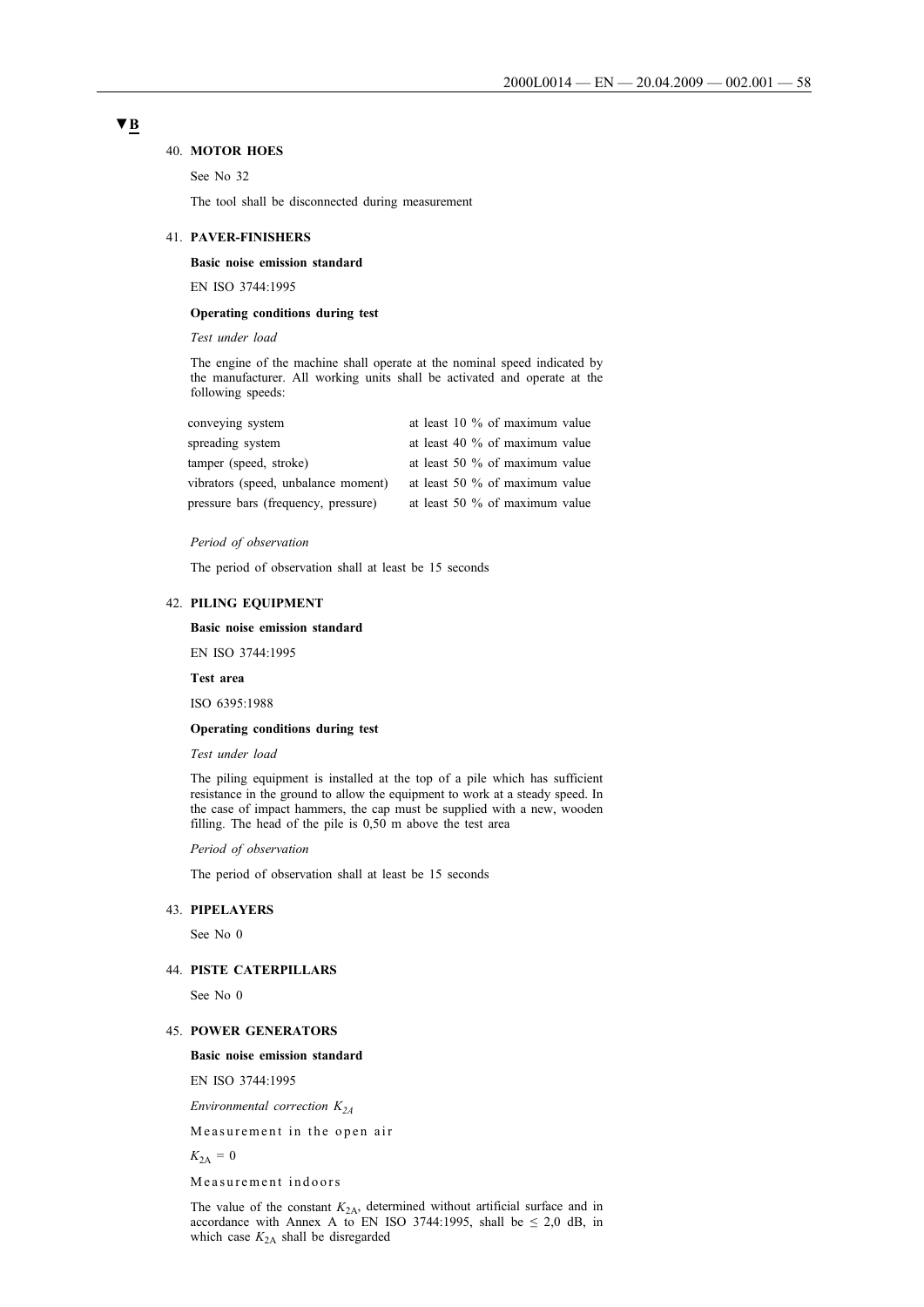#### *Measurement surface/number of microphone positions/measuring distance*

Hemisphere/6 microphone positions according to Part A item 5/according to Part A item 5. If  $1 > 2$  m: a parallelepiped according to EN ISO 3744:1995 may be used with measuring distance  $d = 1$  m.

#### **Operating conditions during test**

*Mounting of equipment*

The power generators shall be installed on the reflecting plane; skid-mounted power generators shall be placed on a support 0,40 m high, unless otherwise required by the manufacturer's conditions of installation

*Test under load*

ISO 8528-10:1998, point 9

*Period of observation*

The period of observation shall at least be 15 seconds

# 46. **POWER SWEEPERS**

#### **Basic noise emission standard**

EN ISO 3744:1995

#### **Operating conditions during test**

*Test under load*

The power sweeper shall be tested in a stationary position. The engine and auxiliary units operate at the speed provided by the manufacturer for the operation of the working equipment; the broom operates at its highest speed, it is not in contact with the ground; the suction system shall work at its maximum suction power with the distance between ground and mouth of the suction system not exceeding 25 mm

*Period of observation*

The period of observation shall at least be 15 seconds

#### 47. **REFUSE COLLECTION VEHICLES**

#### **Basic noise emission standard**

EN ISO 3744:1995

### **Operating conditions during test**

#### *Test under load*

The refuse collection vehicle shall be tested in a stationary position for the following operating conditions.

- 1. The engine is running at maximum speed provided by the manufacturer. The equipment shall not be running. This test is not carried out for vehicles with electrical supply only
- 2. The compaction system is running

The refuse collection vehicle and the hopper receiving the waste are empty

If the engine speed is automatically accelerated when the compaction system is running, this value shall be measured. If the measured value is lower than the speed provided by the manufacturer by more than 5 % the test is carried out with the engine accelerated by the cab accelerator, to ensure the engine speed provided by the manufacturer

If the engine speed for the compaction system is not provided by the manufacturer or if the vehicle is not provided with an automatic accelerator, then the engine speed, issued by the cab accelerator shall be 1 200 rpm

- 3. The lifting device is running up and down, without load and without container. The engine speed is obtained and controlled as for the compaction system running (point 2)
- 4. Material is falling into the refuse collection vehicle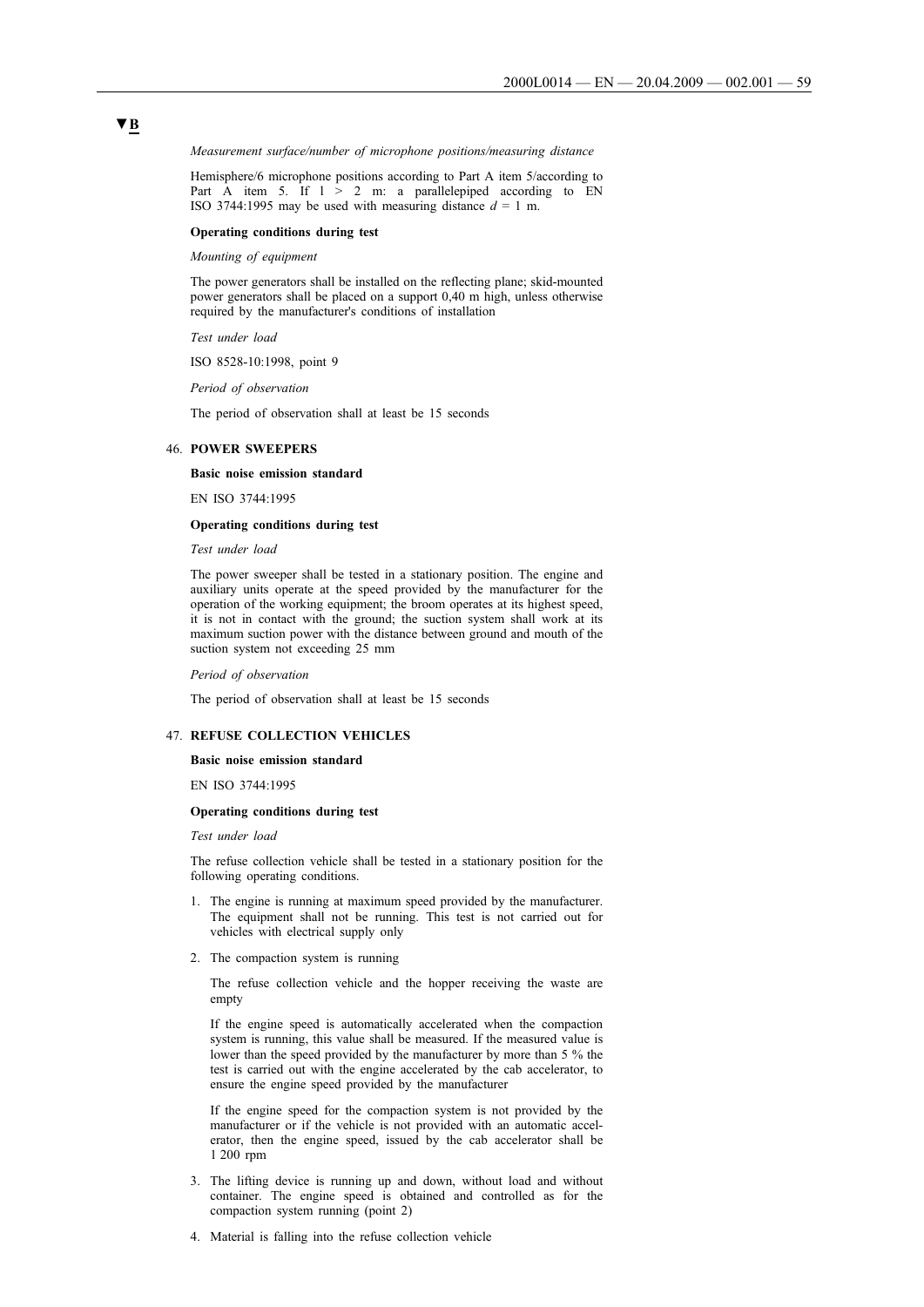Materials are emptied in bulk with the lifting device into the hopper (initially empty). A two-wheeled container with a 240 l capacity, complying with EN 840-1:1997 shall be used for this operation. If the lifting device is not able to pick up such a container, a container with a capacity close to 240 l shall be used. The material shall consist of 30 tubes of PVC, each with a 0,4 kg approximate mass and with the following dimensions:

- length:  $150 \text{ mm} \pm 0.5 \text{ mm}$
- nominal external diameter:  $90 \text{ mm} + 0.3/- 0 \text{ mm}$
- nominal depth: 6,7 mm + 0,9/- 0 mm

*Period(s) of observation/determination of resulting sound power level if more than one operating condition is used*

The period of observation shall be:

- 1. at least 15 seconds. The resulting sound power level shall be  $L_{WA1}$
- 2. at least three complete cycles, if the compaction system is running automatically. If the compaction system is not running automatically, but cycle by cycle, measurements are carried out at least during three cycles. The resulting sound power level  $(L_{WA2})$  shall be the root mean square value of the three (or more) measurements
- 3. at least three continuous complete work-cycles, including the entirety of lifting device up and lifting device down. The resulting sound power level  $(L_{WA3})$  shall be the root mean square value of the three (or more) measurements
- 4. at least three complete work-cycles, each including the falling of 30 tubes into the hopper. Each cycle shall not exceed 5 seconds. For these measurements  $L_{\text{pAeq},T}$  is replaced by  $L_{\text{pA},1s}$ . The resulting sound power level  $(L_{WA4})$  shall be the root mean square value of the three (or more) measurements.

The resulting sound power level is calculated by:

$$
L_{\rm WA} \ = \ 10 \, \log \left(0, 06 \times 10^{0, \rm ILWA1} \ + \ 0, 53 \ \times \ 10^{0, \rm ILWA2} \ + \ 0, 4 \times 10^{0, \rm ILWA3} \ + \ 0, 01 \times 10^{0, \rm ILWA4} \right)
$$

*Note:* In the case of a refuse collection vehicle only electrically supplied, the coefficient associated to  $L_{WA1}$  is assumed to be equal to 0.

#### 48. **ROAD MILLING MACHINES**

#### **Basic noise emission standard**

EN ISO 3744:1995

#### **Operating conditions during test**

*Mounting of equipment*

The longitudinal axis of the road milling machine shall be parallel to the yaxis

*Test under load*

The road milling machine shall be brought to its steady state within the range specified in the instructions supplied to the purchaser. The engine and all attachments shall be running at their respective rated speeds in the idling mode

*Period of observation*

The period of observation shall at least be 15 seconds

#### 49. **SCARIFIERS**

#### **Basic noise emission standard**

EN ISO 3744:1995

*Test area*

ISO 11094:1991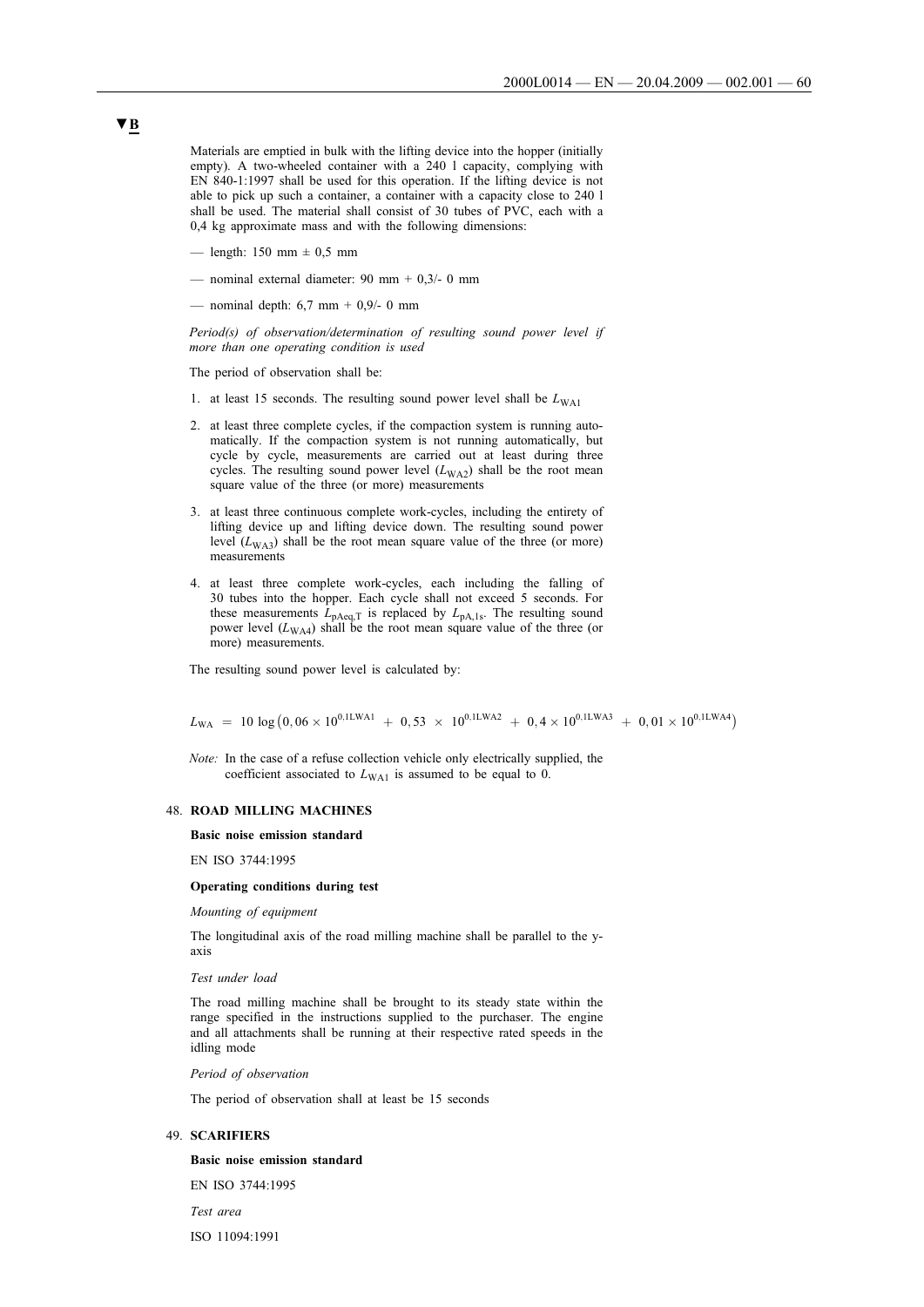In case of dispute, measurements shall be carried out in the open air on the artificial surface (Point 4.1.2 of ISO 11094:1991)

*Environmental correction K2A*

Measurement in the open air

 $K_{2A} = 0$ 

Measurements indoors

The value of the constant  $K_{2A}$ , determined without artificial surface and in accordance with Annex A to EN ISO 3744:1995, shall be  $\leq 2.0$  dB, in which case  $K_{2A}$  shall be disregarded

*Measurement surface/number of microphone positions/measuring distance*

ISO 11094:1991

#### **Operating conditions during test**

*Test under load*

The scarifier shall be operated with the engine at its nominal speed and its working device idling (operating, but not ripping)

*Period of observation*

The period of observation shall at least be 15 seconds

#### 50. **SHREDDERS/CHIPPERS**

**Basic noise emission standard**

EN ISO 3744:1995

*Test area*

ISO 11094:1991

*Environmental correction K2A*

Measurement in the open air

 $K_{2A} = 0$ 

Measurements indoors

The value of the constant  $K_{2A}$ , determined without artificial surface and in accordance with Annex A to EN ISO 3744:1995, shall be  $\leq 2.0$  dB, in which case  $K_{2A}$  shall be disregarded.

*Measurement surface/number of microphone positions/measuring distance*

ISO 11094:1991

#### **Operating conditions during test**

*Test under load*

The shredder/chipper shall be tested chipping one or more pieces of wood

The work-cycle consists of chipping a round piece of wood (dry pine or plywood) of at least 1,5 m length, that is sharpened at one end and has a diameter approximately equal to the maximum that the shredder/chipper is designed to accept specified in the instructions supplied to the purchaser

*Period of observation/determination of resulting sound power level*

The period of observation shall end when there is no more material in the chipping area, but it shall not exceed 20 seconds. If both operation conditions are possible, the higher sound power level has to be given

# 51. **SNOW REMOVING MACHINES WITH ROTATING TOOLS**

**Basic noise emission standard**

EN ISO 3744:1995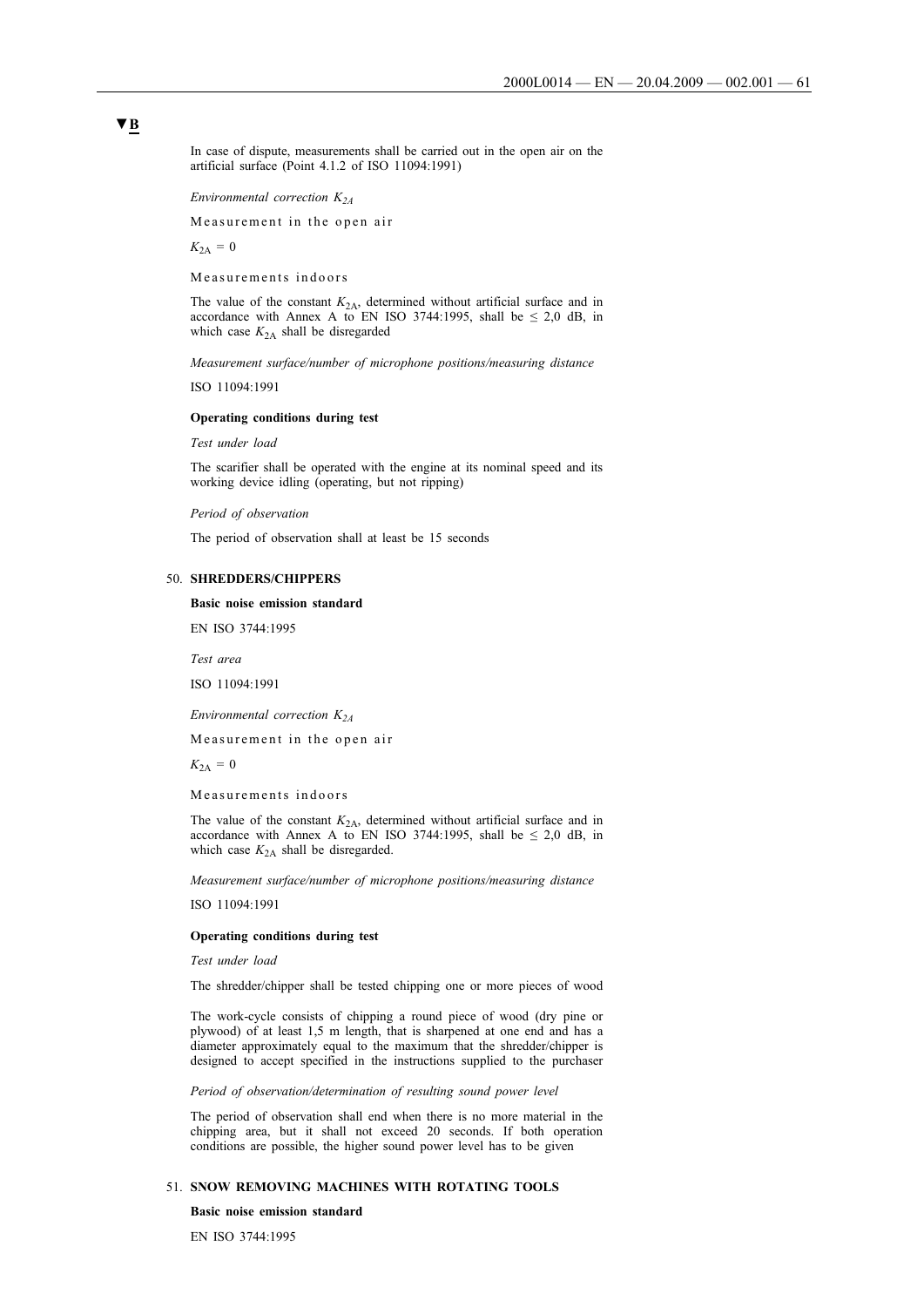#### **Operating conditions during test**

*Test under load*

The snow blower shall be tested in a stationary position. The snow blower shall, according to the manufacturer's recommendations, operate with the working equipment at its maximum speed and the engine at the corresponding speed

*Period of observation*

The period of observation shall at least be 15 seconds

#### 52. **SUCTION VEHICLES**

#### **Basic noise emission standard**

EN ISO 3744:1995

#### **Operating conditions during test**

*Test under load*

The suction vehicle shall be tested in a stationary position. The engine and auxiliary units operate at the speed provided by the manufacturer for the operation of the working equipment; the vacuum pump(s) is (are) operating at its (their) maximum speed provided by the manufacturer. The suction equipment is operated in such a way that the internal pressure is equal to atmospheric pressure (0 % vacuum). The flow noise of the suction nozzle shall not have any influence on the results of the measurements

*Period of observation*

The period of observation shall at least be 15 seconds

#### 53. **TOWER CRANES**

#### **Basic noise emission standard**

EN ISO 3744:1995

*Measurement surface/number of microphone positions/measuring distance*

Measurements at ground-level

Hemisphere/6 microphone positions according to Part A paragraph 5/ according to Part A paragraph 5.

Measurements carried out at jib-height

Where the lifting mechanism is located at the jib-height, the measurement surface shall be a sphere of 4 m radius, the centre of which shall coincide with the geometrical centre of the winch

Where the measurement is carried out with the lifting mechanism on the jib stay of the crane, the area of measurement surface is a sphere; *S* is equal to  $200 \; \mathrm{m}^2$ 

The microphone positions shall be as follows (see figure 53.1):

Four microphone positions on a horizontal plane passing through the geometric centre of the mechanism  $(H = h/2)$ 

with  $L = 2,80 \text{ m}$ 

and *d* = 2,80 - *l*/2

 $L =$  half-distance between two consecutive microphone positions

 $l =$  length of mechanism (along axis of jib)

 $b =$  width of mechanism

 $h =$  height of mechanism

 $d =$  distance between microphone support and mechanism in direction of jib

The other two microphone positions shall be located at the points of intersection of the sphere and the vertical line passing through the geometric centre of the mechanism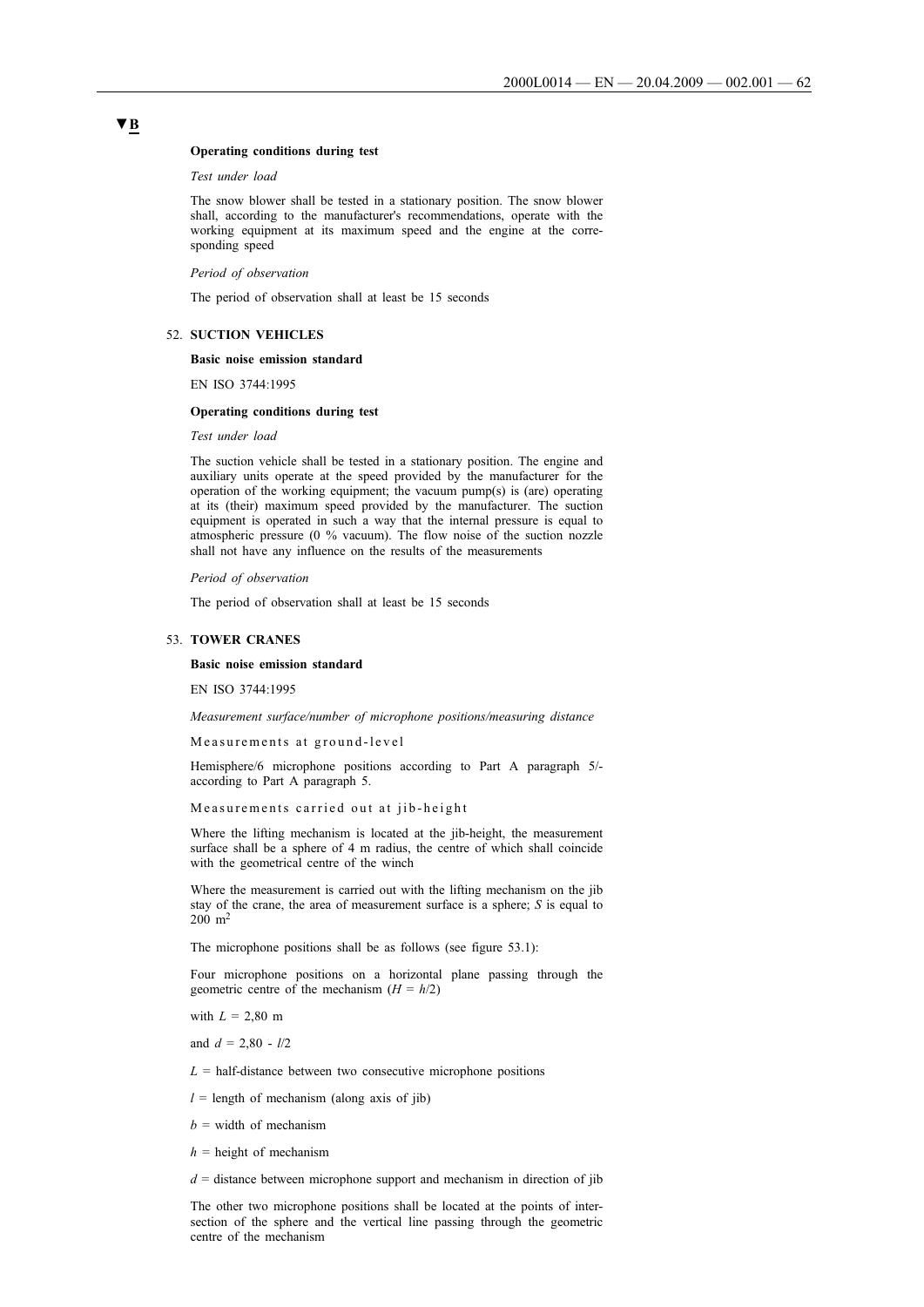#### **Operating conditions during test**

*Mounting of equipment*

Measurement of lifting mechanism

The lifting mechanism during the test shall be mounted in one of the following ways. The position shall be described in the test report

(a) Lifting mechanism at ground level

The mounted crane shall be placed on a flat reflecting surface of concrete or non-porous asphalt

(b) Lifting mechanism on the jib stay

The lifting mechanism shall be at least 12 m above the ground

(c) Lifting mechanism fixed to the ground

The lifting mechanism shall be fixed to a flat reflecting surface of concrete or non-porous asphalt

#### Measurement of the energy generator

Where the energy generator is attached to the crane, whether or not it is linked to the lifting mechanism, the crane shall be mounted on a flat reflecting surface of concrete or non-porous asphalt

Where the lifting mechanism is situated on the jib stay, the noise measurement may be carried out with the mechanism either mounted on the jib stay or fixed to the ground

Where the energy source powering the crane is independent from it (electrical power generator or mains, or hydraulic or pneumatic power source), only the noise level of the mechanism winch shall be measured

Where the energy generator is attached to the crane, the energy generator and the lifting mechanism shall be measured separately if they are not combined. Where these two devices are combined, the measurement shall refer to the whole assembly

During the test the lifting mechanism and the energy generator shall be installed and used in accordance with the manufacturer's instructions

#### *Test free of load*

The energy generator incorporated in the crane shall operate at the full power rating indicated by the manufacturer

The lifting mechanism shall operate free of load, with its drum turning at the rotation speed corresponding to the maximum hook-displacement speed, in the raising and lowering modes. This speed shall be specified by the manufacturer. The greater of the two sound power levels (raising or lowering) shall be used for the results of the test

#### *Test under load*

The energy generator incorporated in the crane shall operate at the full power rating indicated by the manufacturer. The lifting mechanism shall operate with a cable tension at the drum corresponding to the maximum load (for the minimum radius) with the hook moving at the maximum speed. The load and speed figures shall be specified by the manufacturer. The speed shall be checked during the test

*Period(s) of observation/determination of resulting sound power level if more than one operating condition is used*

For the measurement of the sound pressure level of the lifting mechanism, the measuring period shall be  $(t_r + t_f)$  seconds:

- *t*<sup>r</sup> being the period in seconds prior to activation of the brake, with the lifting mechanism operating in the manner specified above. For the purpose of the test  $t_r = 3$  seconds
- *t*<sub>f</sub> being the period in seconds between the moment when the brake is activated and that when the hook comes to a complete standstill

If an integrator is used, the integration period shall be equal to  $(t_r + t_f)$  seconds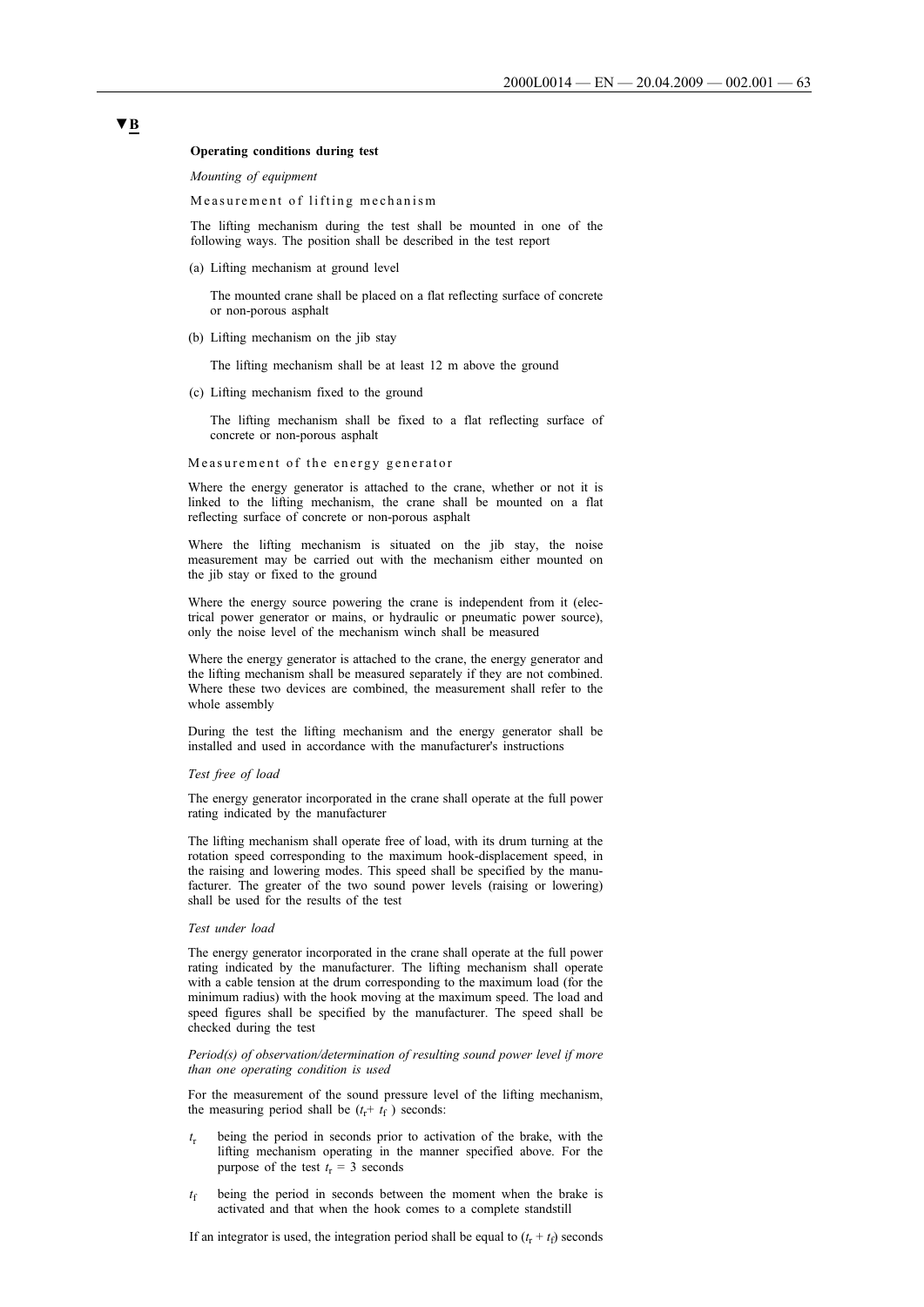The root mean square value at a microphone position i shall be given by:

 $L_{\text{pi}}$  = 10 lg  $[(t_r \ 10^{0,1 \text{Lri}} + t_f \degree \ 10^{0,1 \text{Lfi}})/(t_r + t_f)]$ 

- *L*ri being the sound pressure level at microphone position i during period  $t_r$
- *L*fi being the sound pressure level at microphone position i during breaking period  $t_f$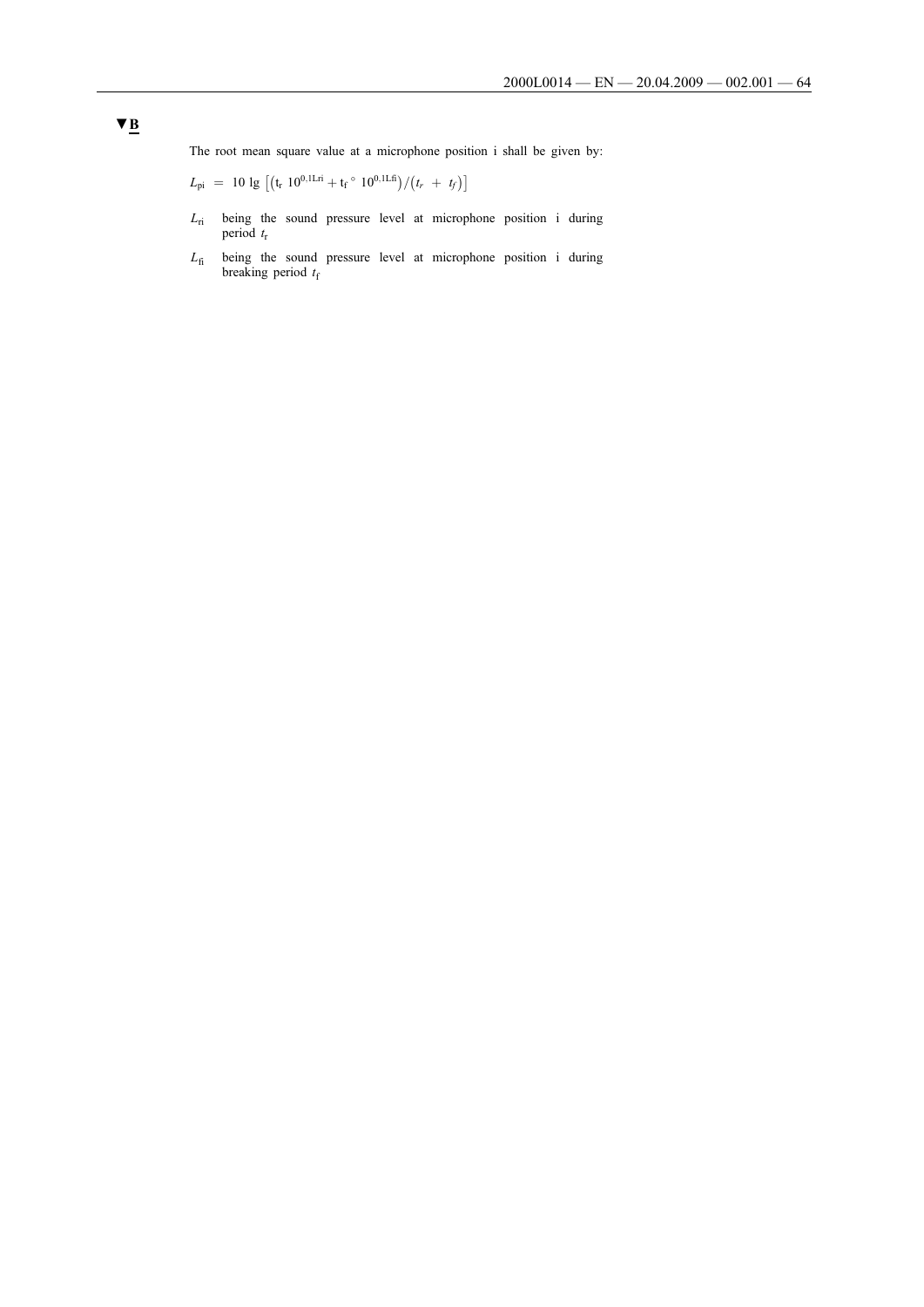# *Figure 53.1*



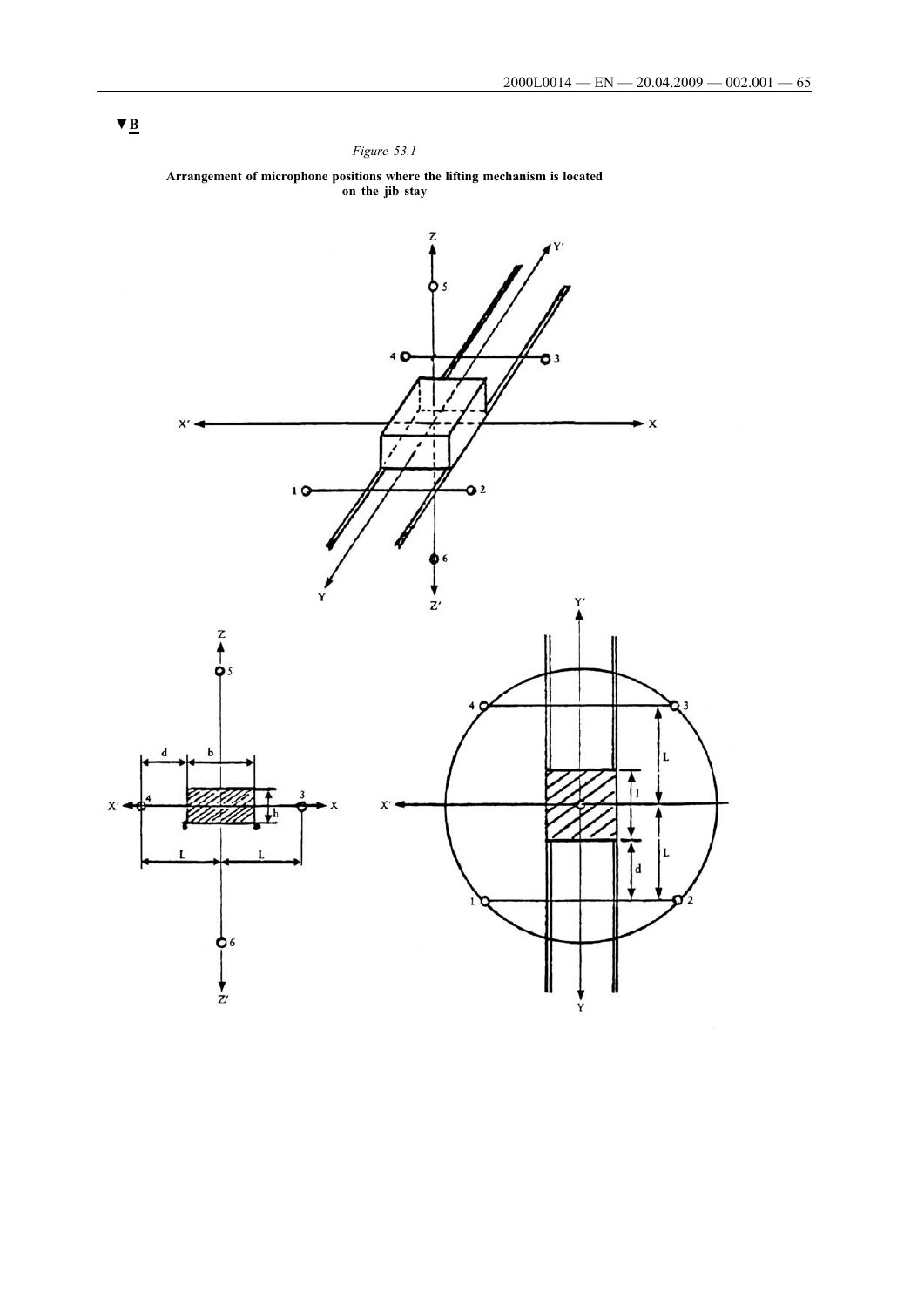#### 54. **TRENCHERS**

See No 0

#### 55. **TRUCK MIXERS**

#### **Basic noise emission standard**

EN ISO 3744:1995

#### **Operating conditions during test**

*Test under load*

The truck mixer shall be tested in a stationary position. The drum is filled with concrete of medium consistency (propagation measure 42 to 47 cm) complying to the rated capacity. The engine driving the drum shall operate at the speed that causes the maximum speed of the drum specified in the instructions supplied to the purchaser

*Period of observation*

The period of observation shall at least be 15 seconds

#### 56. **WATER PUMP UNITS**

### **Basic noise emission standard**

EN ISO 3744:1995

*Measurement surface/number of microphone positions/measuring distance*

Parallelepiped/according to EN ISO 3744:1995 with measurement distance  $d=1$  m

#### **Operating conditions during test**

#### *Mounting of equipment*

The water pump unit shall be installed on the reflecting plane; skid-mounted water pump units shall be placed on a support 0,40 m high, unless otherwise required by the manufacturer's conditions of installation

#### *Test under load*

The engine must operate at the point of best efficiency given in the manufacturer's instructions

#### *Period of observation*

The period of observation shall at least be 15 seconds

### 57. **WELDING GENERATORS**

#### **Basic noise emission standard**

EN ISO 3744:1995

*Environmental correction K2A*

Measurement in the open air

 $K_{2A} = 0$ 

Measurement indoors

The value of the constant  $K_{2A}$ , determined in accordance with Annex A to EN ISO 3744:1995, shall be  $\leq 2.0$  dB, in which case  $K_{2A}$  shall be disregarded

#### *Measurement surface/number of microphone positions/measuring distance*

Hemisphere/6 microphone positions according to Part A item 5/according to Part A item 5

If *l* > 2 m: a parallelepiped according to EN ISO 3744:1995 may be used with measuring distance  $d = 1$  m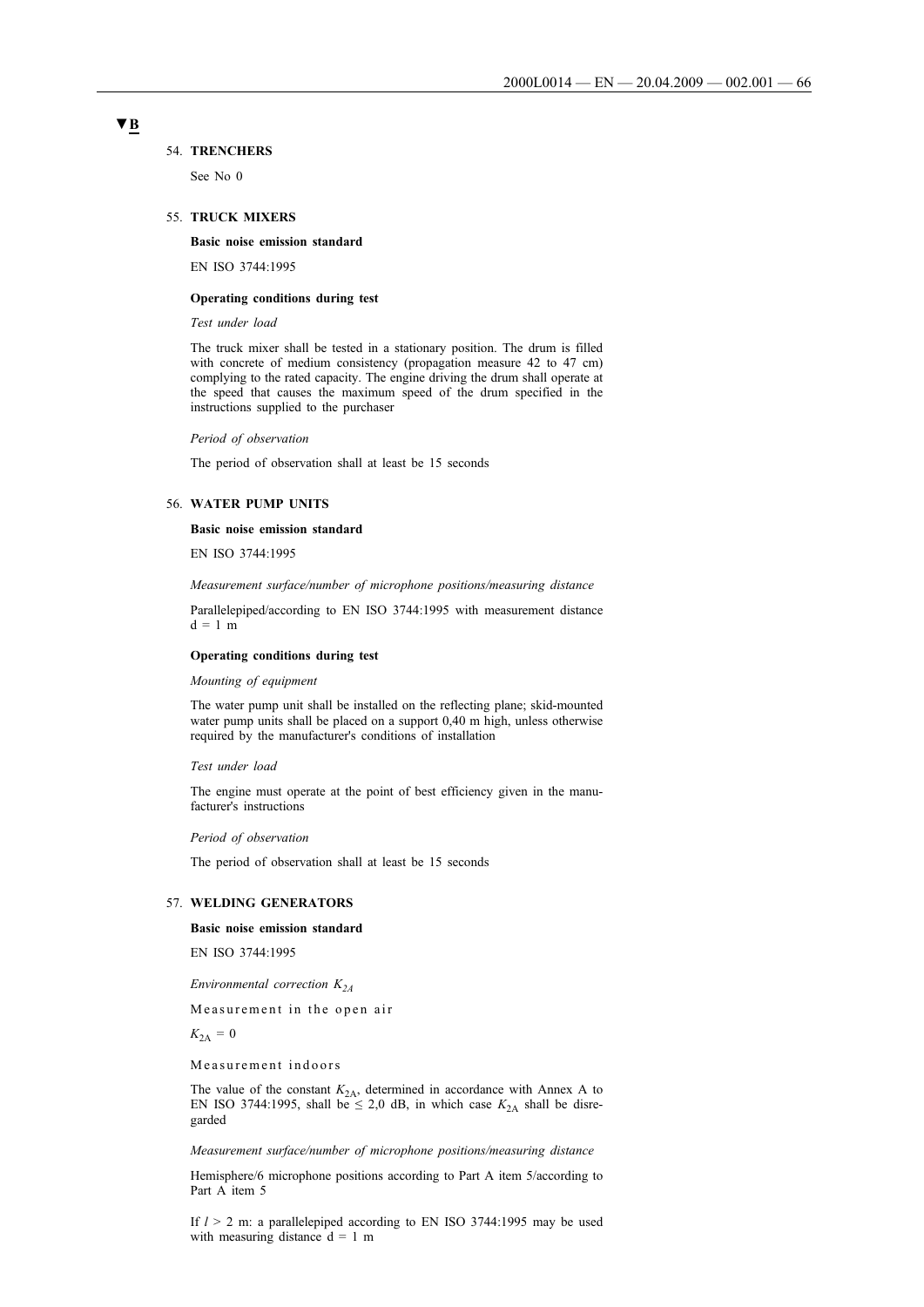# **Operating conditions during test**

*Mounting of equipment*

The welding generators shall be installed on the reflecting plane; skidmounted welding generators shall be placed on a support 0,40 m high, unless otherwise required by the manufacturer's conditions of installation

*Test under load*

ISO 8528-10:1998, point 9

*Period of observation*

The period of observation shall at least be 15 seconds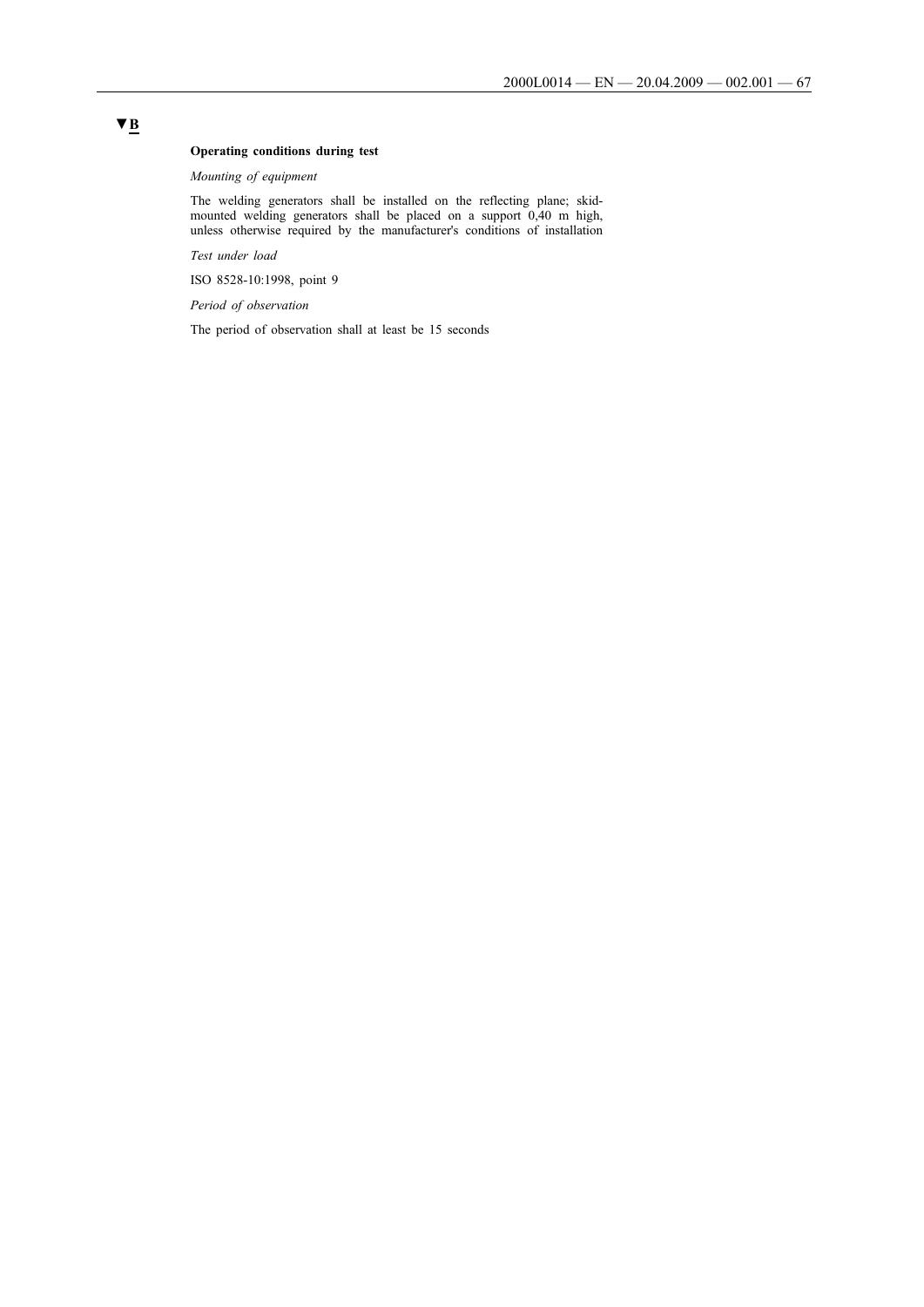#### *ANNEX IV*

### **MODELS OF THE CE MARKING OF CONFORMITY AND OF THE INDICATION OF THE GUARANTEED SOUND POWER LEVEL**

The CE conformity marking must consist of the initials 'CE' taking the following form:



Iff the CE marking is reduced or enlarged according to the size of the equipment the proportions given in the above drawing must be respected. The various components of the CE marking must have substantially the same vertical dimension which may not be less than 5 mm.

The indication of the guaranteed sound power level must consist of the singlenumber of the guaranteed sound power in dB, the sign  $L_{WA}$  and a pictogram taking the following form:



If the indication is reduced or enlarged according to the size of the equipment the proportions given in the above drawing must be respected. However, the vertical dimension of the indication should, if possible, not be less than 40 mm.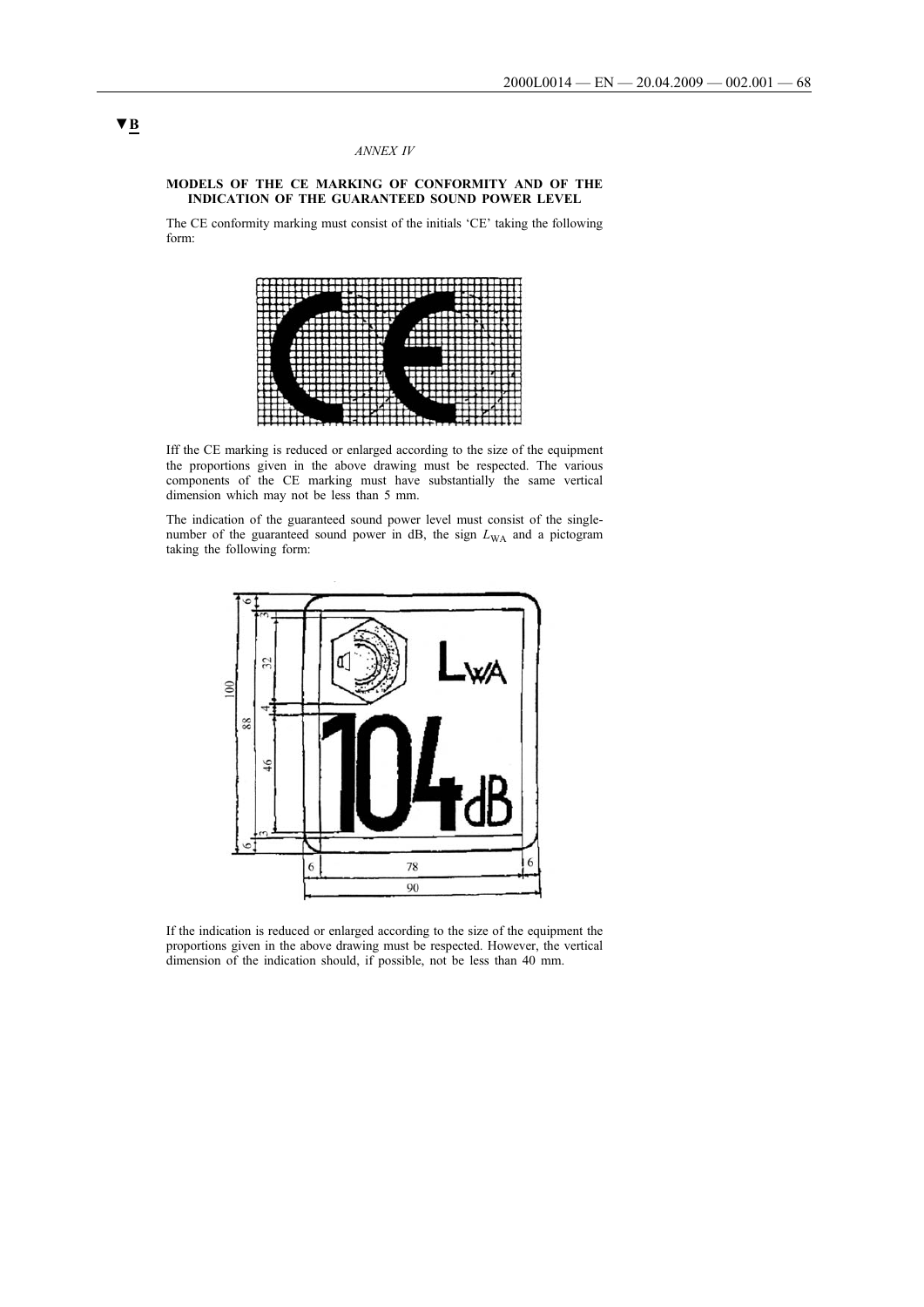# *ANNEX V*

# **INTERNAL CONTROL OF PRODUCTION**

- 1. This Annex describes the procedure whereby the manufacturer, or his authorised representative established within the Community, who carries out the obligations laid down in point 2, ensures and declares that the equipment concerned satisfies the requirements of this Directive. The manufacturer, or his authorised representative established in the Community, must affix the CE marking of conformity and the indication of the guaranteed sound power level as required in Article 11 to each piece of equipment and draw up a written EC declaration of conformity as required in Article 8.
- 2. The manufacturer, or his authorised representative established in the Community, must draw up the technical documentation described in point 3 and he must keep it for a period ending at least 10 years after the last product has been manufactured at the disposal of the relevant national authorities for inspection purposes. The manufacturer, or his authorised representative established in the Community, may entrust another person to keep the technical documentation. In this case he has to include the name and address of this person in the EC declaration of conformity.
- 3. The technical documentation must enable the conformity of the equipment with the requirements of this Directive to be assessed. It must contain at least the following information:
	- name and address of the manufacturer or his authorised representative established in the Community
	- a description of the equipment
	- make
	- trade name
	- type, series and numbers
	- the technical data relevant for the identification of the equipment and the assessment of its noise emission, including, if appropriate, schematic drawings and any description and explanation necessary for their understanding
	- the reference to this Directive
	- the technical report of noise measurements carried out in accordance with the provisions of this Directive
	- the technical instruments applied and the results of the evaluation of the uncertainties due to production variation and their relation to the guaranteed sound power level.
- 4. The manufacturer must take all measures necessary in order that the manufacturing process ensures continuing compliance of the manufactured equipment with the technical documentation referred to in points 2 and 3 and with the requirements of this Directive.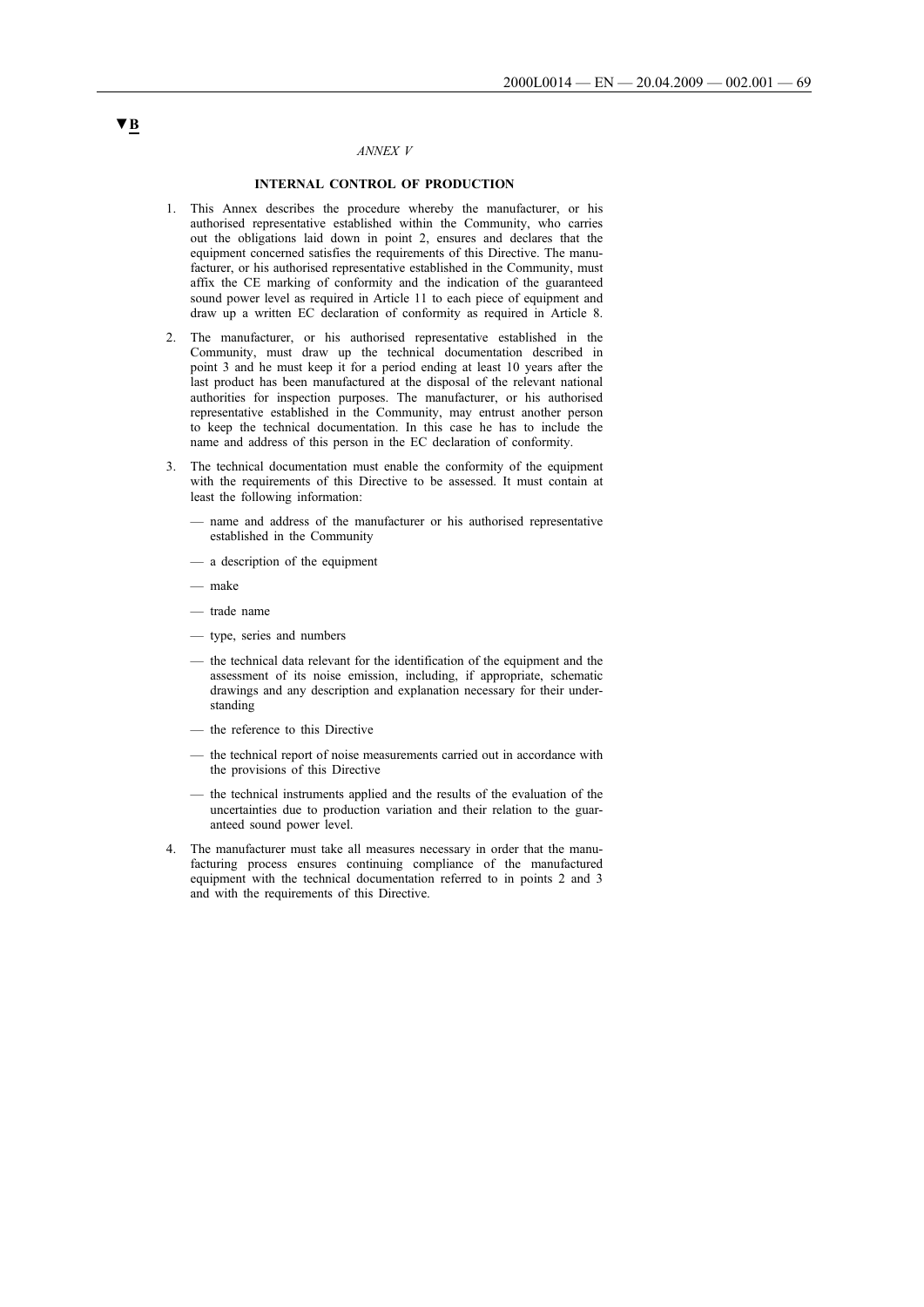#### *ANNEX VI*

#### **INTERNAL CONTROL OF PRODUCTION WITH ASSESSMENT OF TECHNICAL DOCUMENTATION AND PERIODICAL CHECKING**

- 1. This Annex describes the procedure whereby the manufacturer, or his authorised representative established in the Community, who carries out the obligations laid down in points 2, 5 and 6 ensures and declares that the equipment concerned satisfies the requirements of this Directive. The manufacturer, or his authorised representative established in the Community, must affix the CE marking of conformity and the indication of the guaranteed sound power level as required in Article 11 to each piece of equipment and draw up a written EC declaration of conformity as required in Article 8.
- 2. The manufacturer, or his authorised representative established in the Community, must draw up the technical documentation described in point 3 and he must keep it for a period ending at least 10 years after the last product has been manufactured at the disposal of the relevant national authorities for inspection purposes. The manufacturer, or his authorised representative established in the Community, may entrust another person to keep the technical documentation. In this case he has to include the name and address of this person in the EC declaration of conformity.
- 3. The technical documentation must enable the conformity of the equipment with the requirements of this Directive to be assessed. It must contain at least the following information:
	- name and address of the manufacturer or his authorised representative established in the Community
	- a description of the equipment
	- make
	- trade name
	- type, series and numbers
	- the technical data relevant for the identification of the equipment and the assessment of its noise emission, including, if appropriate, schematic drawings and any description and explanation necessary for their understanding
	- the reference to this Directive
	- the technical report of noise measurements carried out in accordance with the provisions of this Directive
	- the technical instruments applied and the results of the evaluation of the uncertainties due to production variation and their relation to the guaranteed sound power level.
- 4. The manufacturer must take all measures necessary in order that the manufacturing process ensures compliance of the manufactured equipment with the technical documentation referred to in points 2 and 3 and with the requirements of this Directive.
- 5. *Evaluation by the notified body prior to placing on the market*

The manufacturer, or his authorised representative established in the Community, shall present a copy of his technical documentation to a notified body of his choice before the first item of equipment is placed on the market or put into service.

If there are doubts about the plausibility of the technical documentation, the notified body shall inform accordingly the manufacturer or his authorised representative established in the Community, and, if need be, carry out, or have carried out modifications to the technical documentation, or possibly, tests deemed necessary.

After the notified body has issued a report confirming that the technical documentation satisfies the provisions of this Directive, the manufacturer or his authorised representative established within the Community may affix the CE marking to the equipment and issue an EC declaration of conformity in accordance with Articles 11 and 8, for which he will bear complete responsibility.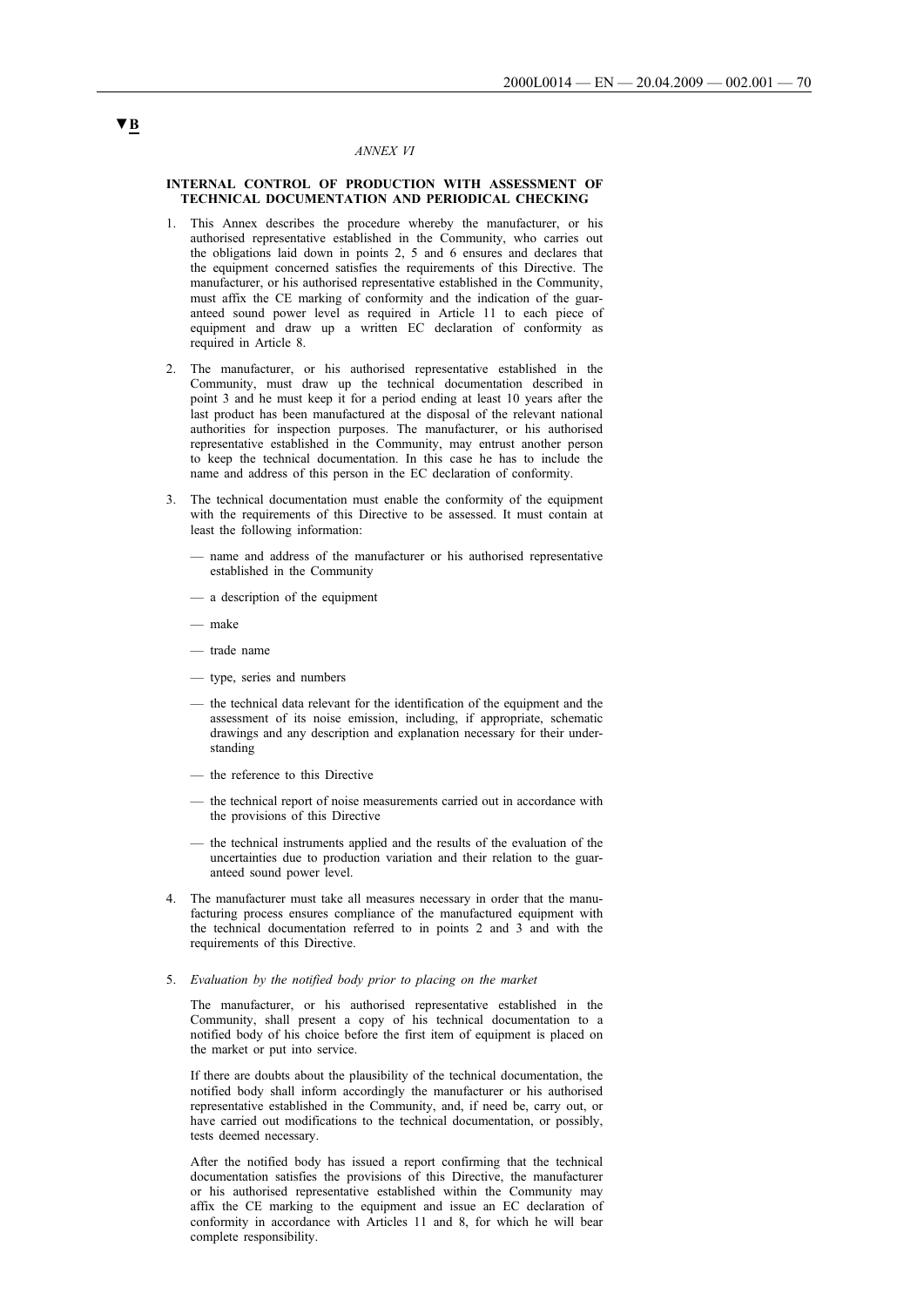#### 6. *Evaluation by the notified body during production*

The manufacturer, or his authorised representative established in the Community, shall further involve the notified body in the production phase according to one of the following procedures to be chosen by the manufacturer or his authorised representative established within the Community:

- the notified body shall carry out periodical checks in order to verify continuing compliance of the manufactured equipment with the technical documentation and with the requirements of this Directive; in particular the notified body shall concentrate on:
	- the correct and complete marking of the equipment according to Article 11,
	- issuing of the EC declaration of conformity according to Article 8,
	- the technical instruments applied and the results of the evaluation of the uncertainties due to production variation and their relation to the guaranteed sound power level,

The manufacturer, or his authorised representative established in the Community, shall give the notified body free access to all the internal documentation supporting these procedures, the actual results of the internal audits and the corrective actions which have been taken, if any.

Only if the above checks give unsatisfactory results shall the notified body carry out noise tests, which, on its own judgement and experience, may be simplified or completely carried out according to the provisions laid down in Annex III for the relevant type of equipment,

- the notified body shall carry out or have carried out product checks at random intervals. An adequate sample of the final equipment, chosen by the notified body, must be examined and appropriate noise tests as set out in Annex III, or equivalent tests, must be carried out to check the conformity of the product with the relevant requirements of the Directive. The product checking must include the following aspects:
	- the correct and complete marking of the equipment according to Article 11,
	- issuing of the EC declaration of conformity according to Article 8.

In both procedures, the frequency of the checks shall be defined by the notified body according to the results of previous evaluations, the need to monitor corrective actions and further guidance for the frequency of the checks that may be given by the yearly production and the general reliability of the manufacturer to maintain the guaranteed values; however a check shall be carried out at least once every three years.

If there are doubts about the plausibility of the technical documentation or the adherence during production, the notified body shall inform accordingly the manufacturer, or his authorised representative established in the Community.

In those cases where equipment checked does not conform to the provisions of this Directive, the notified body must inform the notifying Member State.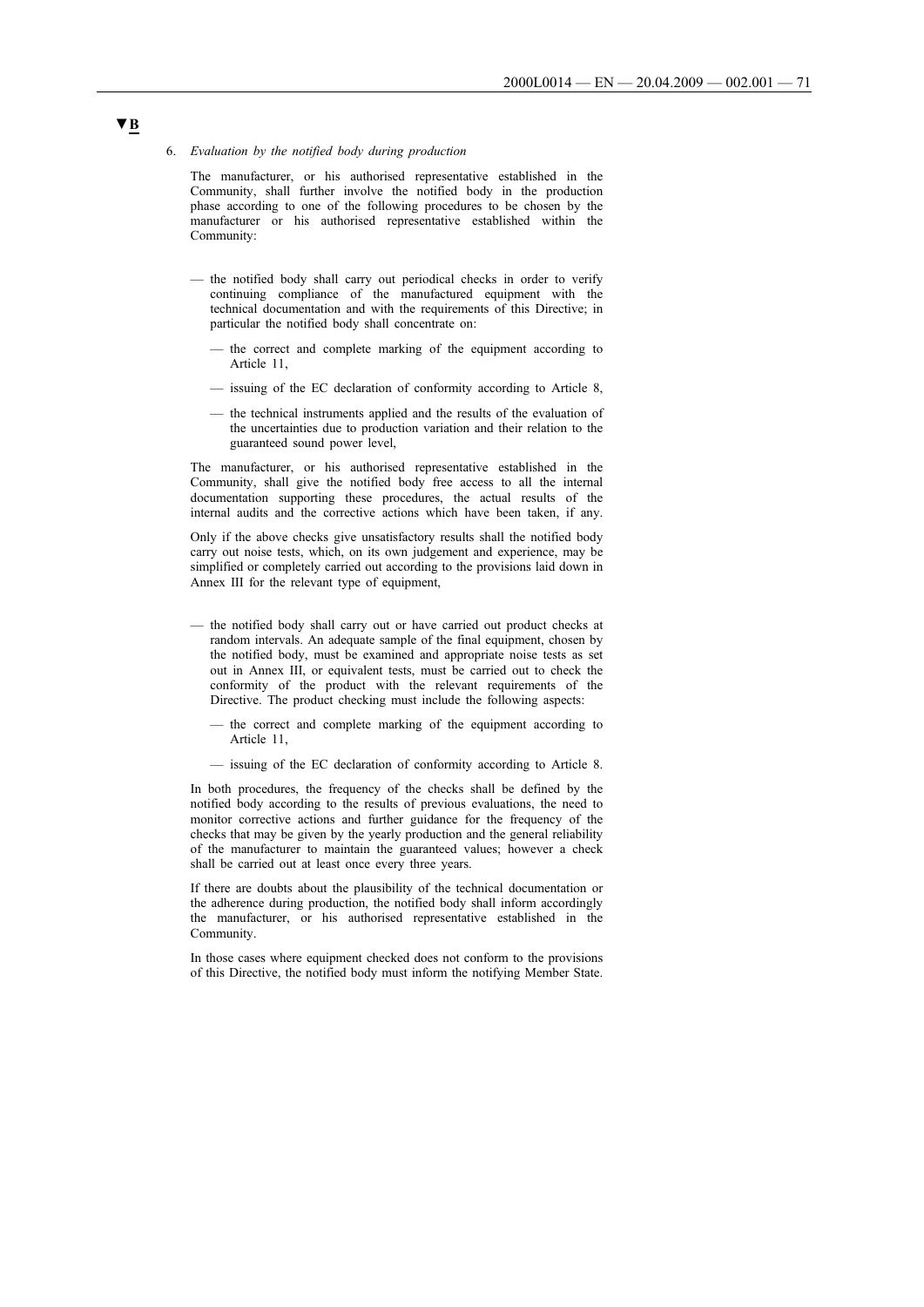### *ANNEX VII*

# **UNIT VERIFICATION**

- 1. This Annex describes the procedure whereby the manufacturer, or his authorised representative established in the Community, ensures and declares that the equipment which has been issued with the certificate referred to in point 4 conforms to the requirements of this Directive. The manufacturer, or his authorised representative established in the Community, must affix the CE marking supplemented by the information as required in Article 11 to the equipment and draw up the EC declaration of conformity referred to in Article 8.
- 2. The application for a unit verification must be lodged by the manufacturer or his authorised representative established in the Community with a notified body chosen by him.

This application must include:

- the name and address of the manufacturer and, if the application is lodged by the authorised representative, his name and address in addition
- a written declaration that the same application has not been lodged with any other notified body
- a technical documentation conforming to the requirements set below:
	- a description of the equipment
	- trade name
	- type, series and numbers
	- the technical data relevant for the identification of the equipment and the assessment of its noise emission, including, if appropriate, schematic drawings and any description and explanation necessary for their understanding
	- the reference to this Directive.
- 3. The notified body must:
	- examine whether the equipment has been manufactured in conformity with the technical documentation
	- agree with the applicant the location where, in accordance with this Directive, the noise tests will be carried out
	- in accordance with this Directive, carry out or have carried out the necessary noise tests.
- 4. Where the equipment meets the provisions of this Directive, the notified body must issue a certificate of conformity to the applicant as described in Annex X.

If the notified body refuses to issue a certificate of conformity, it must state the detailed grounds for the refusal.

5. The manufacturer, or his authorised representative established in the Community, must keep with the technical documentation copies of the certificate of conformity for a period of 10 years from the date on which the equipment is placed on the market.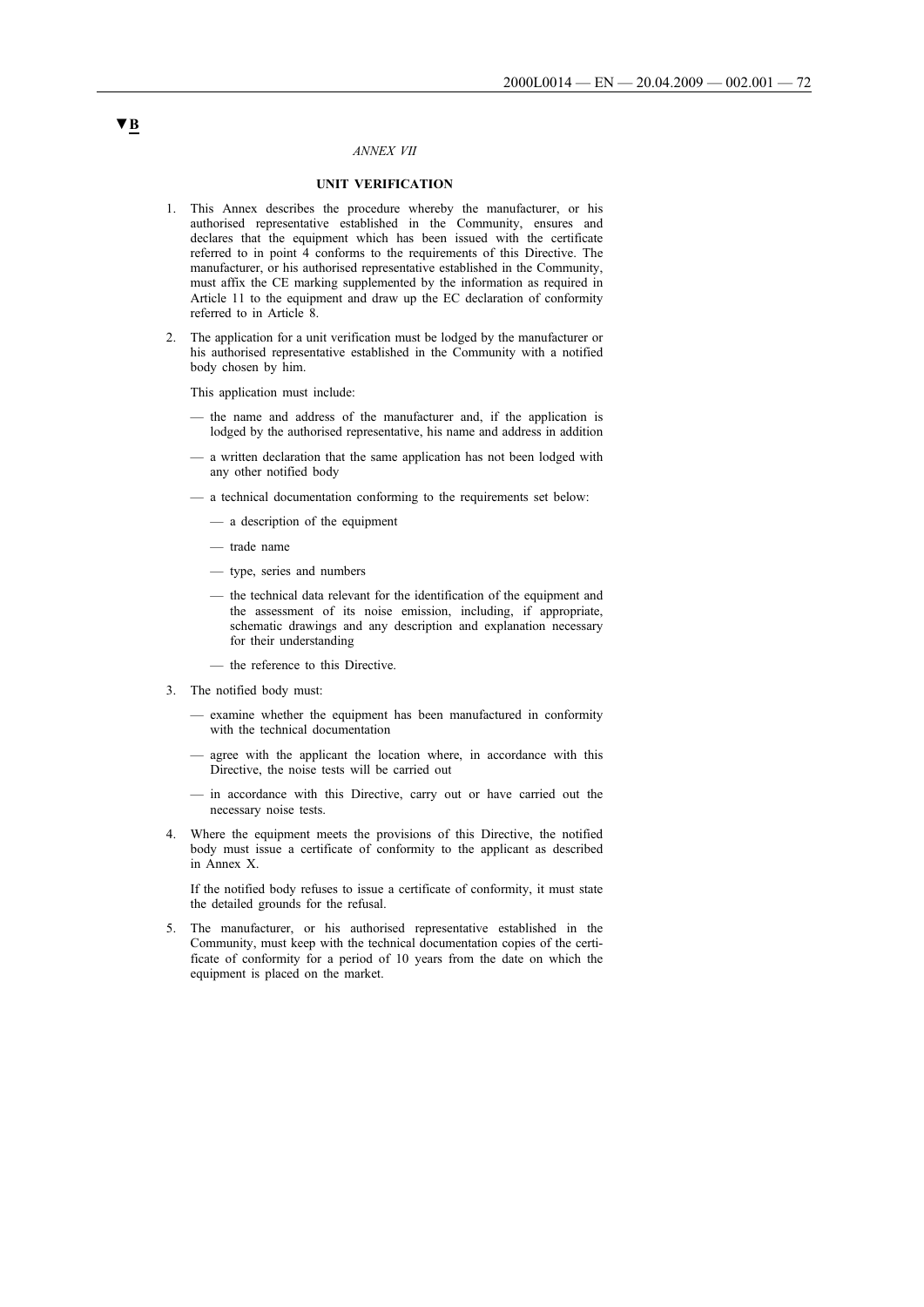#### *ANNEX VIII*

#### **FULL QUALITY ASSURANCE**

- 1. This Annex describes the procedure whereby the manufacturer who satisfies the obligations of point 2 ensures and declares that the equipment concerned satisfies the requirements of this Directive. The manufacturer, or his authorised representative established in the Community, must affix the CE marking supplemented by the information as required in Article 11 to each product and draw up the written EC declaration of conformity referred to in Article 8.
- 2. The manufacturer must operate an approved quality assurance system for design, manufacture and final product inspection and testing as specified in point 3 and shall be subject to surveillance as specified in point 4.
- 3. *Quality assurance system*
- 3.1. The manufacturer must lodge an application for assessment of his quality assurance system with a notified body of his choice.

The application must include:

- all relevant information for the product category envisaged, including technical documentation of all equipment already in phase of design or production that must contain at least the following information:
	- name and address of the manufacturer or his authorised representative established in the Community
	- a description of the equipment
	- make
	- trade name
	- type, series and numbers
	- the technical data relevant for the identification of the equipment and the assessment of its noise emission, including, if appropriate, schematic drawings and any description and explanation necessary for their understanding
	- the reference to this Directive
	- the technical report of noise measurements carried out in accordance with the provisions of this Directive
	- the technical instruments applied and the results of the evaluation of the uncertainties due to production variation and their relation to the guaranteed sound power level
	- a copy of the EC declaration of conformity
- the documentation concerning the quality assurance system.
- 3.2. The quality assurance system must ensure compliance of the product with the requirements of the Directives that apply to it.

All the elements, requirements and provisions adopted by the manufacturer shall be documented in a systematic and orderly manner in the form of written policies, procedures and instructions. The quality assurance system documentation must permit a common understanding of the quality policies and procedures such as quality programmes, plans, manuals and records.

- 3.3. It must contain in particular an adequate description of:
	- the quality objectives and the organisational structure, responsibilities and powers of the management with regard to design and product quality
	- the technical documentation to be drawn up for each product, containing at least the information indicated in point 3.1 for the technical documentations mentioned there
	- the design control and design verification techniques, processes and systematic actions that will be used when designing the products pertaining to the equipment category covered
	- the corresponding manufacturing, quality control and quality assurance techniques, processes and systematic actions that will be used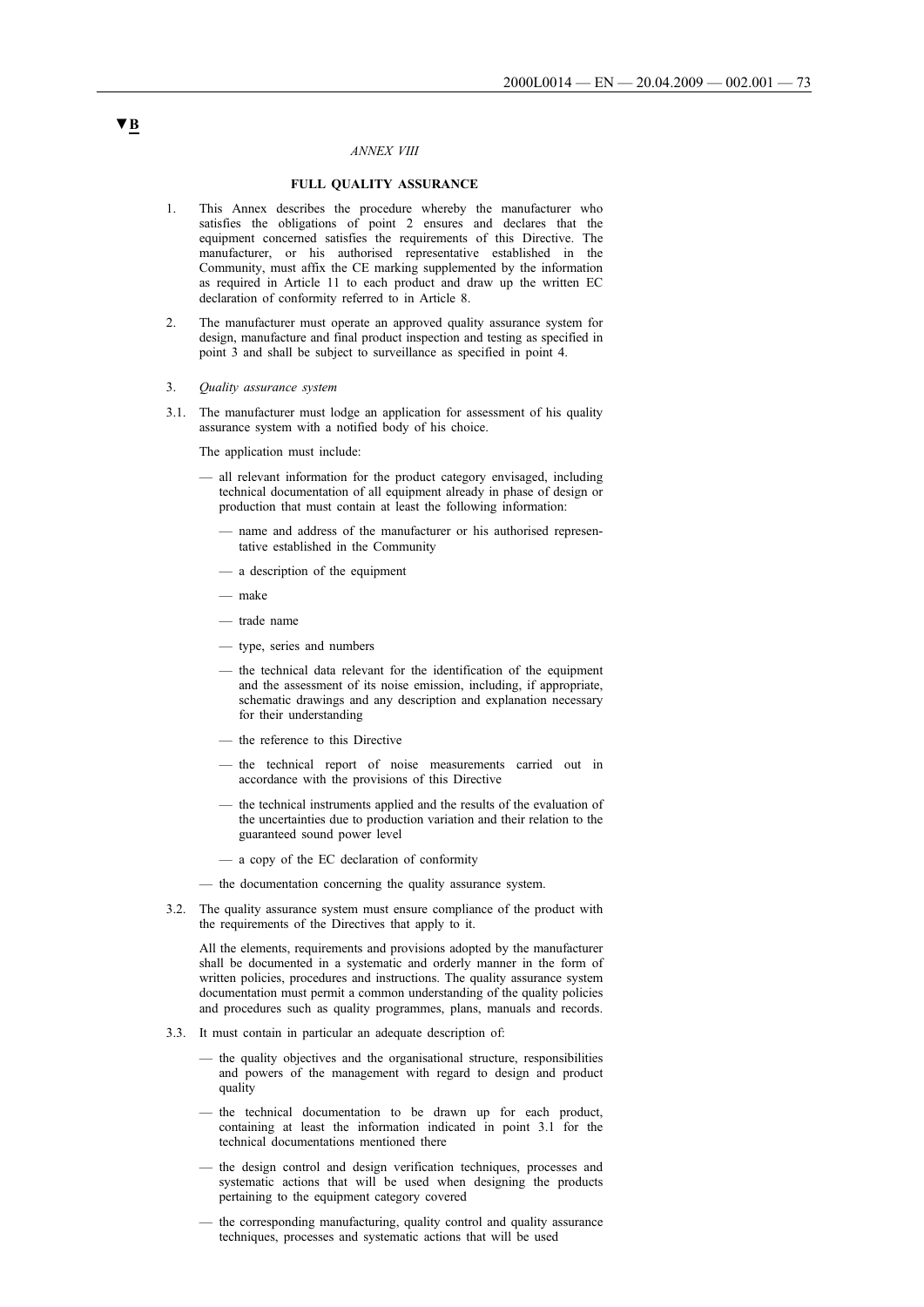- the examinations and test that will be carried out before, during and after manufacture, and the frequency with which they will be carried out
- the quality records, such as inspection reports and test data, calibration data, qualification reports of the personnel concerned, etc.
- the means to monitor the achievement of the required design and product quality and the effective operation of the quality assurance system.

The notified body must assess the quality assurance system to determine whether it satisfies the requirements referred to in point 3.2. It shall presume conformity with these requirements in respect of quality assurance systems that implement EN ISO 9001.

The auditing team must have at least one member with experience as an assessor in the equipment technology concerned. The assessment procedure must include an assessment visit to the manufacturer's premises.

The decision must be notified to the manufacturer. The notification must contain the conclusion of the examination and the reasoned assessment decision.

3.4. The manufacturer must undertake to fulfil the obligations arising out of the quality assurance system as approved and to maintain it in an adequate and efficient manner.

The manufacturer or his authorised representative established within the Community shall keep the notified body that has approved the quality assurance system informed of any intended updating of the quality assurance system.

The notified body must evaluate the modifications proposed and decide whether the modified quality assurance system will still satisfy the requirements referred to in point 3.2 or whether a reassessment is required.

It must notify its decision to the manufacturer. The notification must contain the conclusions of the examination and the reasoned assessment decision.

### 4. *Surveillance under the responsibility of the notified body*

- 4.1. The purpose of surveillance is to make sure that the manufacturer duly fulfils the obligations arising out of the approved quality assurance system.
- 4.2. The manufacturer must allow the notified body entrance for inspection purposes to the locations of design, manufacture, inspection and testing, and storage and must provide it with all necessary information, in particular:
	- the quality assurance system documentation
	- the quality records as foreseen by the design part of the quality assurance system, such as results of analyses, calculations, tests, etc.
	- the quality records as foreseen by the manufacturing part of the quality assurance system, such as inspection reports and test data, calibration data, qualification reports of the personnel concerned, etc.
- 4.3. The notified body shall periodically carry out audits to make sure that the manufacturer maintains and applies the quality assurance system and must provide an audit report to the manufacturer.
- 4.4. Additionally the notified body may pay unexpected visits to the manufacturer. During such visits the notified body may carry out, or cause to be carried out, tests to verify that the quality assurance system is functioning correctly, if necessary. The notified body must provide the manufacturer with a visit report and, if a test has taken place, with a test report.
- 5. The manufacturer must, for a period ending at least 10 years after the last equipment has been manufactured, keep at the disposal of the national authorities:
	- the documentation referred to in the second indent of point 3.1 of this Annex
	- the updating referred to in the second paragraph of point 3.4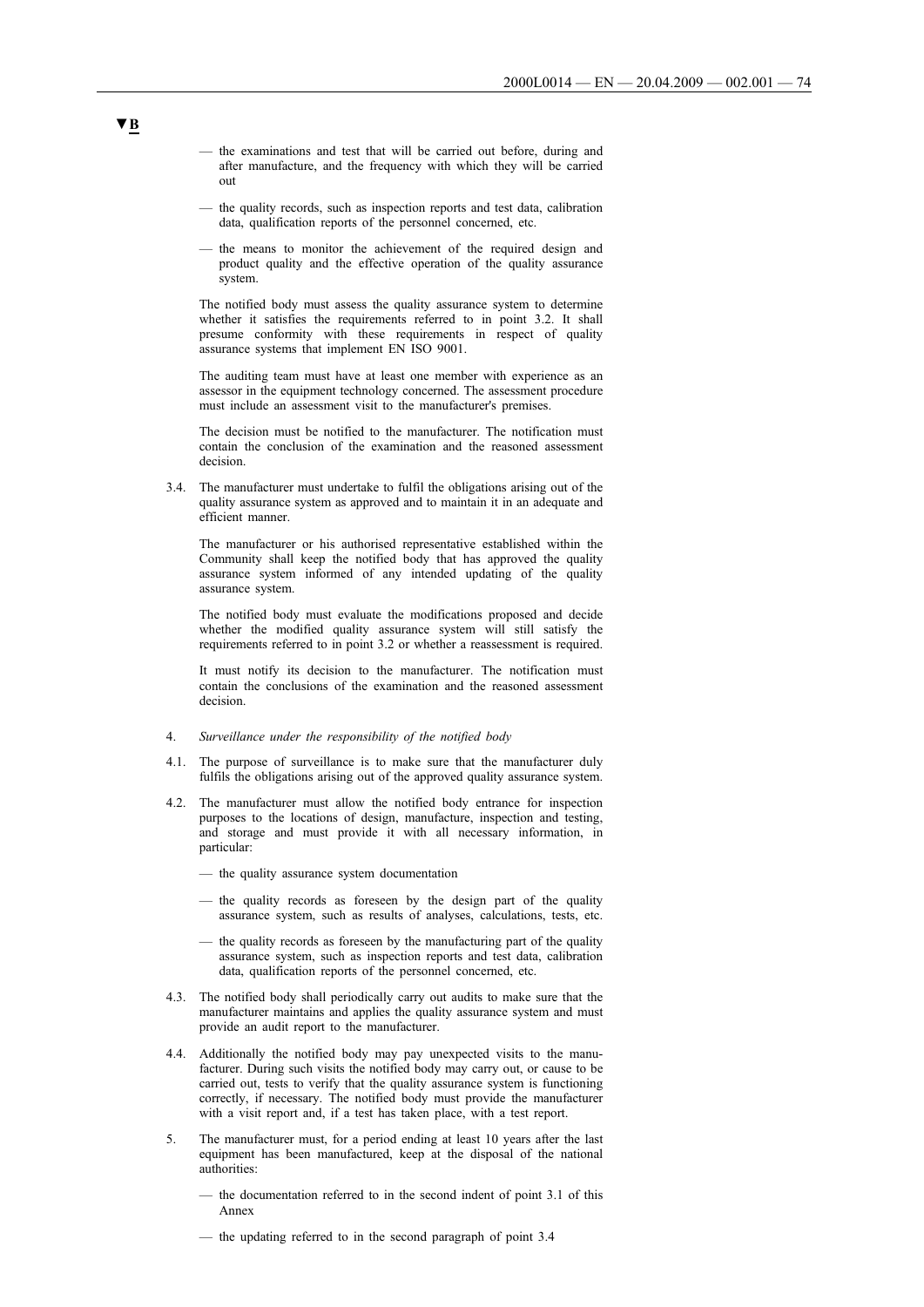- the decisions and reports from the notified body which are referred to in the final paragraph of point 3.4, points 4.3 and 4.4.
- 6. Each notified body must give the other notified bodies the relevant information concerning the quality assurance system approvals issued and withdrawn.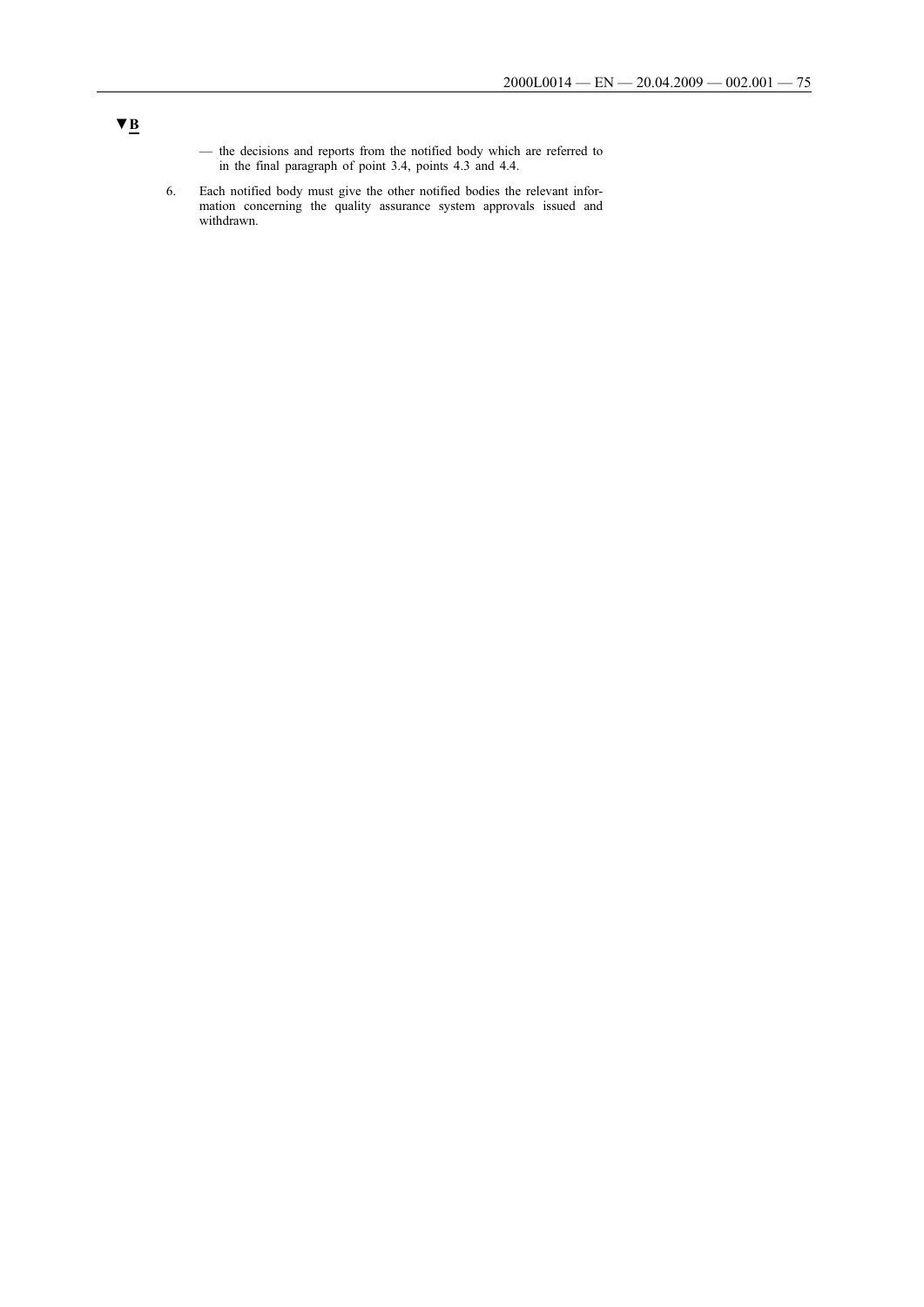#### *ANNEX IX*

#### **MINIMUM CRITERIA TO BE TAKEN INTO ACCOUNT BY MEMBER STATES FOR THE NOTIFICATION OF BODIES**

- 1. The body, its director and its staff responsible for carrying out verification operations may be neither the designer, builder, supplier or installer of the equipment nor the authorised representative of any of those parties. They may become involved neither directly nor as authorised representatives in the design, construction, marketing or maintenance of such equipment nor represent the parties engaged in these activities. This does not preclude the possibility of exchange of technical information between the manufacturer and the body.
- 2. The body and its staff must carry out the assessments and verifications with the highest degree of professional integrity and technical competence and must be free from all pressures and inducements, particularly financial, which might influence their judgement or the results of their work, especially from persons or groups of persons with an interest in the results of verification.
- 3. The body must have at its disposal the necessary staff and possess the necessary facilities to enable it to perform properly the technical and administrative tasks connected with inspection and surveillance operations; it must also have access to the equipment required for any special verification.
- 4. The staff responsible for inspection must have;
	- sound technical and professional training
	- satisfactory knowledge of the requirements for the assessment of technical documentation
	- satisfactory knowledge of the requirements for the tests they carry out and adequate practical experience of such tests
	- the ability to draw up the certificates, records and reports required to authenticate the performance of the tests.
- 5. The impartiality of inspection staff must be guaranteed. Their remuneration must not depend on the number of tests carried out or the results of such tests.
- 6. The body must take out liability insurance unless its liability is assumed by the State in accordance with national law, or the Member State itself is directly responsible for the tests.
- 7. The staff of the body must observe professional secrecy with regard to all information gained in carrying out its tests (except *vis-à-vis* the competent administrative authorities of the State in which its activities are carried out) under this Directive or any provisions of national law giving effect to it.